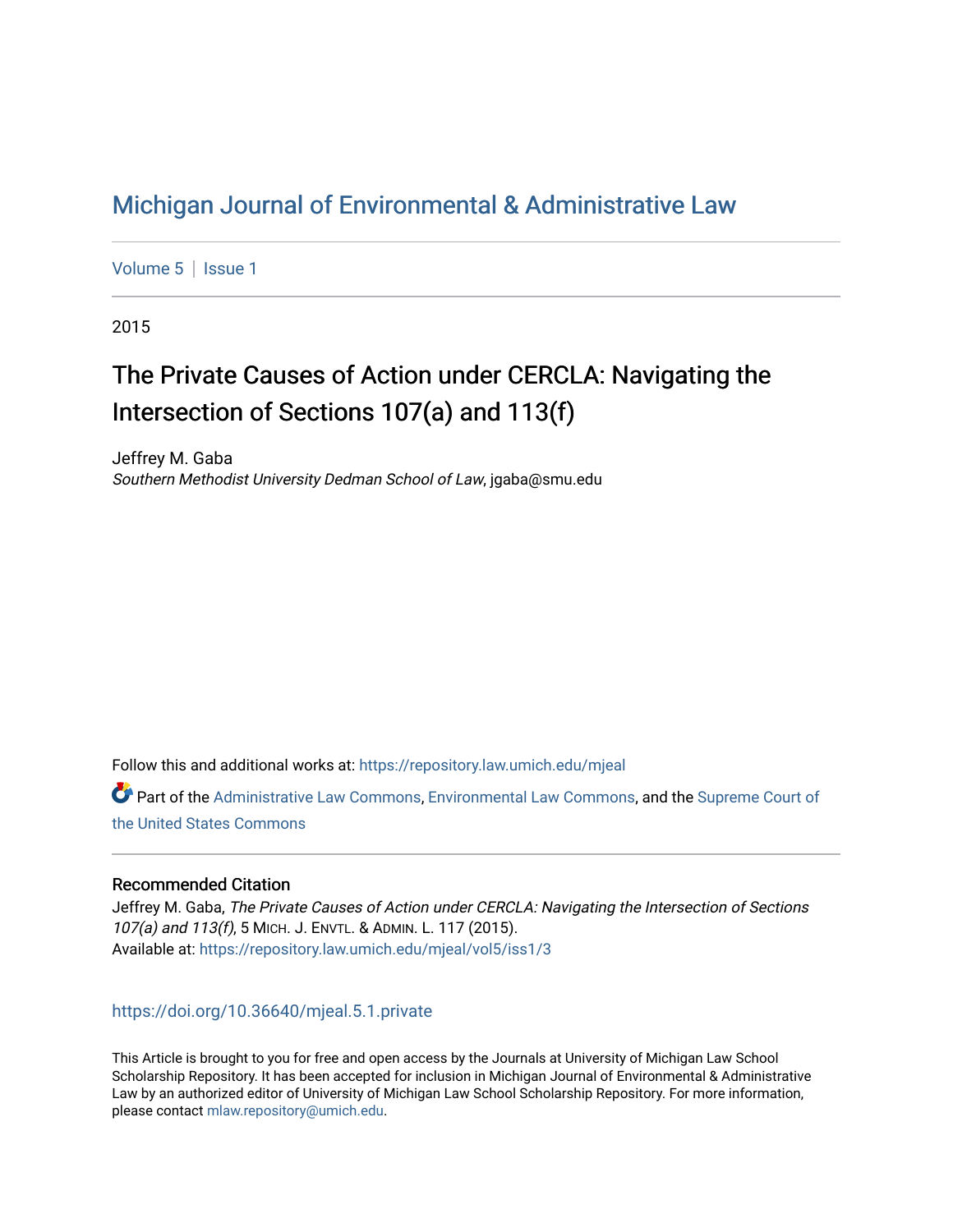## **THE PRIVATE CAUSES OF ACTION UNDER CERCLA: NAVIGATING THE INTERSECTION OF SECTIONS 107(A) AND 113(F)**

*Jeffrey M. Gaba\**

*The Comprehensive Environmental, Response, Compensation, and Liability Act (CERCLA) provides three distinct "private" causes of action that allow parties to recover all or part of their cleanup costs from "potentially responsible parties." Section 107(a)(4)(B) provides a "direct" right of cost recovery. Sections 113(f)(1) and 113(f)(3)(B) provide a right of contribution following a CERCLA civil action or certain judicial or administrative settlements.*

*The relationship among these causes of action has been the source of considerable confusion. Two Supreme Court cases,* Cooper Industries, Inc. v. Aviall Services, Inc. *and* United States v. Atlantic Research Corp. *have identified certain situations in which the causes of action exclusively apply, but the Court has left considerable confusion about the appropriate cause or causes of action in a number of other common situations. These include situations in which costs are directly incurred as an obligation under an administrative settlement or following a CERCLA civil action.*

*This Article provides a rational approach to allocating rights of cost recovery among sections 107(a), 113(f)(1), and 113(f)(3)(B) that is consistent both with the language of CERCLA and the Supreme Court's analysis in* Cooper *and* Atlantic Research*. First, the Article evaluates the rather unsatisfying rationales asserted by the U.S. courts of appeals for determining whether the causes of action under 107(a) and 113(f) are mutually exclusive. The Article suggests that the proper resolution focuses on whether there is textual overlap among the sections. Quite simply, in the event of textual overlap, standard canons of construction and the express text of section 113(f)(3)(B), not discussed by any of the courts of appeals, suggest that 113(f) provides the exclusive cause of action for cost recovery under CERCLA.*

*Second, the Article evaluates the textual scope of the causes of action and whether costs incurred in a variety of common situations thus fall within the scope of 107(a)(4)(B) or 113(f). Both the specific text and the Supreme Court's approach, particularly its focus on the "traditional" meaning of contribution, can help resolve these issues. The result of this analysis is a straightforward applica-*

<sup>\*</sup> Jeffrey M. Gaba is the M.D. Anderson Foundation endowed Professor of Health Law, Dedman School of Law at Southern Methodist University in Dallas, Texas. He received his Master of Public Health from Harvard University in 1989, his J.D. from Columbia Law School in 1976, and his Bachelor of Arts from the University of California Santa Barbara in 1972. Mr. Gaba is currently Of Counsel at Gardere Wynne Sewell, LLP in Dallas, Texas. You can reach him at jgaba@smu.edu.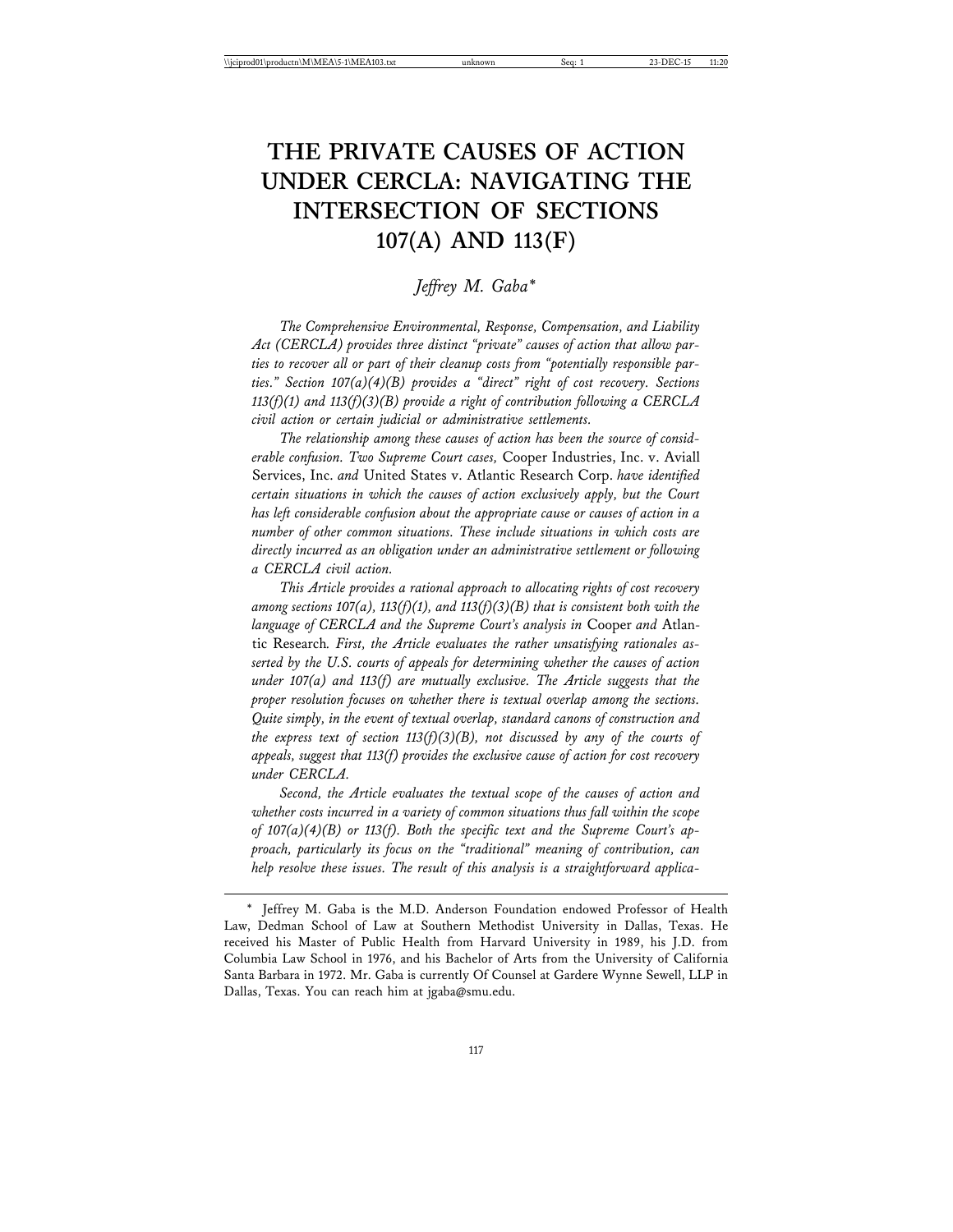*tion of the statute that results in a consistent and coherent structure to CERCLA that both provides incentives for cleanup and helps ensure that the polluter pays.*

## TABLE OF CONTENTS

|      |    |                                                             | 119 |
|------|----|-------------------------------------------------------------|-----|
| L.   |    | OVERVIEW OF CERCLA                                          | 121 |
|      | А. |                                                             | 121 |
|      | B. | Federal Options Under CERCLA                                | 123 |
|      | C. | The Private Causes of Action Under CERCLA                   | 126 |
|      | D. | CERCLA Provisions Affected by the Private Cause of          |     |
|      |    |                                                             | 127 |
| II.  |    | DEVELOPMENT OF THE PRIVATE CAUSES OF ACTION                 | 129 |
|      | А. |                                                             | 130 |
|      | В. | SARA to Cooper/Atlantic Research                            | 131 |
|      |    | C. The Supreme Court's Resolution: Cooper and Atlantic      |     |
|      |    |                                                             | 132 |
|      |    | Cooper Industries, Inc. v. Aviall Services, Inc.<br>1.      | 132 |
|      |    | United States v. Atlantic Research Corp.<br>2.              | 135 |
|      |    | Lessons from Cooper and Atlantic Research<br>3.             | 137 |
|      |    | The "Unresolved" Cause of Action Issues<br>4.               | 141 |
| III. |    | THE ISSUE OF "MUTUAL EXCLUSIVITY"                           | 142 |
|      | А. | Current Judicial Approach to Exclusivity                    | 142 |
|      | В. | A Proper Basis for Exclusivity                              | 148 |
|      |    | Textual Overlap<br>1.                                       | 148 |
|      |    | The Implied Right of Contribution<br>2.                     | 149 |
|      |    | Treating Overlapping Causes of Action in<br>3.              |     |
|      |    |                                                             | 150 |
| IV.  |    | TEXTUAL ALLOCATION OF CAUSES OF ACTION                      | 152 |
|      | А. | Costs Incurred Under a Unilateral Administrative Order      | 152 |
|      | В. | Costs Directly Incurred Under an Approved Section           |     |
|      |    | $113(f)(3)(B)$ Settlement                                   | 155 |
|      |    | Elements of a Section $113(f)(3)(B)$ Settlement<br>1.       | 156 |
|      |    | 2.<br>Costs Recoverable Under a Section $113(f)(3)(B)$      |     |
|      |    |                                                             | 159 |
|      |    | The Applicable Statute of Limitations<br>3.                 | 160 |
|      |    | C. Costs Incurred Under a Non-113(f)(3)(B) Government       |     |
|      |    |                                                             | 163 |
|      |    | D. Costs Incurred Under a Judicial Settlement Among Private |     |
|      |    |                                                             | 164 |
|      | Е. | Costs Incurred or Reimbursed Pursuant to a Non-Judicial     |     |
|      |    | Agreement Among Private Parties                             | 166 |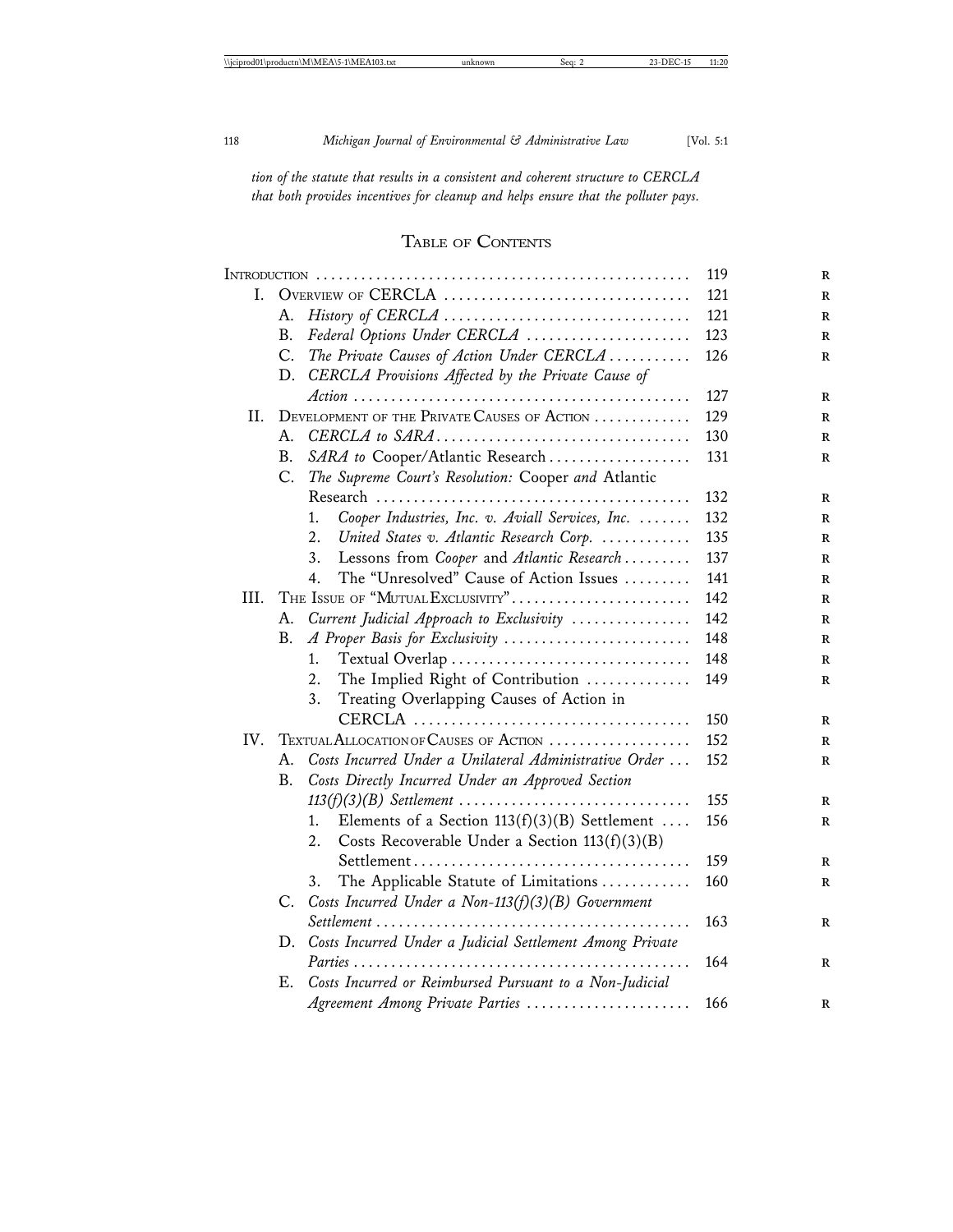#### CONCLUSION . . . . . . . . . . . . . . . . . . . . . . . . . . . . . . . . . . . . . . . . . . . . . . . . . . . . 167 **R**

#### **INTRODUCTION**

*Courts have frequently grappled with whether and how PRPs may recoup CERCLA-related costs from other PRPs. The questions lie at the intersection of two statutory provisions—CERCLA §§ 107(a) and 113(f).*<sup>1</sup>

*Navigating the interplay between these sections is not easy.*<sup>2</sup>

The Comprehensive Environmental Response, Compensation, and Liability Act (CERCLA) of 1980 stands as one of the central pillars of federal environmental law.<sup>3</sup> Through CERCLA, Congress established mechanisms both to promote the remediation of property contaminated by hazardous substances and, as importantly, to ensure that the cost of cleanup is spread equitably among responsible parties. In other words, CERCLA was intended to ensure that property is cleaned up and that the polluter pays.<sup>4</sup>

Although CERCLA provides the federal government with powerful tools to achieve these goals, one of its major innovations is the creation of private causes of action that allow private parties to recover their costs of cleanup and allocate these costs among other responsible parties. Under section  $107(a)(4)(B)$ , private parties have a "direct" right to recover from responsible parties the cleanup costs they "directly incur."<sup>5</sup> Under sections  $113(f)(1)$  and  $113(f)(3)(B)$  parties have a right of "contribution" to recover an equitable share of cleanup costs they have paid "during or following" a CERCLA civil action or in certain approved administrative or judicial settlements.<sup>6</sup>

The relationship between these three causes of action has been and remains a critical issue that affects the operation of the statute. In *Cooper Industries, Inc. v. Aviall Services, Inc.*, the Supreme Court held that the statu-

4. *See* Agere Sys., Inc. v. Advanced Envtl. Tech. Corp., 602 F.3d 204, 226 (3d Cir. 2010); W.R. Grace & Co. v. Zotos Int'l, Inc., 559 F.3d 85, 88 (2d Cir. 2009).

5. CERCLA § 107(a)(4)(B), 42 U.S.C. § 9607(a)(4)(B).

6. CERCLA § 113(f)(1), 42 U.S.C. § 9613(f)(1) (providing an express right of contribution "during or following" a civil action under CERCLA); CERCLA  $\S$  113(f)(3)(B), 42 U.S.C. § 9613(f)(3)(B) (providing an express right of contribution for persons who have resolved their liability to the United States or state governments in a "judicially or administratively approved settlement"); *see infra* notes 38–43 and accompanying text (discussing the **R** private causes of action).

<sup>1.</sup> United States v. Atl. Research Corp., 551 U.S. 128, 131 (2007).

<sup>2.</sup> Hobart Corp. v. Waste Mgmt. of Ohio, Inc., 758 F.3d 757, 766 (6th Cir. 2014).

<sup>3.</sup> Comprehensive Environmental Response, Compensation, and Liability Act of 1980, Pub. L. No. 96-510, 94 Stat. 2767 (codified as amended at 42 U.S.C. §§ 9601-9675 (2013)); Martina E. Cartwright, *Superfund: It's No Longer Super and It Isn't Much of a Fund*, 18 TUL. ENVTL. L.J. 299, 300 (2005).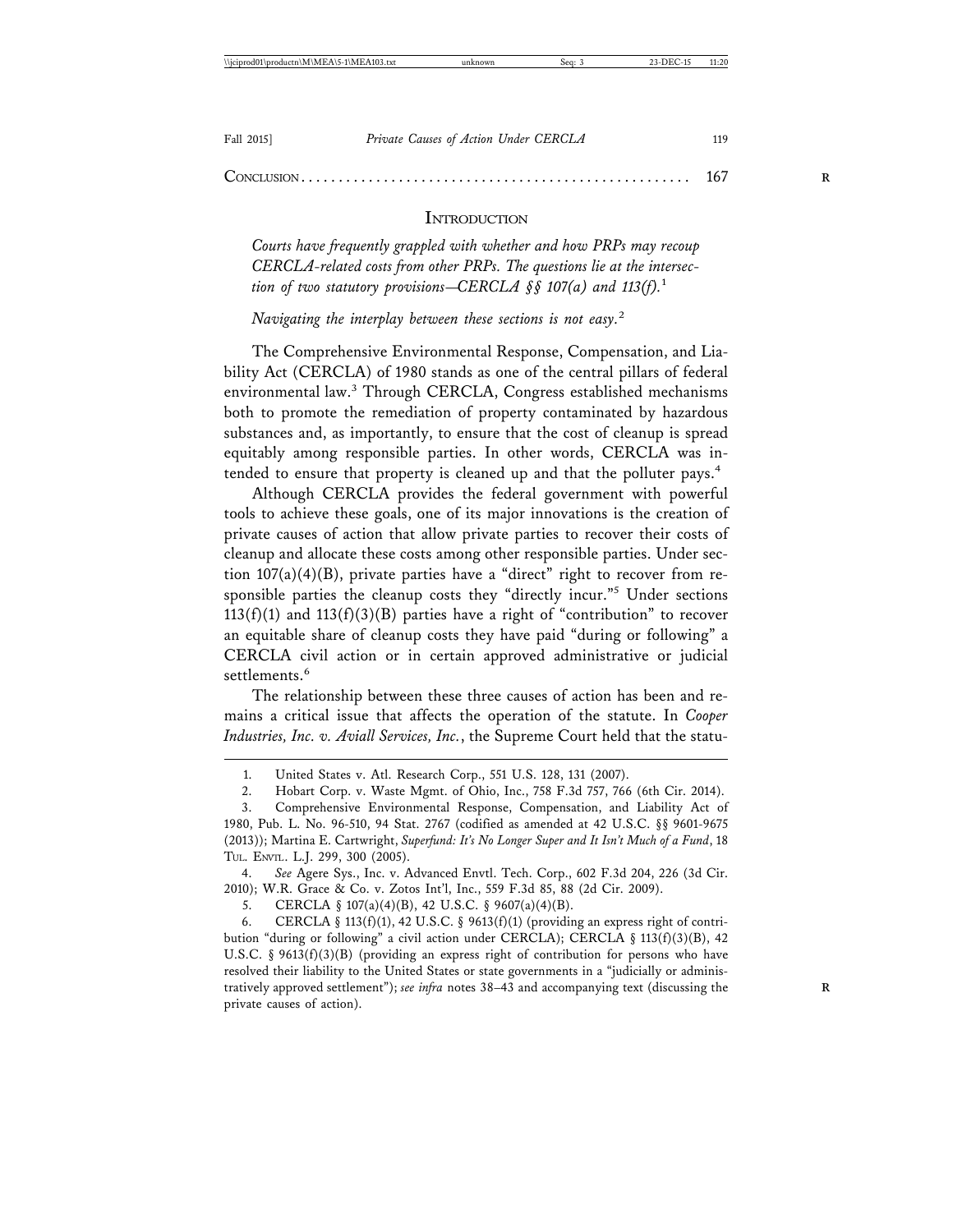tory right of contribution under 113(f) was not available to persons who had voluntarily incurred costs without a prior or pending CERCLA civil action or approved administrative or judicial settlement.<sup>7</sup> Three years later, in *United States v. Atlantic Research Corp.*, the Court held that the "direct cause of action" under  $107(a)(4)(B)$  was available to persons who had directly incurred costs to voluntarily clean up property.<sup>8</sup> Following *Cooper* and *Atlantic Research*, it was clear that persons who had voluntarily "incurred" cleanup costs were limited to cost recovery under section  $107(a)(4)(B)$  and persons who had "reimbursed" others following a civil action or certain judicial or administrative settlements could only recover their costs through an action for contribution under section 113(f).

The Court, however, left a number of critical questions unresolved. Which cause of action applies if a party "involuntarily" incurs cleanup costs responding to a government order? Which cause of action applies if a party has settled with the government and agrees both to reimburse the government and to directly spend additional money on cleanup? What types of settlements will trigger the right of contribution? The line between the direct cause of action and the action for contribution, although sharper following *Cooper* and *Atlantic Research*, remains blurred.

And the choice of cause of action matters. The standard for recovery under  $107(a)(4)(B)$  is "joint and several"; under  $113(f)$  the standard is one of "equitable allocation."9 The statute of limitations for cost recovery under  $107(a)(4)(B)$  can be up to six years following commencement of the cleanup; the statute of limitations under  $113(f)$  is three years from the date of judgment or settlement.10 Persons settling with the government can be protected from subsequent claims for contribution under 113(f), but they remain liable for actions under  $107(a)(4)(B).<sup>11</sup>$ 

Since *Cooper* and *Atlantic Research*, U.S. courts of appeals in seven different circuits have addressed the circumstances of when claims under  $107(a)(4)(B)$  or  $113(f)$  can be asserted.<sup>12</sup> Although each court has concluded that the causes of action are mutually exclusive, the approach and rationale advanced by these courts has been inconsistent and, in some cases, unconvincing. Further, they have varied in their treatment of the scope of these sections. Courts have yet to develop a coherent answer to the question of how to allocate rights of cost recovery between  $107(a)(4)(B)$  and  $113(f)$ .

<sup>7.</sup> Cooper Indus., Inc. v. Aviall Servs., Inc., 543 U.S. 157, 158 (2004).

<sup>8.</sup> United States v. Atl. Research Corp., 551 U.S. 128, 131–32 (2007).

<sup>9.</sup> *See infra* notes 45–50 and accompanying text.

<sup>10.</sup> *See infra* notes 51–52 and accompanying text.

<sup>11.</sup> *See infra* notes 53, 95–96 and accompanying text.

<sup>12.</sup> See infra notes 120-51 and accompanying text.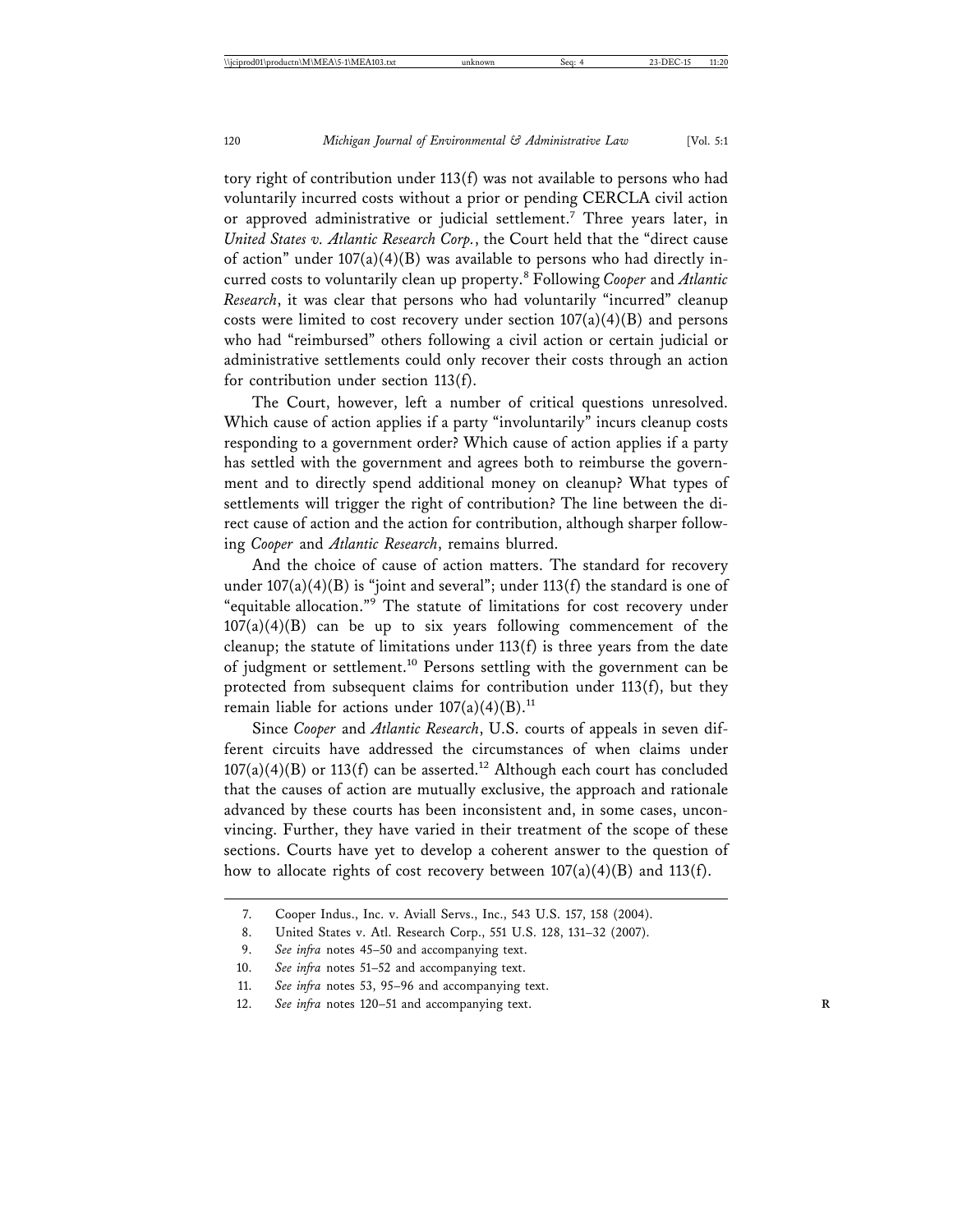The purpose of this Article is to provide a rational approach to allocating rights of cost recovery that is consistent both with the language of CERCLA and the Supreme Court's analysis in *Cooper*/*Atlantic Research*. The Article begins with a discussion of the structure of CERCLA and the tools available to the government and private parties. Part II discusses the history of the private causes of action under CERCLA and the rationale and implications of the Supreme Court's holdings in *Cooper* and *Atlantic Research*. It identifies a "taxonomy" of various situations that arise in which there is still uncertainty regarding the applicable cause of action. These include situations where costs are directly incurred under: (1) a CERCLA Unilateral Administrative Order; (2) a government settlement agreement that satisfies the requirements of  $113(f)(3)(B)$ ; (3) a government settlement agreement that does not satisfy  $113(f)(3)(B)$ ; (4) a private settlement following a CERCLA civil action; and (5) a private settlement without a CERCLA civil action.

Part III discusses the issue of "exclusivity": are the causes of action in  $107(a)(4)(B)$  and  $113(f)$  mutually exclusive or may a plaintiff choose between them? The section evaluates the unsatisfying rationales asserted by courts of appeals to determine that the causes of action are exclusive. It provides a rational and simple textual approach to resolving this issue. Quite simply, in the event of textual overlap, standard canons of construction and the express text of section  $113(f)(3)(B)$ , not discussed by any of the courts of appeals, suggest that 113(f) provides the exclusive cause of action for cost recovery under CERCLA.

Part IV addresses the various situations that arise within the CERCLA taxonomy and evaluates whether the costs incurred in these situations fall within the scope of  $107(a)(4)(B)$  or  $113(f)$ . Both the specific text and the Supreme Court's approach, particularly its focus on the "traditional" meaning of contribution, can help resolve these issues. The result of this analysis is a straightforward application of the statute that results in a consistent and coherent structure to CERCLA that both provides incentives for cleanup and helps ensure that the polluter pays.

#### I. OVERVIEW OF CERCLA

### A. *History of CERCLA*

The seventies was the environmental decade. From 1970 to 1976, Congress adopted far-reaching regulatory statutes that addressed problems of air pollution, water pollution, and hazardous waste.<sup>13</sup> One piece remained

<sup>13.</sup> *See, e.g.*, Clean Air Amendments of 1970, Pub. L. No. 91-604, 84 Stat. 1676 (codified as amended at 42 U.S.C. §§ 7401–7671q (2013)); Federal Water Pollution Control Act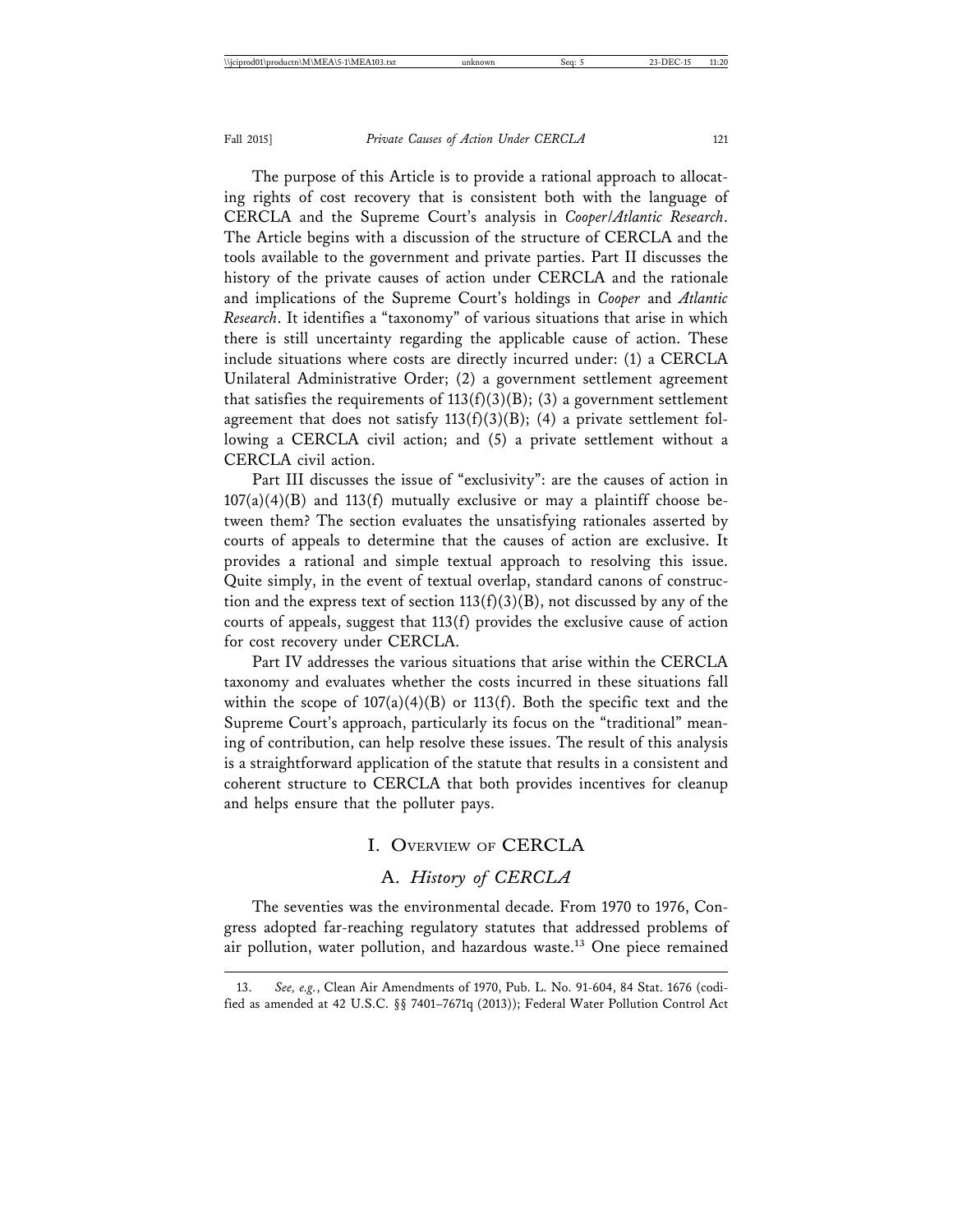missing, however; the newly adopted environmental statutes did not provide effective federal mechanisms to ensure that contaminated property was cleaned up. A series of notorious examples of contaminated sites—from Love Canal to the "Valley of the Drums"—increased political pressure to adopt effective federal legislation.<sup>14</sup>

In the late seventies, several versions of a federal cleanup statute were being considered in the 96th Congress, but fate and Ronald Reagan intervened. In November 1980, Reagan was elected president and the Republicans took the Senate. The Democrats, who at that point controlled the Presidency and both houses of Congress, had weeks to adopt legislation before the new President and Congress took office in January 1981.<sup>15</sup>

The result was a rush to legislation. Through a complex process, CER-CLA was enacted as a Senate amendment to a House Resolution, under a suspension of the rules that precluded amendments.<sup>16</sup> The legislative history, such as it is, consists of sometimes contradictory floor debates and the Senate and House reports on predecessor bills which had not been adopted.<sup>17</sup> This history, in part, accounts for the universal recognition that CERCLA is a poorly drafted and confusing statute with limited reliable history to guide its implementation and interpretation.<sup>18</sup>

Major amendments to CERCLA were enacted in 1986.<sup>19</sup> The Superfund Amendment and Reauthorization Act (SARA) adopted a variety of changes and clarifications to the law including, among others, new gov-

15. *See* Frank P. Grad, *A Legislative History of the Comprehensive Environmental Response, Compensation and Liability ("Superfund") Act of 1980*, 8 COLUM. J. ENVTL. L. 1, 1 (1982).

16. To expedite enactment of the legislation, the Senate took an existing House Resolution, replaced its language with a Senate version drawn from earlier proposed Senate legislation, and passed the resulting version as the House Resolution. *See id.*; *see also* CAROLE STERN SWITZER & LYNN A. BULAN, CERCLA: COMPREHENSIVE ENVIRONMENTAL RESPONSE, COMPENSA-TION, AND LIABILITY ACT (SUPERFUND) (BASIC PRACTICE SERIES) 7 (1st ed. 2002).

17. In *Ninth Ave. Remedial Grp. v. Fiberbond Corp.*, 946 F. Supp. 651 (N.D. Ind. 1996), the court described CERLCA's legislative history, stating, "[T]he bill was enacted without a conference report. Because of the lack of a conference report, the reports on the prior bills presented during that session of Congress, S. 1480 and H.R. 7020, and the debate on those bills, as well as the brief debate on the final bill, constituted the core of the legislative history of CERCLA." *Id.* at 660–61.

18. *See* Amoco Oil Co. v. Borden, Inc., 889 F.2d 664, 667 (5th Cir. 1989); Dedham Water Co. v. Cumberland Farms Dairy, Inc., 805 F.2d 1074, 1080 (1st Cir. 1986).

19. Superfund Amendments and Reauthorization Act of 1986, Pub. L. No. 99-499, 100 Stat. 1613 (codified as amended at 42 U.S.C. §§ 9601–9675 (2013)).

Amendments of 1972, Pub. L. No. 92-500, 86 Stat. 816 (codified as amended at 33 U.S.C. §§ 1251–1387 (2013)); Resource Conservation and Recovery Act of 1976, Pub. L. No. 94- 580, 90 Stat. 2795 (codified as amended at 42 U.S.C. §§ 6901–6992k (2013)).

<sup>14.</sup> *See* John C. Nagle, *CERCLA's Mistakes*, 38 WM . & MARY L. REV. 1405, 1407 (1997); Cartwright, *supra* note 3, at 301.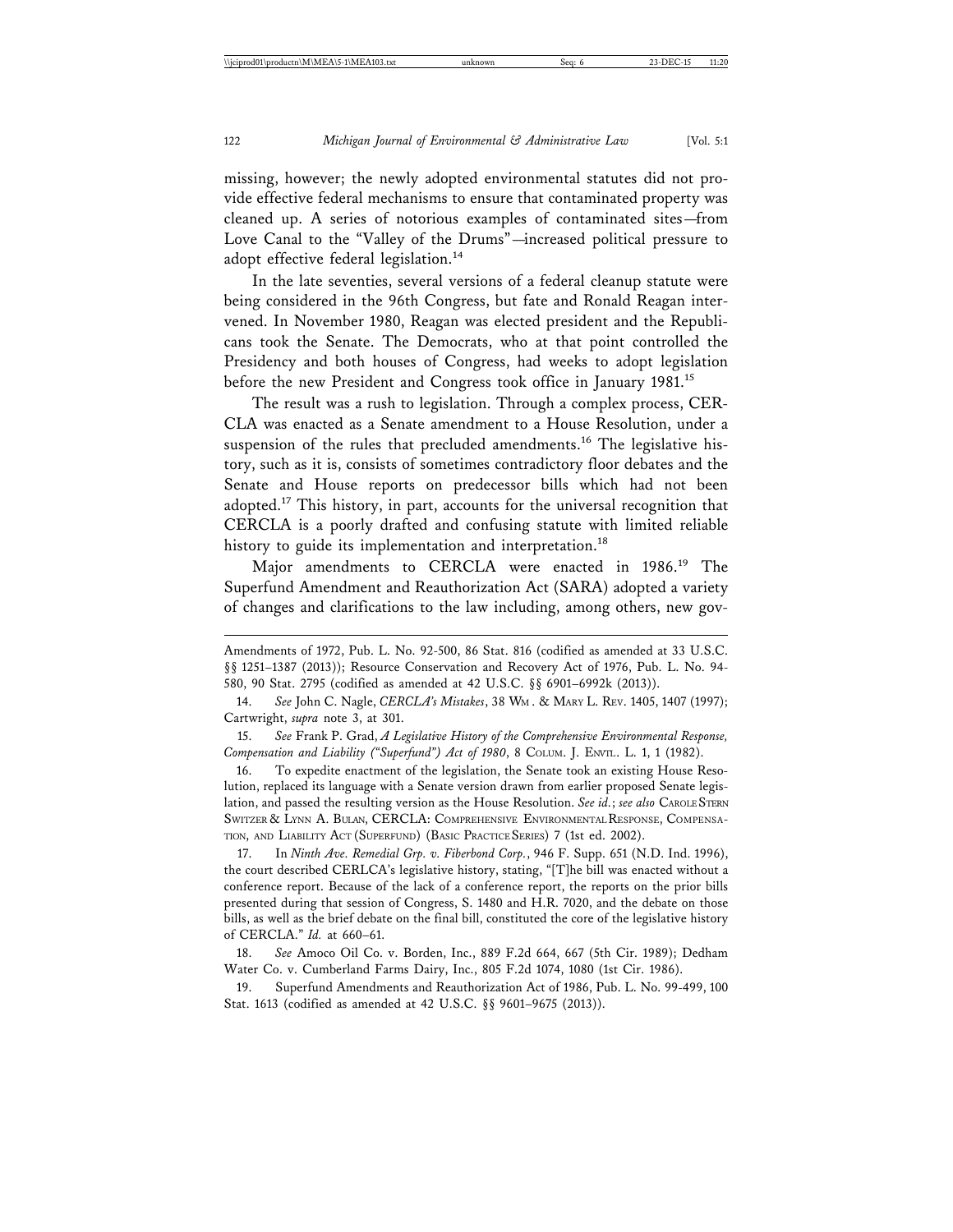ernment settlement authority, clarification of cleanup standards, and, as discussed below, a new set of private causes of action.<sup>20</sup>

#### B. *Federal Options Under CERCLA*

Central to CERCLA is the extraordinary power given to the federal government to address property contaminated with "hazardous substances."<sup>21</sup> First, the Environmental Protection Agency (EPA) has the power directly to undertake the cleanup of contaminated property.<sup>22</sup> To ensure that the government would have the resources to act, the statute created a separate pot of money, the federal Hazardous Substances Trust Fund, a.k.a. "Superfund," to be used for government cleanups.<sup>23</sup> CERCLA also gives the government a cause of action under section  $107(a)(4)(A)$  to recover its "response costs" from a group of "potentially responsible parties"  $(PRPs).<sup>24</sup>$  The group of PRPs is large and includes (1) the current owners or

22. CERCLA § 104(a), 42 U.S.C. § 9604(a). Although CERCLA generally authorizes action by "the President," presidential authority to implement provisions of CERCLA has generally been delegated to the Administrator of the Environmental Protection Agency. *See* Exec. Order No. 12,580, 52 Fed. Reg. 2923 (1987), *amended by* Exec. Order No. 13,308, 68 Fed. Reg. 37,691 (2003); Exec. Order No. 13,016, 61 Fed. Reg. 45,871 (1996), *amended by* Exec. Order No. 13,308, 68 Fed. Reg. 37,691 (2003).

23. 26 U.S.C. § 9507 (2014) (establishing "a trust fund to be known as the 'Hazardous Substance Superfund'"). Congressional reauthorization of funding for the Trust Fund has a complex history. *See* DAVID M. BEARDEN, CONG. RESEARCH SERV., R41039, COMPREHENSIVE ENVIRONMENTAL RESPONSE, COMPENSATION, AND LIABILITY ACT: A SUMMARY OF SUPERFUND CLEANUP AUTHORITIES AND RELATED PROVISIONS OF THE ACT 21–23 (2012), https://www.fas.org/ sgp/crs/misc/R41039.pdf.

24. CERCLA § 107(a)(4)(A), 42 U.S.C. § 9607(a)(4)(A). CERCLA distinguishes between what are generally short-term "removal" actions and long-term "remedial" actions. *See* CERCLA § 101(23)–(24), 42 U.S.C. § 9601(23)–(24) (defining "remove," "removal," "remedy," and "remedial action"). Removal actions are designed to address situations requiring immediate action, while remedial actions are designed to permanently address contamination at a site. *Id.* The response costs recoverable under section  $107(a)(4)(A)$  include costs associ-

<sup>20.</sup> *See, e.g.*, *id.* §§ 121–22, 310 (codified as amended at 42 U.S.C. §§ 9613(f), 9621–22); *see generally* U.S. Envtl. Prot. Agency, *The Superfund Amendments and Reauthorization Act (SARA)*, SUPERFUND, http://www2.epa.gov/superfund/superfund-amendments-andreauthorization-act-sara (last updated Sept. 30, 2015).

<sup>21.</sup> Both cost recovery under section 107(a) and the issuance of orders under section 106 are limited to situations in which there has been a release or threat of release of a "hazardous substance." *See* CERCLA §§ 106(a), 107(a)(4), 42 U.S.C. §§ 9606(a), 9607(a)(4) (2013). The term "hazardous substance" is defined, in part, by cross-reference to hazardous and toxic materials identified under other environmental statutes. CERCLA  $\S$  101(14), 42 U.S.C. § 9601(14) (cross referencing hazardous air pollutants under the Clean Air Act, toxic pollutants under the Clean Water Act, most hazardous wastes under the Resource Conservation and Recovery Act and certain imminently hazardous chemical substance or mixture under the Toxic Substances Control Act). EPA has promulgated the list of hazardous substances. 40 C.F.R. § 302.4 (2015).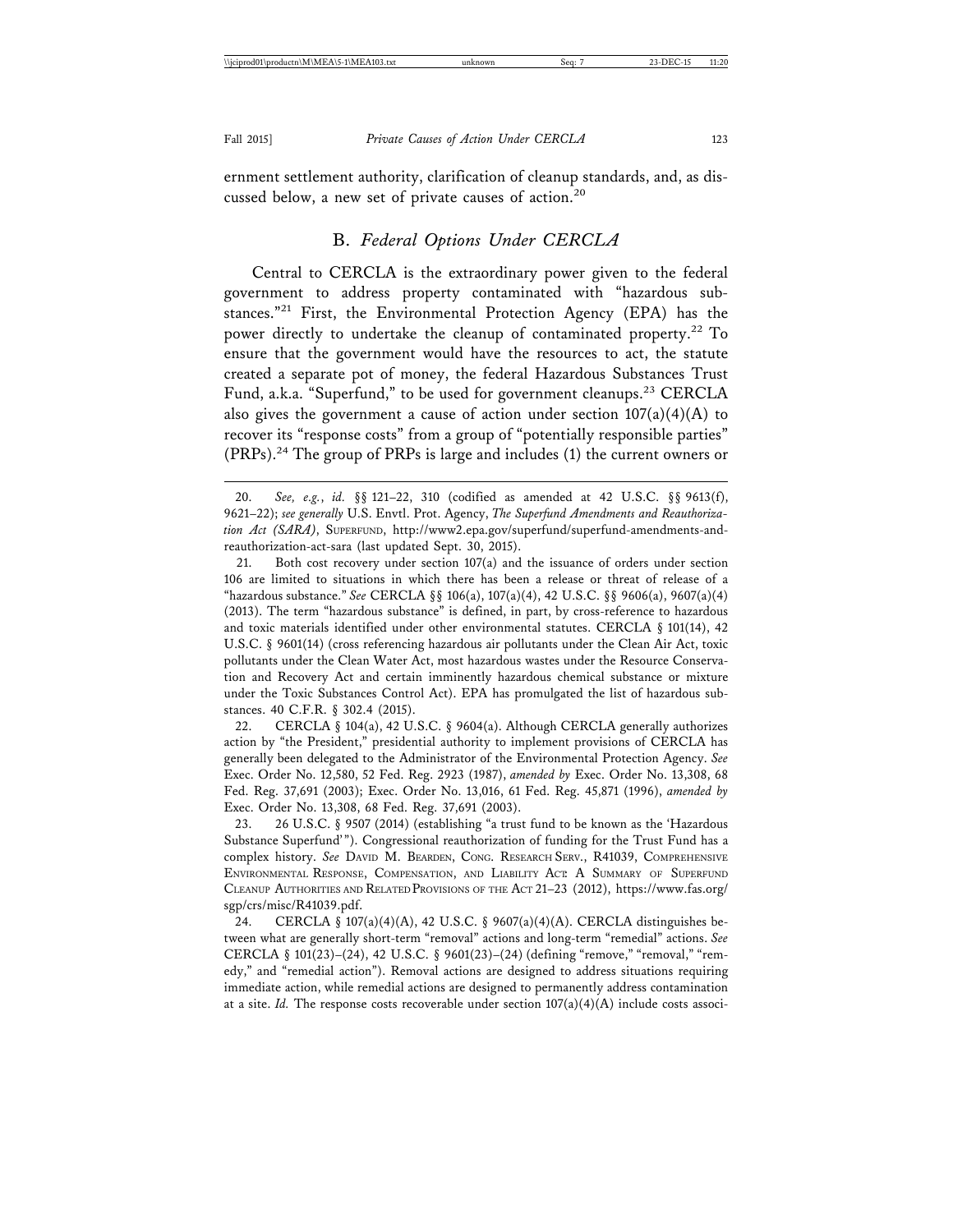operators of contaminated sites, (2) past owners or operators of the site at the time of disposal, (3) persons who "arranged for disposal" of hazardous substances at the site, and (4) transporters who were involved in selection of the site for disposal.<sup>25</sup> Critically, courts have held that these PRPs are "jointly and severally" liable.<sup>26</sup> Thus, CERCLA allows the government to recoup all of its costs from a subset of the larger group of PRPs.

Second, the government has the power to compel private parties to undertake the cleanup themselves. Section 106(a) contains two distinct options for the government to compel parties to clean up a site.<sup>27</sup> First, the government may seek a judicial order in which the court grants the requested relief.<sup>28</sup> Alternatively, EPA may issue an administrative order to compel action "as may be necessary to protect public health and welfare and the environment."29 These administrative orders are referred to as "Unilateral Administrative Orders" (UAOs),<sup>30</sup> and, given the magnitude of penalties for non-compliance, UAOs are potent tools to compel the cleanup of sites.<sup>31</sup>

Despite the government's extraordinary unilateral powers, much of the federal CERCLA process involves settlement. It is common for EPA to undertake preliminary investigation at a site and then threaten PRPs with cost recovery and UAOs.<sup>32</sup> The result is a settlement, either in the form of a judicial consent decree or an "Administrative Settlement Agreement and Order on Consent" (ASAOC).<sup>33</sup> Typically, these settlements involve a

31. Persons who, without "sufficient cause," fail to comply with an administrative order are potentially subject to both a \$25,000 per-day fine and a penalty of up to three times the amount of the final cleanup. CERCLA §§ 106(b)(1), 107(c)(3), 42 U.S.C. §§ 9606(b)(1),  $9607(c)(3)$ .

32. *See e.g.*, CERCLA § 122(e), 42 U.S.C. § 9622(e) (providing "special notice" procedures designed to facilitate negotiation of settlements); OFFICE OF SITE REMEDIATION ENF'T, U.S. ENVTL. PROT. AGENCY, CERCLA ENFORCEMENT PROJECT MANAGEMENT HANDBOOK (1999) [hereinafter EPA HANDBOOK] (outlining EPA's practices and policies when enforcing CERCLA).

33. *See* EPA HANDBOOK, *supra* note 32, at ch. 5. These agreements were previously referred to as "Administrative Orders on Consent" or AOCs. EPA revised the terminology in 2005 in response to the Supreme Court's decision in *Cooper Industries*, *Inc. v. Aviall Ser-*

ated with performing both removal and remedial actions. *See* CERCLA § 101(25), 42 U.S.C. § 9601(25) (defining "respond" and "response" to include both "removal" and "remedial" actions and any other related enforcement action).

<sup>25.</sup> CERCLA § 107(a)(1)–(4), 42 U.S.C. § 9607(a)(1)–(4).

<sup>26.</sup> *See infra* notes 45–50 and accompanying text.

<sup>27.</sup> CERCLA § 106(a), 42 U.S.C. § 9606(a).

<sup>28.</sup> *Id.*

<sup>29.</sup> *Id.*

<sup>30.</sup> U.S. Envtl. Prot. Agency, *Superfund Cleanup Subject Listing Orders - Unilateral*, EN-FORCEMENT, http://cfpub.epa.gov/compliance/resources/policies/cleanup/superfund/index.cfm ?action=3&sub\_id=1230 (last updated Sept. 30, 2015).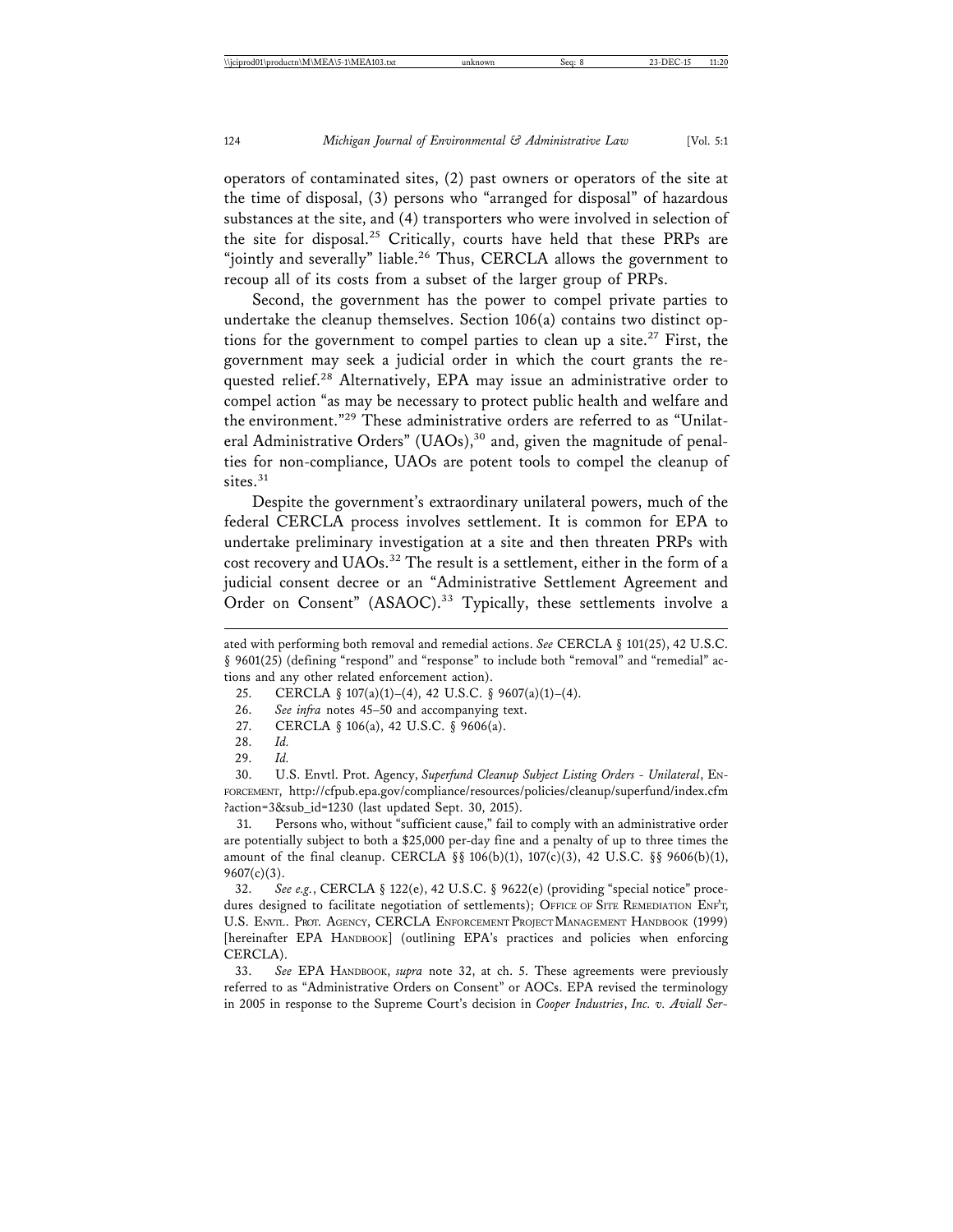group of PRPs who agree to reimburse the government for the government's costs and commit to undertake additional cleanup actions.

In the SARA amendments, Congress created special authorization and incentives to foster the use of settlements to resolve CERCLA disputes.<sup>34</sup> Section 122 contains distinct authority to enter settlements in which the settling parties agree to undertake cleanup actions at a site<sup>35</sup> and/or reimburse government costs.<sup>36</sup> It also provides procedures for approval of settlements.<sup>37</sup>

EPA has since issued a series of revisions to its model administrative settlements and consent decrees. *See, e.g.*, Memorandum from Marcia Mulkey, Dir., Office of Site Remediation Enf't, U.S. Envtl. Prot. Agency, on Interim Revisions to CERCLA Judicial and Administrative Settlement Models to Clarify Contribution Rights and Protection from Claims Following the *Aviall* and *Atlantic Research Corporation* Decisions (Mar. 16, 2009) [hereinafter 2009 EPA Revised Settlement Memo], http://www2.epa.gov/sites/production/files/documents/interim-settle-arc-mem\_0.pdf; Cindy Mackey, Dir., Office of Site Remediation Enf't, U.S. Envtl. Prot. Agency, on Revisions to 2009 ARC Memo and Issuance of Revised CER-CLA Past Cost, Peripheral, *De Minimis*, De Micromis, and Municipal Solid Waste Settlement Models (Sept. 26, 2014) [hereinafter 2014 EPA Revised Settlement Memo], http:// www2.epa.gov/sites/production/files/2014-09/documents/payment-models-2014-mem.pdf.

Many of the changes have been in response to case law defining the elements required to constitute an approved section 113(f)(3)(B) settlement. *See infra* notes 201–22 and accompanying text.

34. CERCLA § 122, 42 U.S.C. § 9622; *see also* Timothy B. Atkeson et al., *An Annotated Legislative History of the Superfund Amendments and Reauthorization Act of 1986 (SARA)*, 16 ENVTL. L. REP . 10,360, 10,410–12 (1986). The settlement incentives in SARA include contribution protection, *see infra* notes 53–54 and accompanying text, and government "covenants not to sue," *see* CERCLA § 122(f), 42 U.S.C. § 9622(f).

35. CERCLA § 122(a), 42 U.S.C. § 9622(a) (authorizing the government to enter into an "agreement" with a person to perform any response action).

36. CERCLA § 122(h), 42 U.S.C. § 9622(h) (authorizing the government to settle a section 107 cost recovery claim for "costs incurred by the United States Government").

37. Settlements requiring settling parties to undertake long-term "remedial" actions must be judicially approved and embodied in a consent decree. CERCLA  $\S$ § 122(d)(1)(A), 42 U.S.C. § 9622(d)(1)(A). Other settlements involving parties who contribute relatively small amounts at a site (*de minimis* parties), CERCLA §  $122(g)$ ,  $122(d)(1)(A)$ , 42 U.S.C. §§ 9622(g), 9622(d)(1)(A), or settlements involving preliminary actions at a site may be implemented through administrative settlements. Settlements that involve resolution of government financial claims must be published in the Federal Register for public comment. CERCLA § 122(i), 42 U.S.C. § 9622(i).

*vices, Inc.*, 543 U.S. 157 (2004). The revisions were an attempt to assure PRPs that settlements would provide contribution protection and authorize a right of contribution under 42 U.S.C. § 9613(f)(3)(B). *See* Memorandum from Susan Bromm, Dir., Office of Site Remediation Enf't, U.S. Envtl. Prot. Agency, on Interim Revisions to CERCLA Removal, RI/FS and RD AOC Models to Clarify Contribution Rights and Protection Under Section 113(f) (Aug. 3, 2005) [hereinafter 2005 EPA Revised Settlement Memo], http://www2.epa .gov/sites/production/files/2013-09/documents/interim-rev-aoc-mod-mem.pdf.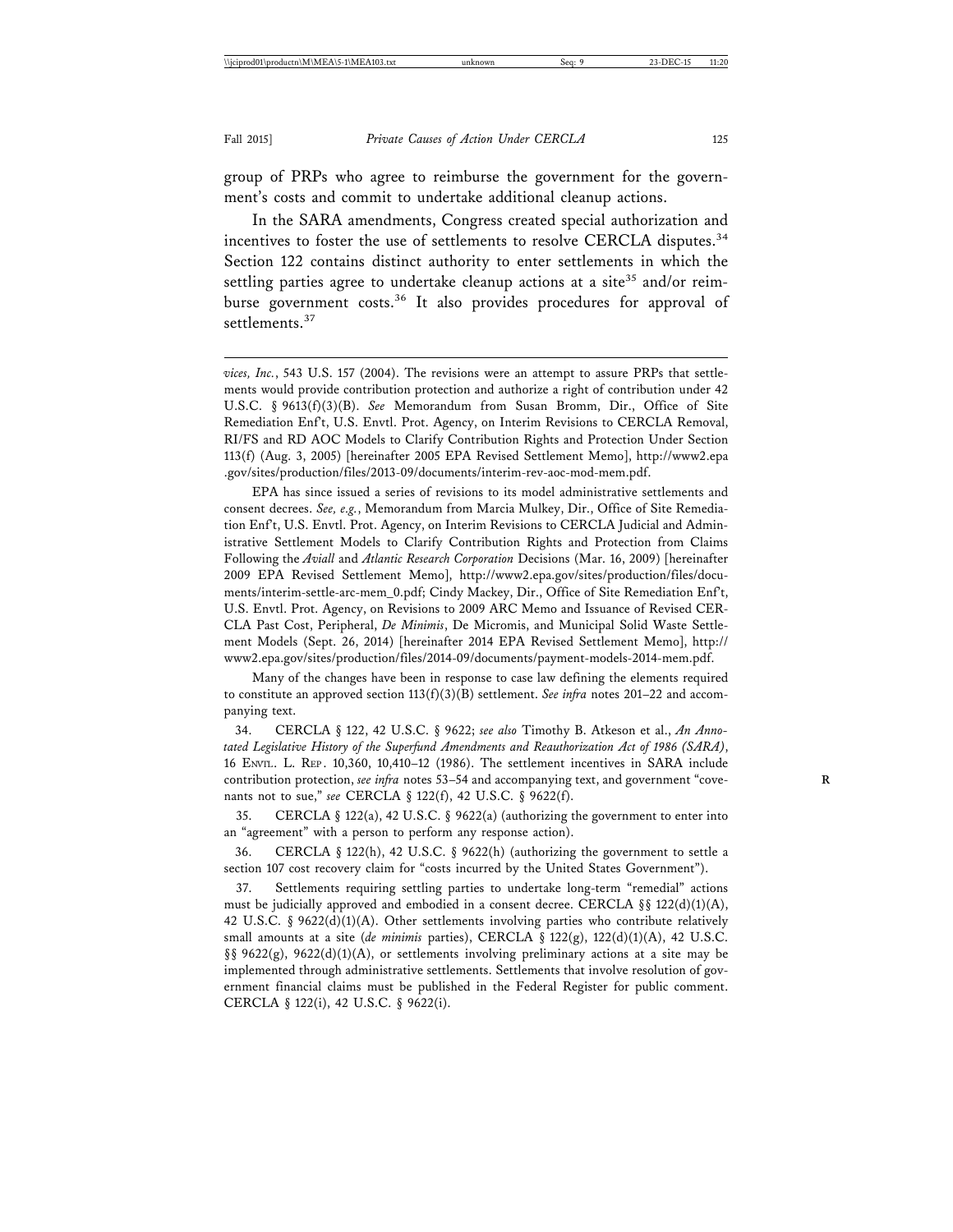#### C. *The Private Causes of Action Under CERCLA*

CERCLA, in its current incarnation, has three express causes of action that allow private parties to recover their response costs. First, section  $107(a)(4)(B)$  authorizes private parties who have directly "incurred" response costs to recover these costs from the group of PRPs.<sup>38</sup> This section thus provides an incentive for voluntary cleanup by providing any person, including a PRP, with a mechanism to recover all or part of its cleanup costs from others.<sup>39</sup> Second, section 113(f)(1) provides that "[a]ny person may seek contribution from any other person who is liable or potentially liable under section 9607 (a)  $[107(a)]$  of this title, during or following any civil action under section 9606 [106] of this title or under section 9607 (a)  $[107(a)]$  of this title.<sup>"40</sup> At a minimum, this allows PRPs who have been held liable in a cost recovery action under section 107(a) to seek "contribution" from other PRPs for costs imposed in the civil action.<sup>41</sup> Third, section  $113(f)(3)(B)$  provides:

A person who has resolved its liability to the United States or a State for some or all of a response action or for some or all of the costs of such action in an administrative or judicially approved settlement may seek contribution from any person who is not party to a settlement referred to in paragraph  $(2).<sup>42</sup>$ 

These two "contribution" causes of action under 113(f) provide an express method for allocating cleanup costs among PRPs.<sup>43</sup>

<sup>38.</sup> CERCLA § 107(a)(4)(B), 42 U.S.C. § 9607(a)(4)(B). Section 107(a)(4)(B) provides that, in addition to government response costs, PRPs shall be liable for "any other necessary costs of response incurred by any other person consistent with the national contingency plan." *Id.* Although the language does not expressly create a cause of action, in *Key Tronic v. United States*, the Supreme Court noted that, despite its odd phrasing "§ 107 unquestionably provides a cause of action for private parties to seek recovery of cleanup costs." 511 U.S. 809, 818 (1994).

<sup>39.</sup> *See* H.R. REP . NO. 96-1016, pt. 1, at 17, 29 (1980) ("The legislation would also establish a Federal cause of action in strict liability to enable the [EPA] Administrator to pursue rapid recovery of the costs incurred for the costs of such [cleanup] actions undertaken by him from persons liable therefore and *to induce such persons voluntarily* to pursue appropriate environmental response actions with respect to inactive hazardous waste sites.") (emphasis added); *see also* Bethlehem Steel Corp. v. Bush, 918 F.2d 1323, 1326 (7th Cir. 1990) (describing Congress's "manifest legislative intent to encourage voluntary private cleanup action").

<sup>40.</sup> CERCLA § 113(f)(1), 42 U.S.C. § 9613(f)(1).

<sup>41.</sup> *See* United States v. Atl. Research Corp., 551 U.S. 128, 138–39 (2007).

<sup>42.</sup> CERCLA § 113(f)(3)(B), 42 U.S.C. § 9613(f)(3)(B).

<sup>43.</sup> See *infra* notes 48–50 and accompanying text for a discussion of the standard for **R** allocation of costs in contribution actions under CERCLA.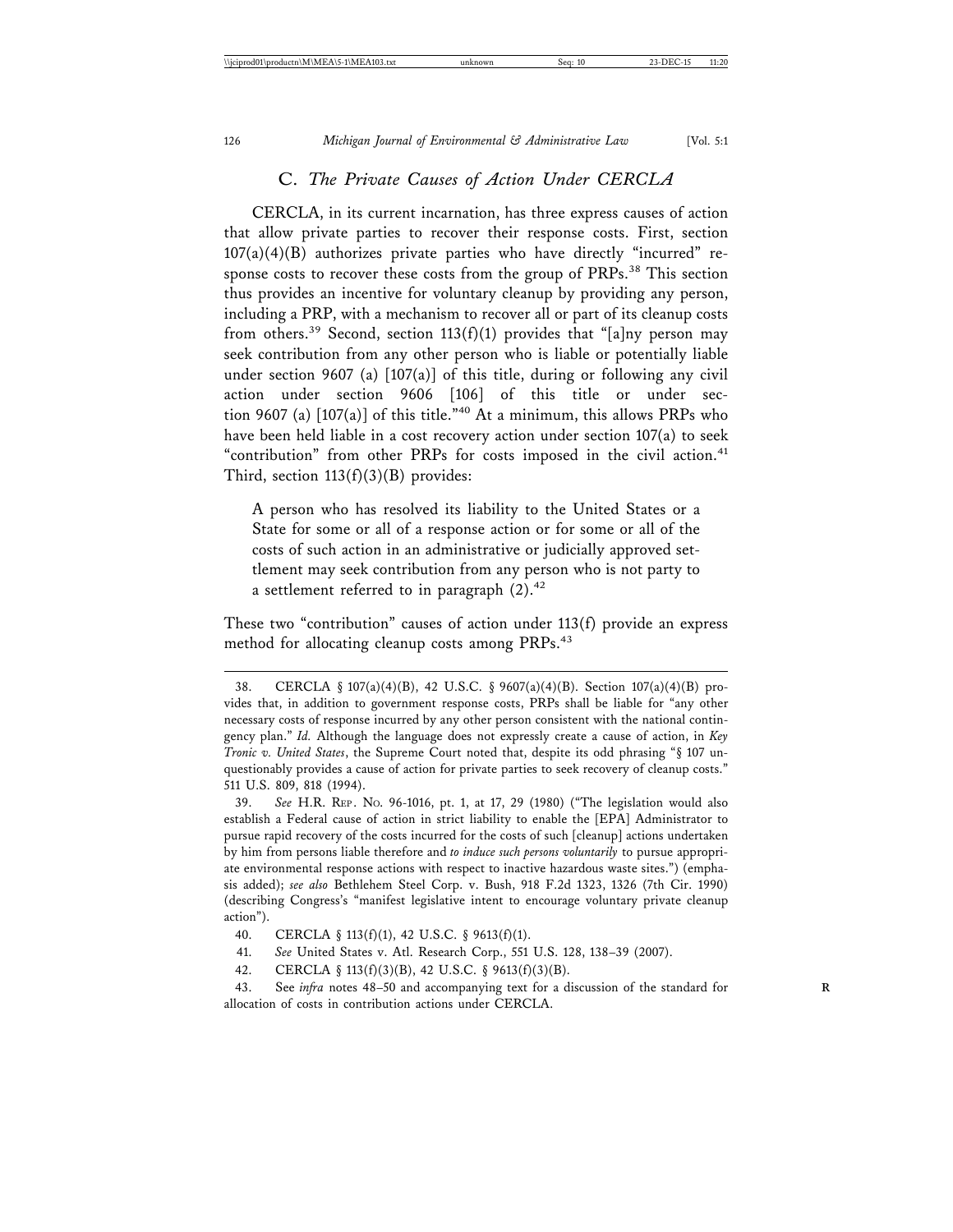#### D. *CERCLA Provisions Affected by the Private Cause of Action*

CERCLA is a complex statute with a variety of closely interrelated provisions, and, unfortunately, Congress does not appear to have crafted the private causes of action with an understanding of either these interrelations or the implications of the statutory language. Sadly, to understand the rationale and consequences of courts' interpretation of the relationship between sections  $107(a)(4)(B)$  and  $113(f)$ , it is necessary to consider the following mind-numbing components of CERCLA.<sup>44</sup>

*Cost Allocation and the Standard of Liability.* CERCLA does not contain an express standard of liability for cost recovery under  $107(a)(4)(B)$ . Relying on legislative history, however, courts have universally held that liability under 107(a) is "joint and several."45 Citing Restatement principles, courts, including the Supreme Court, have held that liability under section 107 is joint and several unless there is a discrete harm that provides a basis for allocating costs to parties.<sup>46</sup> This possibility of division based on harm is more theoretical than real. For a variety of reasons, most courts have found that liability under 107 is "joint and several" among PRPs.<sup>47</sup> This has led to a general acceptance of the proposition that a PRP suing under section  $107(a)(4)(B)$  is entitled to recover one hundred percent of its costs unless a defendant can bring a counterclaim for contribution.

In contrast to section 107(a), the contribution provisions of section 113(f) are governed by an express statutory standard of "equitable allocation." Section 113(f)(1) states that: "In resolving contribution claims, the court may allocate response costs among liable parties using such equitable factors as the court determines are appropriate."48 This equitable allocation is conceptually different from "several" liability potentially available under  $107;^{49}$  equitable allocation under 113(f) allows the court to consider "appropriate factors," other than the divisibility of harm, which may include differ-

48. CERCLA § 113(f)(1), 42 U.S.C. § 9613(f)(1) (2013).

49. *See* Yankee Gas Serv. Co. v. UGI Utils., Inc., 852 F. Supp. 2d 229, 241–42 (D. Conn. 2012) (discussing conceptual differences between cost apportionment under "joint and several" principles and cost allocation under section  $113(f)(1)$ ).

<sup>44.</sup> As one court noted: "[W]ading through CERCLA's morass of statutory provisions can often seem as daunting as cleaning up one of the sites the statute is designed to cover." Cadlerock Props. Joint Venture v. Schilberg, No. 3:01CV896(MRK), 2005 WL 1683494, at \*5 (D. Conn. July 19, 2005).

<sup>45.</sup> *See* Burlington N. & Santa Fe Ry. Co. v. United States, 556 U.S. 599, 613–14 (2009) (discussing case law establishing joint and several liability under section  $107(a)(4)(B)$ ).

<sup>46.</sup> *Id.* at 613.

<sup>47.</sup> *See* JENNIFER L. MACHLIN & TOMME R. YOUNG, MANAGING ENVIRONMENTAL RISK: REAL ESTATE AND BUSINESS TRANSACTIONS § 4A:57 (West ed. 2014); Derek Wetmore, *Joint and Several Liability After* Burlington Northern*: Alive and Well*, 32 VA. ENVTL. L.J. 27, 59 (2014).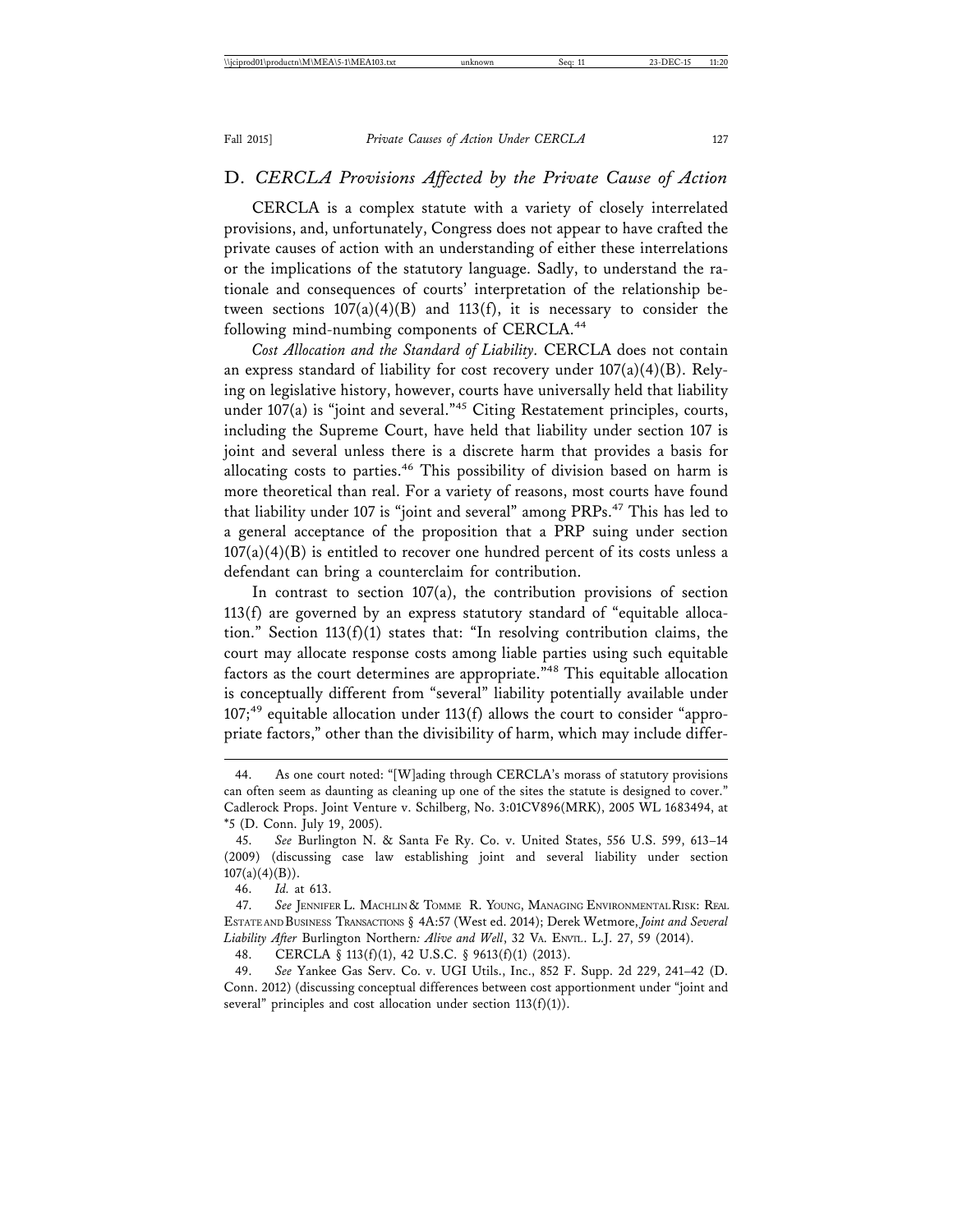ences in volume and toxicity, or the conduct, cooperation, and culpability of parties.<sup>50</sup>

*Statute of Limitations.* CERCLA contains several statutes of limitation applicable to cost recovery actions. Section  $113(g)(2)$ , entitled "Actions for Recovery of Costs," provides up to six years from the initiation of certain cleanup activity.51 This statute of limitations, applicable to claims under 107(a), is linked to the timing of physical activity in cleaning up property. Section 113(g)(3), entitled "Contribution," provides a three-year statute of limitations starting from the date of a judgment or certain administrative settlements.<sup>52</sup> Thus, in contrast to actions under  $107(a)(4)(B)$ , the statute of limitations for contribution under 113(f) is linked to the date of judicial or administrative actions rather than the date in which the cleanup costs are incurred.

*Contribution Protection.* Settlements typically involve a limited number of PRPs, and following settlement there may be a group of non-settling parties who remain liable for cleanup costs. As an incentive to settle, CER-CLA protects settling parties from subsequent actions for contribution by these non-settling parties.<sup>53</sup> As discussed below, the Supreme Court has

51. Section  $113(g)(2)$  provides that "an initial action for recovery of costs referred to in section 107" must be commenced A) within 3 years after completion of certain short term cleanups referred to as "removal actions" or B) within 6 years of initiation of certain long term cleanups, referred to as "remedial actions." 42 U.S.C. § 9613(g)(2).

52. Section 113(g)(3) provides that

[n]o action for contribution may be commenced more than 3 years after:

(A) the date of judgment in any action under this chapter for recovery of such costs or damages, or

(B) the date of an administrative order under section 9622 (g) of this title (relating to *de minimis* settlements) or 9622(h) of this title (relating to cost recovery settlements) or entry of a judicially approved settlement with respect to such costs or damages.

42 U.S.C. § 9613(g)(2).

53. Section  $113(f)(2)$  specifically provides that "a person who has resolved its liability to the United States or a State in an administrative or judicially approved settlement shall not be liable for claims for contribution regarding matters addressed in the settlement." 42 U.S.C.  $\S$  9613(f)(2).

Section 122 also contains provisions specifically authorizing inclusion of "contribution protection" provisions in EPA settlements. 42 U.S.C. § 9622(h)(4), 9622(g)(5).

<sup>50.</sup> Although not enacted, many courts have referred to a list of equitable allocation factors, proposed by then Senator Al Gore, that include, among others, the contribution of each party, the amount and toxicity of the hazardous substances, the degree of care, and the cooperation with the government demonstrated by the party. *See, e.g.*, United States v. Township of Brighton, 153 F.3d 307, 318 (6th Cir. 1998); United States v. Hardage, 116 F.R.D. 460, 466 (W.D. Okla. 1987); Steven Ferrey, *Allocation and Uncertainty in the Age of* Superfund: A Critique of the Redistribution of CERCLA Liability, 3 N.Y.U. ENVIL. L.J. 36, 60 (1994).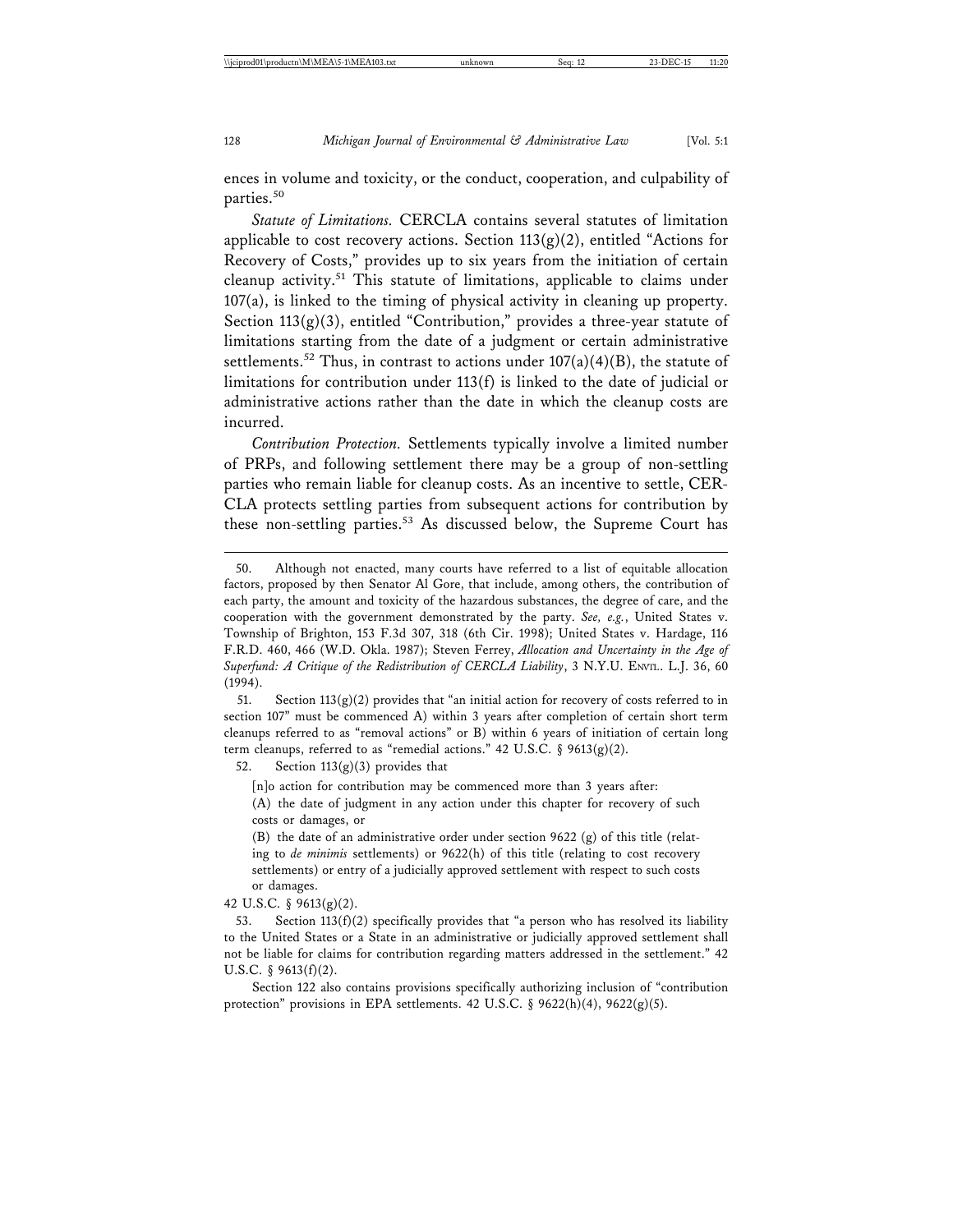held that this contribution protection bars only contribution actions under 113(f) and not cost recovery actions under  $107(a)(4)(B)$ .<sup>54</sup>

*Declaratory Judgments.* The statute of limitations provisions in 113(g)(2) applicable to section 107(a) cost recovery actions contain another relevant component. Section  $113(g)(2)$  expressly provides that a court in a section 107 cost recovery action may issue a "declaratory judgment on liability for response costs or damages that will be binding on any subsequent action or actions to recover further response costs or damages."55 No comparable provision providing for a declaratory judgment applies to actions for contribution.<sup>56</sup>

*Priority of Government Claims.* The federal government has a unique concern about the consequence of the private cause of action on the priority of government claims. Section 113(f)(3)(B) provides an express right of contribution for parties who have resolved their liability to the government through an approved agreement. Section  $113(f)(3)(C)$  provides: "In an action under this paragraph  $[113(f)(3)]$ , the rights of any person who has resolved its liability to the United States or the State shall be subordinate to the rights of the United States or the State."57 No comparable provision provides for the priority of government claims in actions brought under section  $107(a)(4)(B)$  or  $113(f)(1).$ <sup>58</sup>

#### II. DEVELOPMENT OF THE PRIVATE CAUSES OF ACTION

The existence and scope of CERCLA's private causes of action developed over time through the interplay between poorly drafted statutory provisions and judicial attempts to make sense of CERCLA's language and structure. This history can be divided into three phases: (1) the period from the adoption of CERCLA in 1980 to the adoption of the SARA amendments in 1986; (2) the period from the SARA amendments to the Supreme Court cases of *Cooper Industries, Inc. v. Aviall Services, Inc.* and *United States v. Atlantic Research Corp.*; and (3) the current post-*Cooper*/*Atlantic Research* period, in which federal courts are struggling to clarify the issues left unresolved by *Cooper* and *Atlantic Research*.

55. CERCLA § 113(g)(2), 42 U.S.C. § 9613(g)(2).

<sup>54.</sup> *See infra* notes 95–96 and accompanying text.

<sup>56.</sup> *See infra* note 226. **R**

<sup>57.</sup> CERCLA § 113(f)(3)(C), 42 U.S.C. § 9613(f)(3)(C).

<sup>58.</sup> This, among other reasons, gives the government a particular interest in advocating that section 113(f)(3)(B) provides an exclusive cause of action. *See, e.g.*, Brief of the United States as Amicus Curiae Supporting Appellant at 10-14, Niagara Mohawk Power Corp. v. Chevron U.S.A., Inc., 596 F.3d 112 (2d Cir. 2010) (No. 08-3843). This might also caution taking the government's position on the relationship between sections 107(a)(4)(B) and  $113(f)(3)(B)$  with a grain of salt.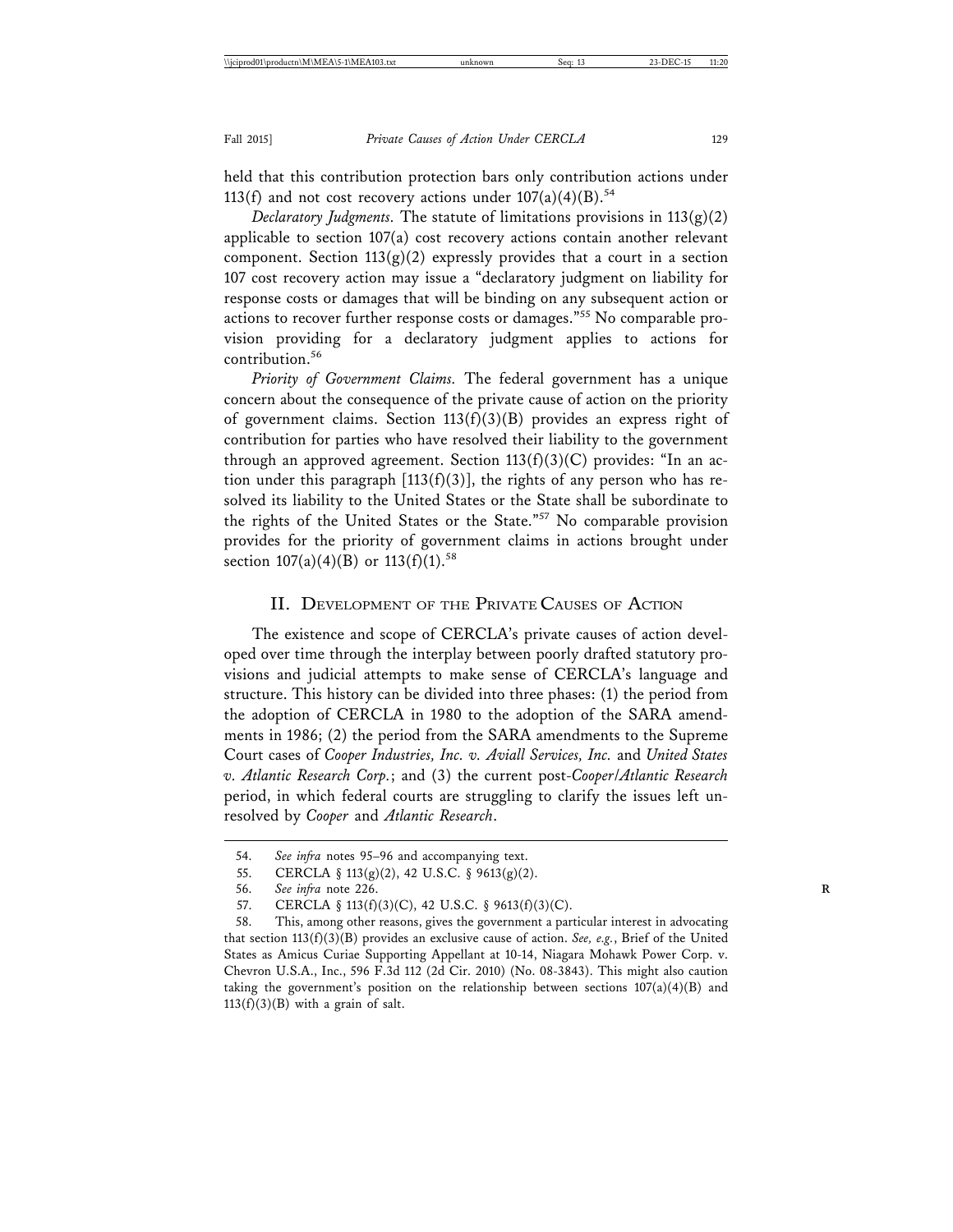When adopted in 1980, CERCLA contained the ambiguously phrased  $107(a)(4)(B)$ , which provides that, under certain circumstances, PRPs "shall be liable" to "other persons."<sup>59</sup> Whether this created a federal cause of action was the subject of dispute.<sup>60</sup> In the early 1980's, however, courts universally held that  $107(a)(4)(B)$  did create a cause of action for PRPs to recover response costs from other PRPs, even where the government had not supervised or approved the cleanup.<sup>61</sup> This initial identification of a private right of cost recovery under 107(a)(4)(B) created problems. How could PRPs who had reimbursed the government in a government cost recovery action under  $107(a)(4)(A)$  sue other PRPs to recover a share of the costs they had paid? How could a court in a cost recovery action brought by a PRP under 107(a)(4)(B) allocate costs among plaintiff and defendant PRPs?

The creative answer found by most courts was an "implied" right of contribution either under 107 or federal common law.<sup>62</sup> Through this implied right of contribution, PRPs who had been subject to a cost recovery action could sue for contribution from other PRPs to recover some of their costs, and, presumably, PRPs sued by other PRPs under  $107(a)(4)(B)$  could, during that action, file a counterclaim for contribution to allocate costs. This made sense. PRPs had been said to have "joint and several" liability based on "traditional and evolving principles of common law," and courts

61. *See, e.g.*, Tanglewood E. Homeowners v. Charles-Thomas, Inc., 849 F.2d 1568, 1572–74 (5th Cir. 1988); Wickland Oil Terminals v. Asarco, Inc., 792 F.2d 887, 891–92 (9th Cir. 1986); Walls v. Waste Res. Corp., 761 F.2d 311, 317–19 (6th Cir. 1985); Philadelphia v. Stepan Chem. Co., 544 F. Supp. 1135, 1142–43 (E.D. Pa. 1982), *superseded by statute*, SARA, Pub. L. No. 99-499, 100 Stat. 1613, *as recognized in* E.I. DuPont De Nemours & Co. v. United States, 460 F.3d 515, 520 (3d Cir. 2006), *and abrogated by* United States v. Atl. Research Corp., 551 U.S. 128 (2007).

62. *See, e.g.*, United States v. New Castle County, 642 F. Supp. 1258, 1265–68 (D. Del. 1986), *superseded by statute*, SARA, Pub. L. No. 99-499, 100 Stat. 1613, *as recognized in* E.I. DuPont De Nemours & Co. v. United States, 460 F.3d 515, 520 (3d Cir. 2006), *and abrogated by* United States v. Atl. Research Corp., 551 U.S. 128 (2007); Colorado v. Asarco, Inc., 608 F. Supp. 1484, 1486–90 (D. Colo. 1985), *superseded by statute*, SARA, Pub. L. No. 99- 499, 100 Stat. 1613, *as recognized in* E.I. DuPont De Nemours & Co. v. United States, 460 F.3d 515, 520 (3d Cir. 2006), *and abrogated by* United States v. Atl. Research Corp., 551 U.S. 128 (2007); *see also* Wehner v. Syntex Agribusiness, Inc., 616 F. Supp. 27, 31 (E.D. Mo. 1985).

<sup>59.</sup> CERCLA § 107(a)(4)(B), 42 U.S.C. § 9607(a)(4)(B).

<sup>60.</sup> *See supra* note 38. Other provisions, sections 111 and 112, suggested a different cost recovery mechanism under which PRPs could recover cleanup costs from Superfund. In the early years of CERCLA, much of the litigation focused on the relationship between section 107 and the other mechanisms of sections 111–12. *See* Jeffrey M. Gaba, *Recovering Hazardous Waste Cleanup Costs: The Private Cause of Action under CERCLA*, 13 ECOLOGY L.Q. 181 (1986).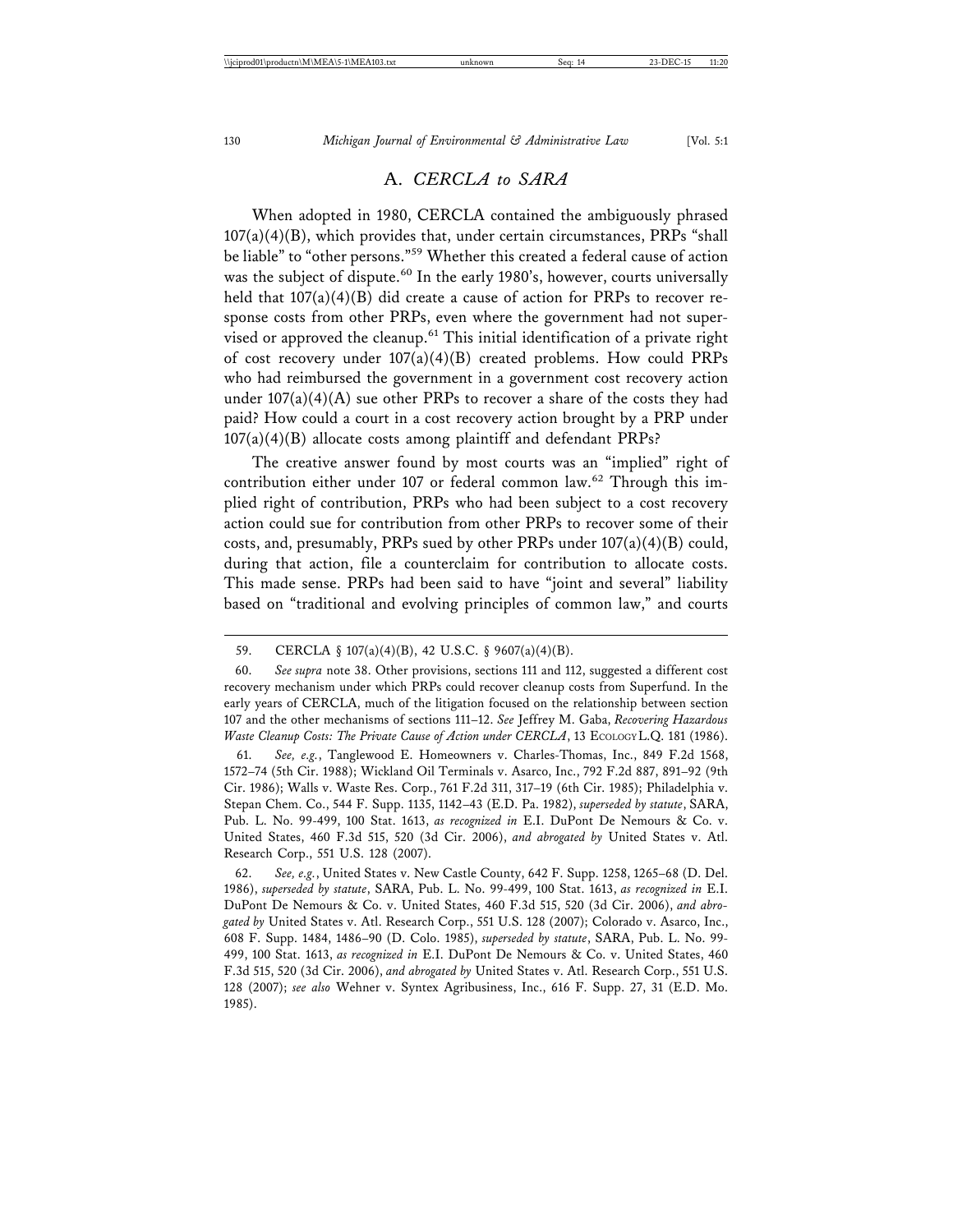relied on common law rights of contribution among joint tortfeasors to justify an implied right of contribution among PRPs.<sup>63</sup>

The development of an "implied" right of contribution under 107 was, however, curtailed by two Supreme Court cases in the early 1980s that placed substantial limits on the development of such an "implied" federal cause of action for contribution.<sup>64</sup> It appeared that the implied right of contribution under CERCLA was in danger of being rejected in light of this new case law.

#### B. *SARA to* Cooper*/*Atlantic Research

Congress responded to this threat by adding, in the 1986 SARA amendments, the express rights of contribution in section  $113(f)$ .<sup>65</sup> Following SARA, CERCLA thus contained both the original right of cost recovery under  $107(a)(4)(B)$  and the two express rights of contribution in sections  $113(f)(1)$  and  $113(f)(3)(B)$ . The language of SARA, however, created confusion about the applicability of the sections.<sup>66</sup> Particularly problematic was the language in section  $113(f)(1)$ , which created a right of contribution "during or following a civil action."67 A voluntary cleanup did not arise "during or following a civil action," but allowing such an action to proceed under  $107(a)(4)(B)$  created a number of problems relating to the application of "joint and several" liability, the statute of limitations, and contribution protection.68

65. Congress specifically acknowledged that section 113(f) was intended to "clarify and confirm" the existence of a right of contribution. *See* S. REP . NO. 99-11, at 44 (1985). SARA also contained the new statutes of limitation applicable to cost recovery and contribution claims, *see supra* notes 51–52 and accompanying text, the provisions providing for "contribution protection," *see supra* note 53 and accompanying text, and other provisions relating to settlement agreements, *see supra* notes 34–37 and accompanying text.

<sup>63.</sup> *New Castle County*, 642 F. Supp. at 1266.

<sup>64.</sup> The two cases that had undermined the basis for finding a federal implied statutory or common law right of contribution under CERCLA were *Texas Industries Inc. v. Radcliff Materials, Inc.*, 451 U.S. 630 (1981) (rejecting an implied statutory or common law right contribution under the Sherman Act or Clayton Act) and *Northwest Airlines, Inc. v. Transport Workers*, 451 U.S. 77 (1981) (rejecting implied statutory or common law right of contribution under the Equal Pay Act of 1963 or Title VII of the Civil Rights Act of 1964).

<sup>66.</sup> In *Key Tronic Corp. v. United States*, the Court characterized the situation, stating: "[T]he statute now expressly authorizes a cause of action for contribution in § 113 and impliedly authorizes a similar and somewhat overlapping remedy in § 107." 511 U.S. 809, 816 (1994).

<sup>67.</sup> CERCLA § 113(f)(1), 42 U.S.C. § 9613(f)(1) (2013).

<sup>68.</sup> *See, e.g.*, Centerior Serv. Co. v. Acme Scrap Iron & Metal Corp., 153 F.3d 344 (6th Cir. 1998), *abrogated by* Hobart Corp. v. Waste Mgmt. of Ohio, Inc., 758 F.3d 757 (6th Cir. 2014); Sun Co. Inc. (R&M) v. Browning-Ferris, Inc., 124 F.3d 1187 (10th Cir. 1997); *see also* Jeffrey M. Gaba, United States v. Atlantic Research*: The Supreme Court Almost Gets it Right"*, 37 ENVT. L. REP . 10,810, 10,811–10,812 (2007).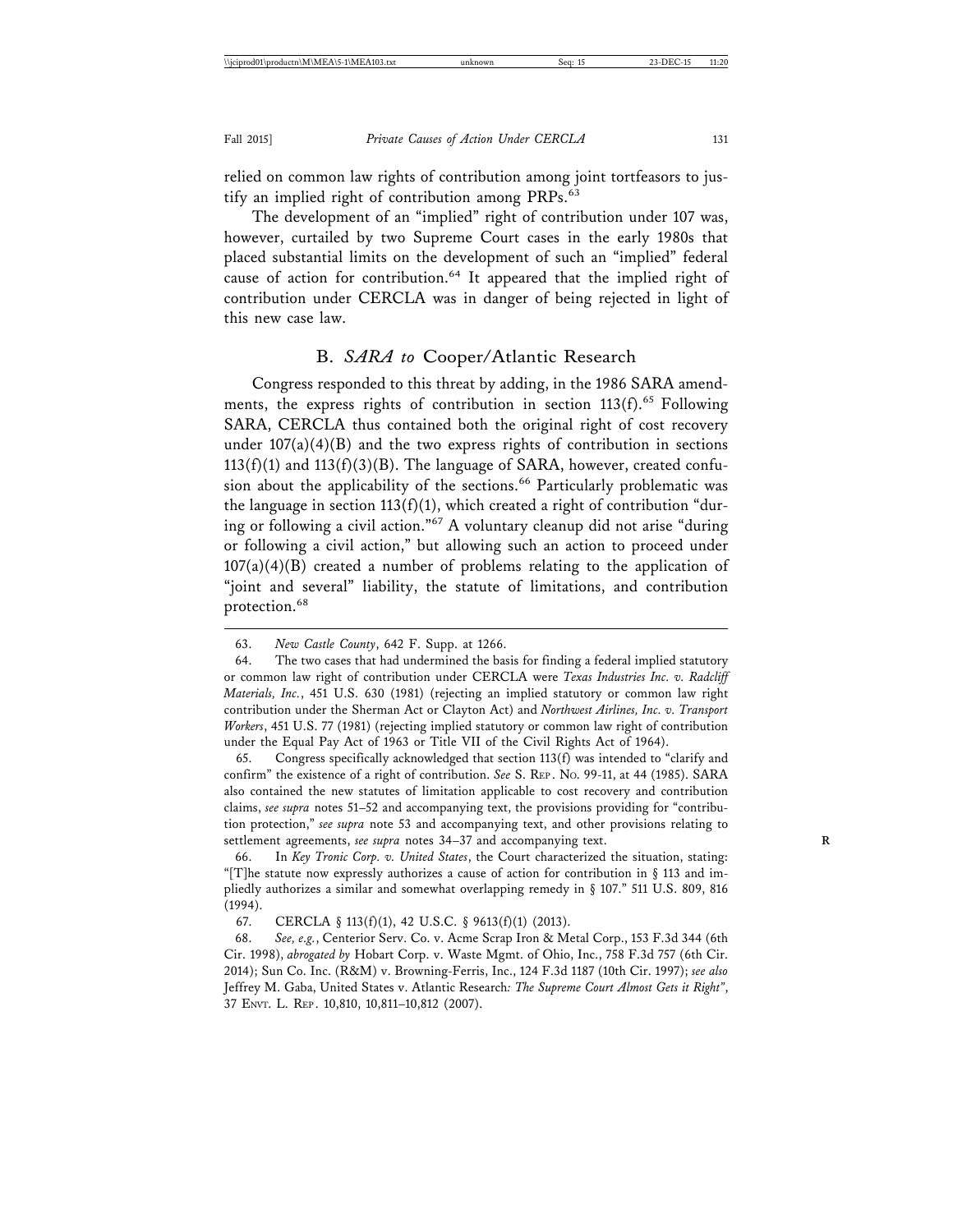Following SARA, courts of appeals, without exception, resolved the confusion by holding that any PRP seeking cost recovery from other PRPs must sue for contribution under  $113(f)$ .<sup>69</sup> Two basic rationales were used by courts of appeals to justify this conclusion. First, cost recovery among jointly liable PRPs involved a "quintessential claim for contribution" since they involved cost allocation among a class of "joint tortfeasors."70 Second, exclusive allocation of PRPs to 113(f) contribution claims protected important structural components of CERCLA, including contribution protection.71 Although courts struggled to address the statute of limitations problems that this approach created,<sup>72</sup> all seemed well and CERCLA appeared coherent: non-PRPs could only sue under 107(a)(4)(B) and PRPs could only sue for contribution under 113(f).

### C. *The Supreme Court's Resolution:* Cooper *and* Atlantic Research

#### 1. *Cooper Industries, Inc. v. Aviall Services, Inc.*

This apparent coherence proved to be temporary. The house of cards started falling following a U.S. district court opinion in *Aviall Services, Inc. v. Cooper Industries, Inc.*73 The case involved a typical CERCLA action: the current owner of contaminated property, Aviall Services, had "voluntarily" cleaned up its property and was seeking "contribution" under section  $113(f)(1)$  from the former owner, Cooper Industries.<sup>74</sup> Consistent with the array of then-existing court of appeals decisions, the plaintiff had based its

72. *See, e.g.*, Sun Co. v. Browning-Ferris, Inc., 124 F.3d 1187 (10th Cir. 1997).

73. *See* Aviall Serv., Inc. v. Cooper Indus., Inc., 2000 WL 31730 (N.D. Tex. 2000), *aff'd*, 263 F.3d 134 (5th Cir. 2001), *rev'd en banc*, 312 F.3d 677 (5th Cir. 2002), *rev'd and remanded*, 543 U.S. 157 (2004).

74. *Id.* at \*1.

<sup>69.</sup> *See* Bedford Affiliates v. Sills, 156 F.3d 416 (2d Cir. 1998), *abrogated by* W.R. Grace & Co.-Conn. v. Zotos Int'l, Inc., 559 F.3d 85, 90 (2d Cir. 2009); *Centerior*, 153 F.3d 344; Pneumo Abex Corp. v. High Point, Thomasville & Denton R.R. Co., 142 F.3d 769 (4th Cir. 1998); Pinal Creek Grp. v. Newmont Mining Corp., 118 F.3d 1298 (9th Cir. 1997), *abrogated by* City of Colton v. Am. Promotional Events, Inc.-W., 390 F. App'x 749 (9th Cir. 2010); New Castle County v. Halliburton NUS Corp., 111 F.3d 1116 (3d Cir. 1997); United States v. Colorado & E. R.R. Co., 50 F.3d 1530 (10th Cir. 1995); United Tech. Corp. v. Browning-Ferris Indus., 33 F.3d 96 (1st Cir. 1994); Akzo Coatings, Inc. v. Aigner Corp., 30 F.3d 761 (7th Cir. 1994).

<sup>70.</sup> *See, e.g.*, *Bedford Affiliates*, 156 F.3d at 423–24; *Colorado & E. R.R. Co.*, 50 F.3d at 1536; *Akzo*, 30 F.3d at 764.

<sup>71.</sup> *See, e.g.*, *United Tech.*, 33 F.3d at 99–100; *see also* United States v. New Castle County, 642 F. Supp. 1258, 1269 (D. Del. 1986), *superseded by statute*, SARA, Pub. L. No. 99-499, 100 Stat. 1613, *as recognized in* E.I. DuPont De Nemours & Co. v. United States, 460 F.3d 515, 520 (3d Cir. 2006), *and abrogated by* United States v. Atl. Research Corp., 551 U.S. 128 (2007).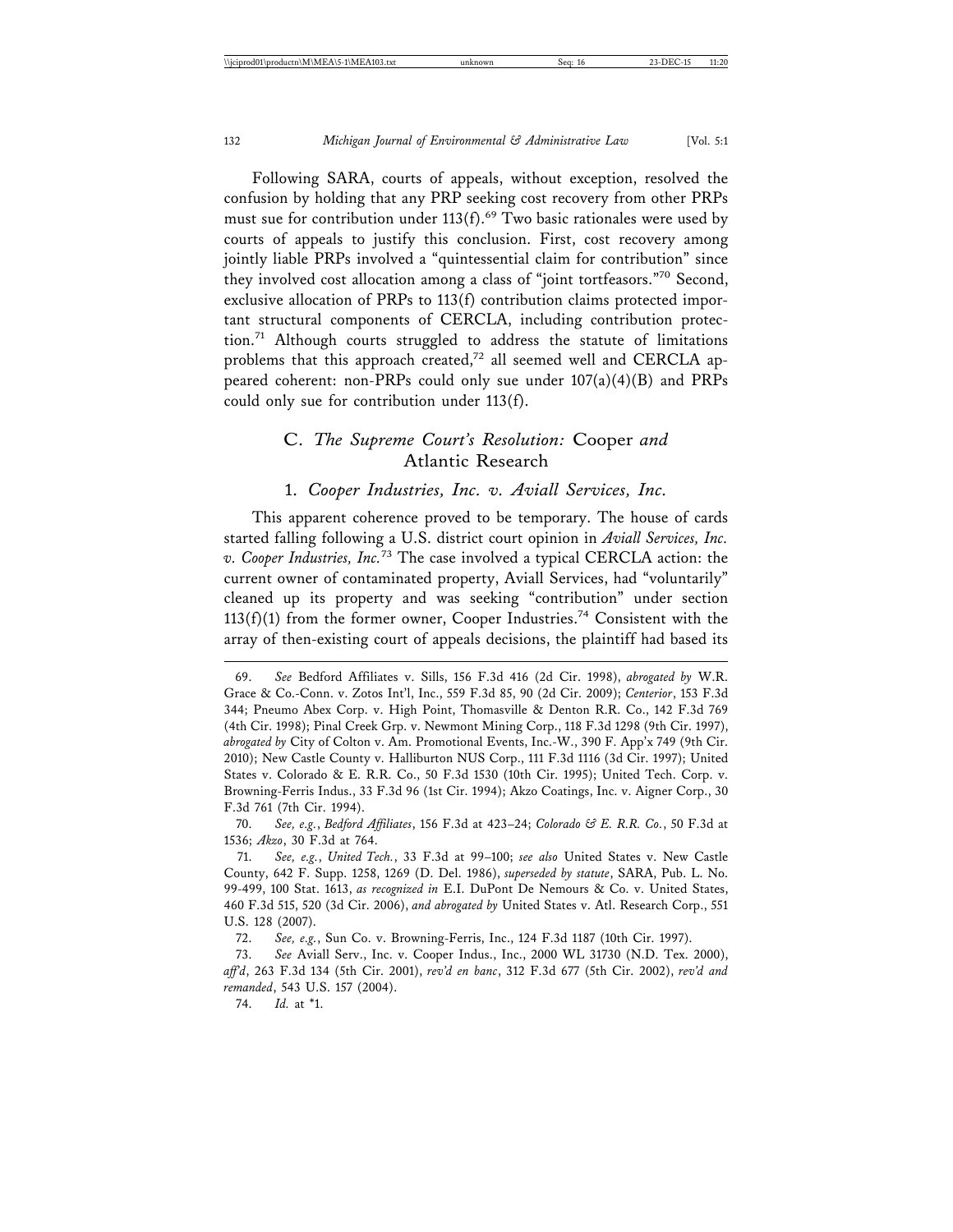claim for cost recovery on  $113(f)(1)$ .<sup>75</sup> The district court, however, dismissed Aviall's 113(f)(1) claim because it did not arise "during or following" a civil action.<sup>76</sup> A panel of the Fifth Circuit affirmed this result.<sup>77</sup> However, following rehearing en banc, the full Fifth Circuit reversed and held that a cost recovery action brought by one PRP against another was an action for contribution that should be brought under  $113(f)(1)$ .<sup>78</sup> In this, the Fifth Circuit joined other courts of appeals that had considered the issue.<sup>79</sup>

Despite the absence of a split among the circuits, the Supreme Court granted certiorari to determine if a PRP could sue under  $113(f)(1)$  in the absence of a prior or pending civil action. In *Cooper Industries, Inc. v. Aviall* Services, Inc.,<sup>80</sup> all nine members of the Court, in an opinion authored by Justice Thomas, agreed that a PRP who had not previously been subject to a civil action could not sue under  $113(f)(1)$ .<sup>81</sup> The Court relied on three rationales in reaching this conclusion. First, this was the "natural meaning" of the language of the statute: parties may, and thus may *only*, bring an action under 113(f)(1) "during or following" a civil action.<sup>82</sup> Second, allowing an action for contribution in the absence of a civil action would render "part of the statute entirely superfluous."83 If parties could sue at any time, the phrase "during or following a civil action" would become meaningless.<sup>84</sup> Finally, the Court noted that the language of section  $113(g)(3)(A)$  supported its interpretation; the statute of limitations for an action for contribution was triggered by a "judgment," something that would not exist if a party could sue for contribution without an underlying civil action.<sup>85</sup> The Court expressly eschewed reliance on arguments suggesting an interpretation that supported the "purpose" of CERCLA.<sup>86</sup> In the Court's view the issue was

77. Aviall Serv., Inc. v. Cooper Indus., Inc., 263 F.3d 134 (5th Cir. 2001), *rev'd en banc*, 312 F.3d 677 (5th Cir. 2002), *rev'd and remanded*, 543 U.S. 157 (2004).

79. *See id.* at 688 n.21 (citing numerous cases from courts of appeals allowing contribution actions under section  $113(f)(1)$  in the absence of a prior or pending civil action).

80. Cooper Indus., Inc. v. Aviall Serv., Inc., 543 U.S. 157 (2004).

81. *Id.* at 171. *But see id.* at 171 (Ginsburg and Stevens, J.J., dissenting) (concluding that PRPs could proceed in an action under section 107(a)(4)(B)).

82. *Id.* at 166 (majority opinion).

83. *Id.*

84. *Id.* In the Court's view, finding that a PRP could bring an action for contribution at any time would render a specific phrase in CERCLA totally devoid of content. See *infra* notes 135–37, 172–74 and accompanying text for an explanation of the role of "superfluity" in interpreting the relationship between sections 107(a) and 113(f).

85. *Cooper*, 543 U.S. at 167.

86. *Id.* at 167–68.

<sup>75.</sup> *Id.*

<sup>76.</sup> *Id.* at \*4.

<sup>78.</sup> Aviall Serv., Inc. v. Cooper Indus., Inc., 312 F.3d 677 (5th Cir. 2002), *rev'd and remanded*, 543 U.S. 157 (2004).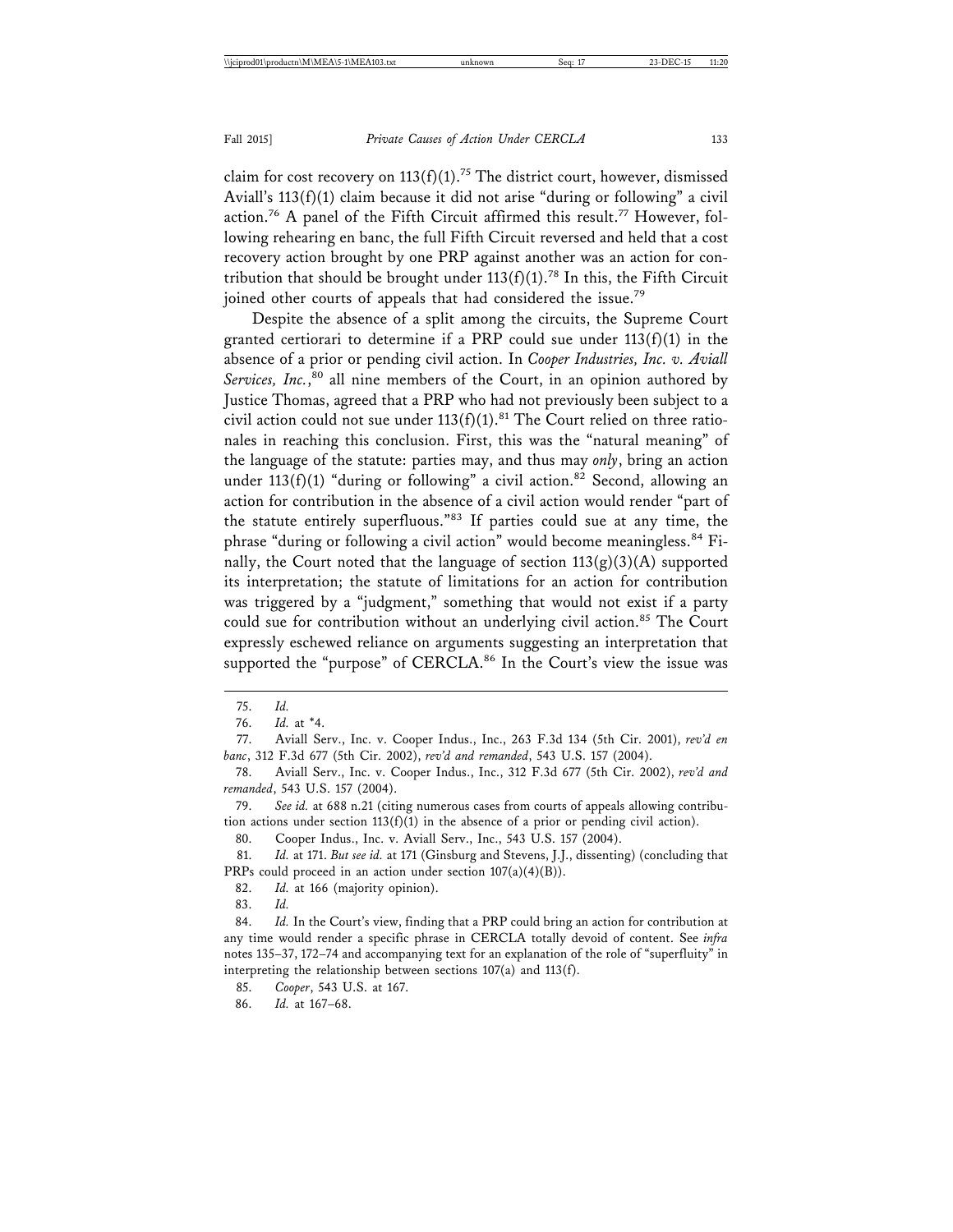simple: "Section 113(f)(1) authorizes contribution claims only 'during or following' a civil action under  $\S$  106 or  $\S$  107(a), and it is undisputed that Aviall has never been subject to such an action. Aviall therefore has no § 113(f)(1) claim."87

The Court, however, left several issues unresolved. Since Aviall had not been subject to an EPA Unilateral Administrative Order, the Court declined to consider whether such an order was a "civil action" for purposes of  $113(f)(1).88$  Additionally, the Court expressly declined to address the issue of whether an "implied right of contribution" existed independent of  $113(f).^{89}$ 

Most significantly, the Supreme Court left open the question of whether a PRP who had not previously been subject to a civil action could sue under 107(a)(4)(B).<sup>90</sup> The issue was critical. Pre-Cooper cases had said that PRPs could not sue under  $107(a)(4)(B)$ ; they could sue only under 113(f).<sup>91</sup> Since *Cooper* took away the 113(f) claim, one possible conclusion was that, following *Cooper,* PRPs who voluntarily cleaned up property had

89. *Id.* at 170–71. Although the first sentence of 113(f)(1) provides a right of contribution "during or following" a civil action, the last sentence of  $113(f)(1)$  states: "Nothing in this subsection shall diminish the right of any person to bring an action for contribution in the absence of a civil action under section 9606 [106] of this title or section 9607 [107] of this title." CERCLA § 113(f)(1), 42 U.S.C. § 9613(f)(1) (2013).

This so-called "saving clause" has been the source of some confusion. In *Cooper*, the Court stated that the sole function of the sentence was

to clarify that § 113(f)(1) does nothing to "diminish" any cause(s) of action for contribution that may exist independently of  $\S 113(f)(1)$ ... [rebutting] any presumption that the express right of contribution provided by the enabling clause is the exclusive contribution cause of action available to a PRP. The sentence, however, does not itself establish a cause of action; nor does it expand  $\S$  113(f)(1) to authorize contribution actions not brought "during or following" a § 106 or § 107(a) civil action; nor does it specify what causes of action for contribution, if any, exist outside §  $113(f)(1)$ .

543 U.S. at 166–67.

This raises the possibility that some "implied" right of contribution exists independent of the statutory rights of contribution in section 113(f). The majority opinion in *Cooper* expressed doubt about the existence of such an implied right, but expressly declined to address the issue. *Id.* at 169. See *infra* notes 165–70 and accompanying text for a discussion of the continuing existence of an implied right of contribution.

90. *Cooper*, 543 U.S. at 169–70. Justices Ginsberg and Stevens, in their dissent, would have allowed the action to proceed under section  $107(a)(4)(B)$ . *Id.* at 171–74 (Ginsberg and Stevens, J.J., dissenting).

91. *Id.* at 169 (citing numerous decisions of courts of appeals precluding PRPs from suing under section  $107(a)(4)(B)$ ).

<sup>87.</sup> *Id.* at 168.

<sup>88.</sup> *Id.* at 168 n.5 ("Neither has Aviall been subject to an administrative order under § 106; thus, we need not decide whether such an order would qualify as a 'civil action under section 9606 . . . or under section 9607(a)' of CERCLA.").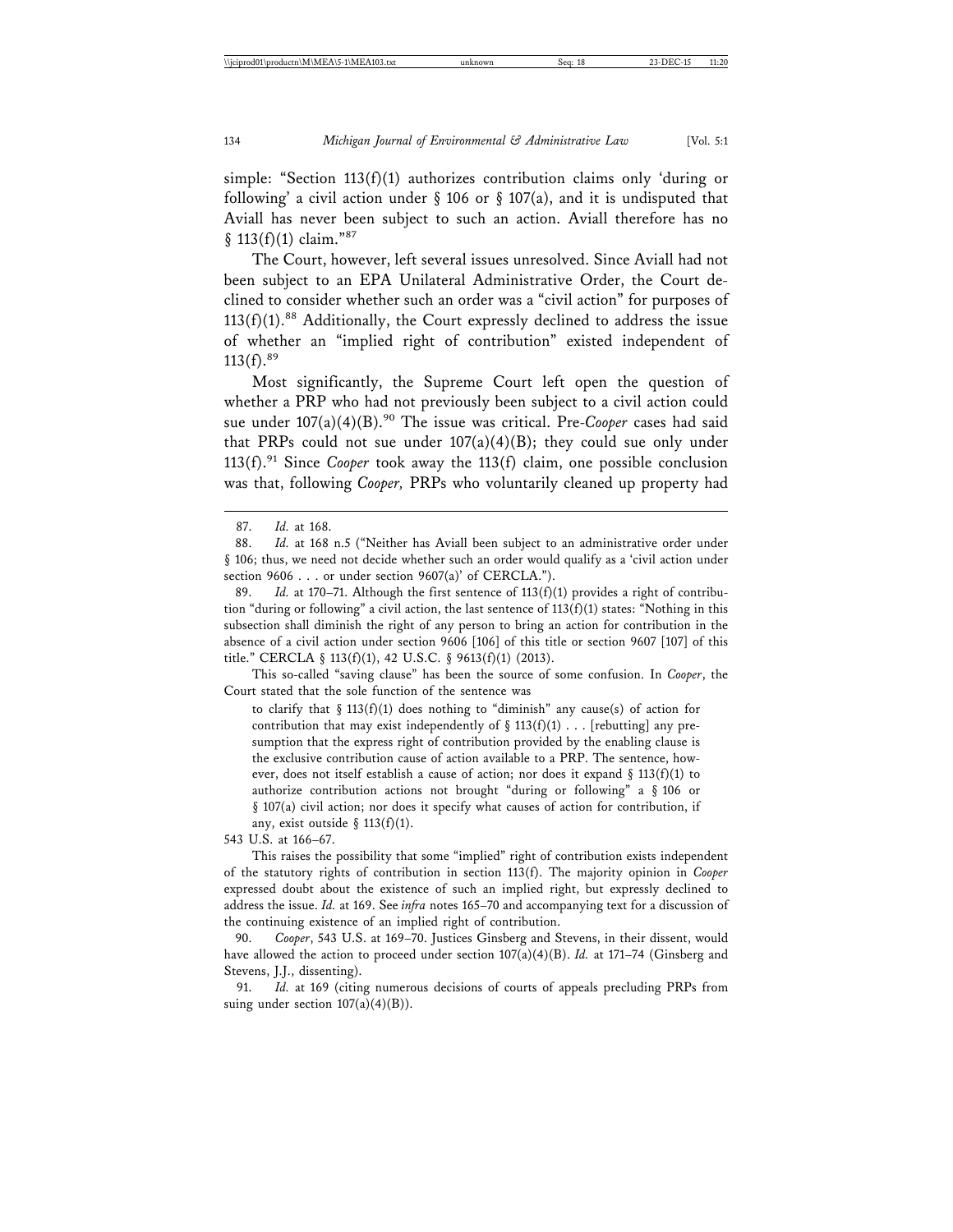no cause of action under CERCLA—either under 113(f) or under  $107(a)(4)(B)$ .

#### 2. *United States v. Atlantic Research Corp*.

Following *Cooper*, a flurry of courts addressed the issue of whether PRPs who voluntarily clean up property could sue for cost recovery under  $107(a)(4)(B)$ .<sup>92</sup> Within three years, the issue was back to the Supreme Court. In *United States v. Atlantic Research Corp.*, the Supreme Court unanimously held that a PRP who had voluntarily cleaned up property in the absence of a prior or pending civil action could sue under section  $107(a)(4)(B).$ <sup>93</sup> Again, the Court found the answer in the "natural reading" and "plain language" of the text of CERCLA. Section  $107(a)(4)(B)$  allowed cost recovery by "any other person" who incurred response costs. The structural relationship between sections  $107(a)(4)(A)$  (the section authorizing cost recovery by government entities) and  $(a)(4)(B)$  (authorizing cost recovery by "any other person"), suggested that section  $107(a)(4)(B)$  authorized cost recovery by any person other than the government entities.<sup>94</sup> Nothing in the language justified a conclusion that PRPs, who were themselves within the definition of "persons," could not bring a 107 action.

The Court reached this conclusion in full recognition that this could potentially upset a critical structural component of CERCLA. Allowing a PRP to bring a direct claim under  $107(a)(4)(B)$ , rather than a contribution claim under  $113(f)(1)$ , meant that settling PRPs would effectively lose contribution protection. In other words, a PRP who settled with the government could now be subject to a  $107(a)(4)(B)$  cost recovery action from nonsettling PRPs for costs addressed in the settlement, and a major incentive for settlement was potentially threatened. Acknowledging the loss of contribution protection, the Court minimized the implications. According to the Court, the contribution bar still provided "significant protection" in certain circumstances.95 Further, if a settling PRP was sued under 107, the settling

94. The Court wrote:

In light of the relationship between the subparagraphs, it is natural to read the phrase "any other person" by referring to the immediately preceding subparagraph (A), which permits suit only by the United States, a State, or an Indian tribe. The phrase "any other person" therefore means any person other than those three. *Id.* at 135.

95. Although non-settling PRPs could sue under section  $107(a)(4)(B)$ , in the Court's view, the contribution protection still "continues to provide significant protection from con-

<sup>92.</sup> *See, e.g.*, Metro. Water Reclamation Dist. v. N. Am. Galvanizing & Coatings, Inc., 473 F.3d 824 (7th Cir. 2007); E.I. DuPont De Nemours & Co. v. United States, 460 F.3d 515 (3d Cir. 2006), *vacated*, E.I. du Pont de Nemours & Co. v. United States, 551 U.S. 1129 (2007); Consol. Edison Co. of N.Y. v. UGI Utils., Inc., 423 F.3d 90 (2d Cir. 2005).

<sup>93.</sup> United States v. Atl. Research Corp., 551 U.S. 128 (2007).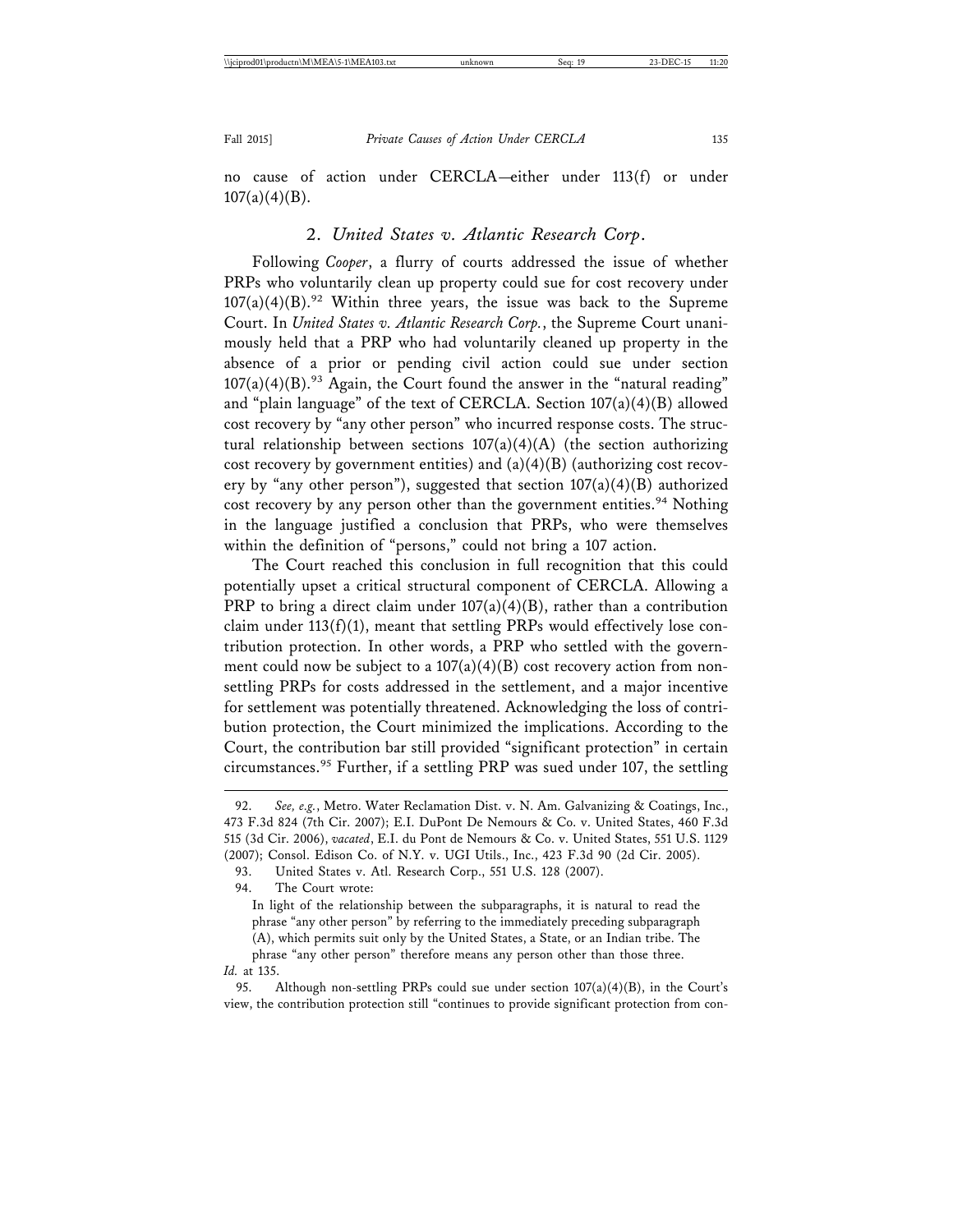PRP could counterclaim under 113(f) for contribution since this was "during" a civil action.96 Through the counterclaim the court could allocate costs, and, according to the Court, the court hearing the claims would undoubtedly take into account the amounts previously paid by the defendant in the settlement.<sup>97</sup>

Critically, the unanimous opinion addressed the relationship between sections 107 and 113. According to the Court, the availability of an action under  $107(a)(4)(B)$  did not mean that PRPs had the choice of proceeding under either 107(a) or 113(f).<sup>98</sup> The court expressly stated that, in the context of PRPs who voluntarily clean up property,  $107(a)(4)(B)$  and  $113(f)$ simply did not overlap: a PRP who voluntarily cleans up property could only sue under 107; a PRP who pays money following a civil action or an approved settlement can only sue under  $113(f)(1)$ .<sup>99</sup> In the Court's words, "[t]he choice of remedies simply does not exist."<sup>100</sup>

The Court relied on two bits of statutory language to reach this conclusion. First, the Court relied on the meaning of the word "contribution." Citing Black's Law Dictionary, the Court stated that contribution refers to a "tortfeasor's right to collect from others responsible for the same tort after the tortfeasor has paid more than his or her proportionate share, the shares being determined as a percentage of fault."<sup>101</sup> The Court further stated "a PRP's right to contribution under § 113(f)(1) is contingent upon an inequitable distribution of common liability among liable parties."102 In the context of  $113(f)(1)$ , the court observed that this "common liability" stemmed "from an action instituted under  $\S$  106 or  $\S$  107(a)."103

Second, the Court stated that PRPs who reimburse other parties do not "incur" cleanup costs.<sup>104</sup> According to the Court, "[w]hen a party pays to satisfy a settlement agreement or a court judgment, it does not incur its own costs of response. Rather, it reimburses other parties for costs that those parties incurred,"105 and parties who were reimbursing costs incurred by other parties did not satisfy the statutory prerequisite of imposing liability

tribution suits by PRPs that have inequitably reimbursed the costs incurred by another party." *Id.* at 141.

| 96.  | <i>Id.</i> at 140.                                                       |
|------|--------------------------------------------------------------------------|
| 97.  | <i>Id.</i> at 140–41.                                                    |
| 98.  | <i>Id.</i> at 139–40.                                                    |
| 99.  | Id.                                                                      |
| 100. | <i>Id.</i> at 140.                                                       |
| 101. | Id. at 138 (citing Contribution, BLACK's LAW DICTIONARY (8th ed. 2004)). |
| 102. | <i>Id.</i> at 139.                                                       |
| 103. | Id.                                                                      |
| 104. | Id.                                                                      |
| 105. | Id.                                                                      |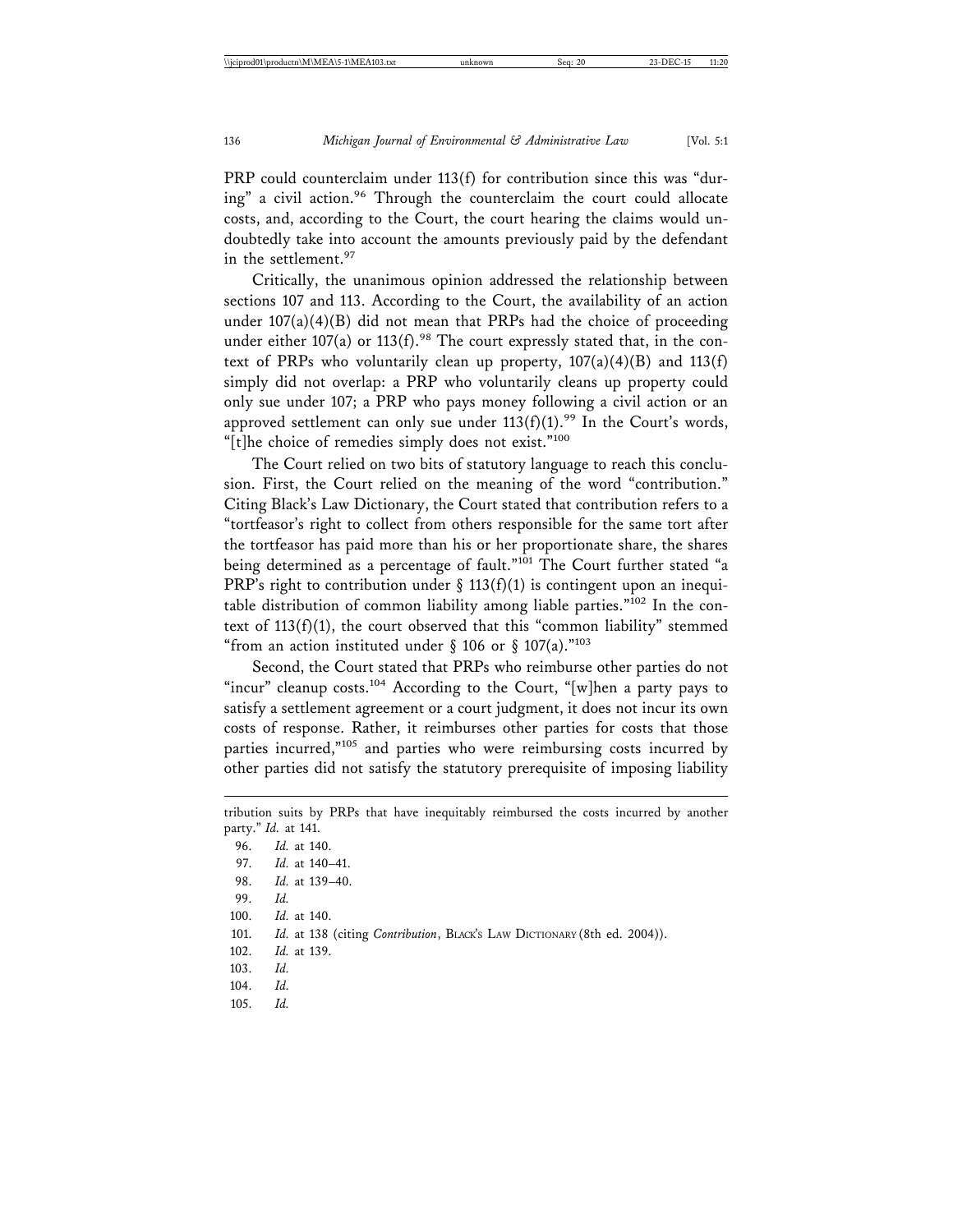under  $107(a)(4)(B)$ .<sup>106</sup> Thus, as a matter of statutory construction, private causes of action under sections  $107(a)(4)(B)$  and  $113(f)(1)$  are mutually exclusive, arising under distinct "procedural circumstances."<sup>107</sup>

The Court, however, recognized the possibility that in other circumstances sections  $107(a)(4)(B)$  and  $113(f)$  might overlap. The Court noted that a PRP may directly "sustain expenses" pursuant to a consent decree "following a suit under § 106 or § 107," and "[i]n such a case, the PRP does not incur costs voluntarily but does not reimburse the costs of another party."108 The Court stated: "We do not decide whether these compelled costs of response are recoverable under § 113(f), § 107(a), or both."<sup>109</sup> The Court went on to say: "For our purposes, it suffices to demonstrate that costs incurred voluntarily are recoverable only by way of  $\S 107(a)(4)(B)$ , and costs of reimbursement to another person pursuant to a legal judgment or settlement are recoverable only under § 113(f)."<sup>110</sup> In the Court's words, "neither remedy swallows the other."<sup>111</sup>

#### 3. Lessons from *Cooper* and *Atlantic Research*

*Cooper* and *Atlantic Research* clearly set boundaries to sections  $107(a)(4)(B)$  and  $113(f)(1)$ : costs incurred undertaking a voluntary cleanup are exclusively recoverable under  $107(a)(4)(B)$ ; costs that are reimbursed following a "civil action" or certain approved "settlements" are exclusively recoverable under  $113(f)(1)$ . In addition to these specific holdings, however, it is also important to understand the process the Court used to reach these results. Understanding the "lessons" of *Cooper* and *Atlantic Research* provides guidance on how to address the unresolved issues of the relationship among CERCLA's private causes of action.

*Reliance on the Plain Reading of the Text.* Perhaps the most surprising element of the *Cooper* and *Atlantic Research* decisions was the Court's almost exclusive reliance on the plain language of CERCLA to resolve the complex relationship among the sections. In *Cooper*, the plain language of "during or following" guided its decision about the appropriate role for section  $113(f)(1).$ <sup>112</sup> A reference to language in the statute of limitations provision

<sup>106.</sup> *Id.*

<sup>107.</sup> *Id.* (quoting Consol. Edison Co. of N.Y. v. UGI Utils., Inc., 423 F.3d 90, 99 (2d Cir. 2005)).

<sup>108.</sup> *Id.*

<sup>109.</sup> *Id.*

<sup>110.</sup> *Id.*

<sup>111.</sup> *Id.*

<sup>112.</sup> *See* Cooper Indus., Inc. v. Aviall Serv., Inc., 543 U.S. 157, 166 (2004); *supra* notes 80–84 and accompanying text.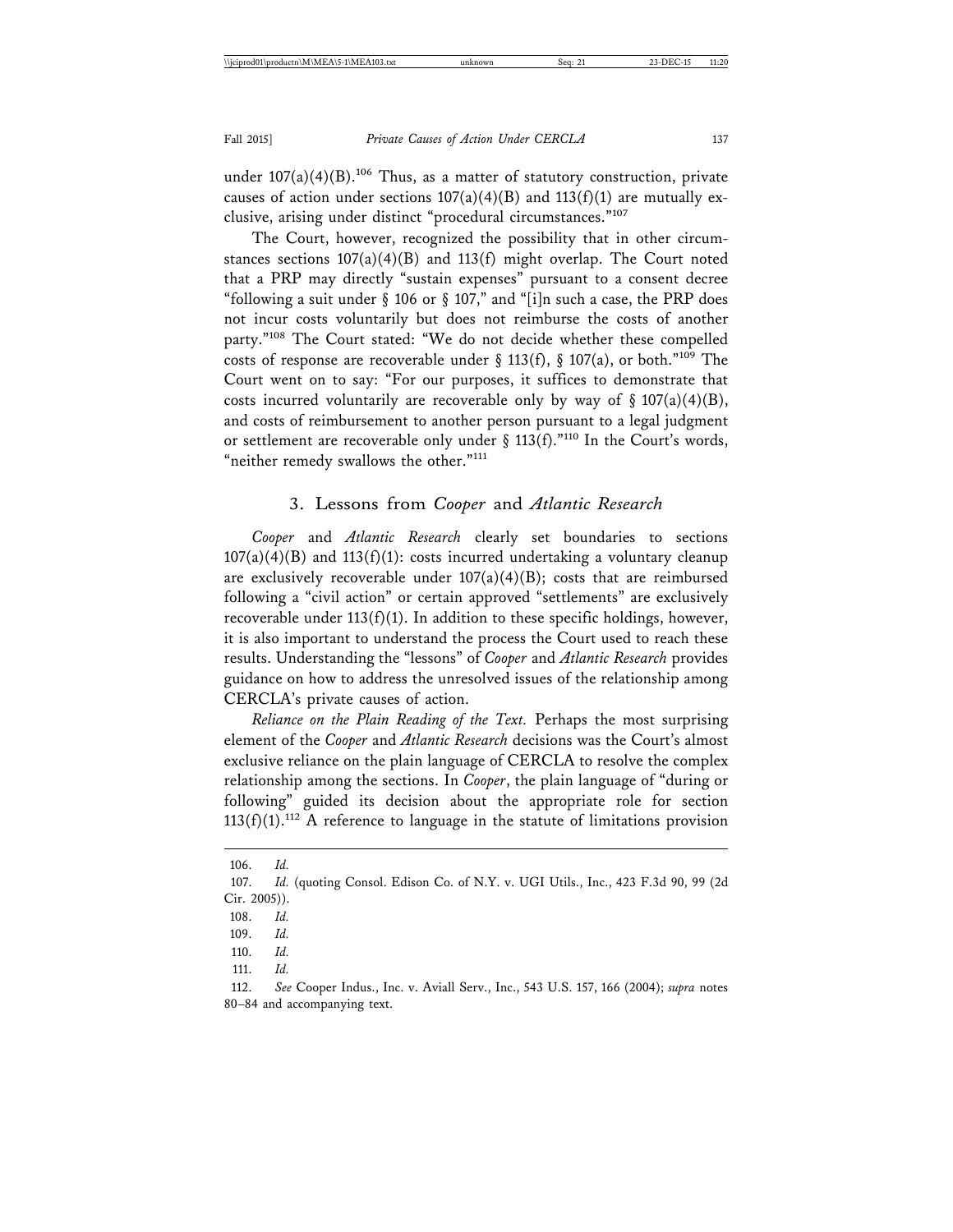of CERCLA was used only to bolster the Court's interpretation of the "during or following" language.<sup>113</sup>

Similarly, in *Atlantic Research,* the availability to PRPs of a right of cost recovery under  $107(a)(4)(B)$  was clear from the express language of the section: 107(a)(4)(B) allows cost recovery by "any other person." Contrasting the phrase with the language of section  $107(a)(4)(A)$ , the Court concluded that the language clearly allowed a right of cost recovery by "any" person other than the government entities specified in  $107(a)(4)(A).^{114}$  Nothing fancy; the words mean what they mean.

The Court was also guided by the words "incur" and "contribution" to determine the relationship between  $107(a)(4)(B)$  and  $113(f).$ <sup>115</sup> In the Court's view, parties who reimburse others for cleanup costs do not "incur" response costs and thus have no right of cost recovery under  $107(a)(4)(B)$ . Common law "contribution" includes parties who reimburse other parties for a share of a common liability. The specific words define the allocation.

*Rejection of Structural or Policy Arguments.* Another striking aspect of the opinions in *Cooper* and *Atlantic Research* is the extent to which the Court was unconcerned with interpreting the sections to foster the goals of CERCLA. In other words, the Court did not interpret the sections to promote some desired end or coherent structure to CERCLA. This is apparent from a number of aspects of the decisions. Perhaps most telling is the Supreme Court's decision to grant certiorari in *Cooper* in the first place. When the Court considered *Cooper*, there was a coherent and consistent approach to the relationship between  $107(a)(4)(B)$  and  $113(f)$ —PRPs suing other PRPs for cost recovery were suing in contribution and were limited to an action under 113(f). Indeed, there was no split among the circuits on this conclusion. Despite this coherence, the Court granted certiorari to consider the inconsistency of this approach with the plain "during or after" language of  $113(f)(1)$ .

Further, the Court in *Atlantic Research* concluded that the plain language of CERCLA authorized a PRP to bring an action under 107(a)(4)(B) notwithstanding the potentially significant impact this conclusion would have on "contribution protection" available in CERCLA settlements.<sup>116</sup> Language trumped coherence.

*Role of "Traditional" Contribution.* One of the more confusing elements of *Atlantic Research* was its focus on the "traditional" meaning of contribu-

<sup>113.</sup> *Supra* notes 85–86 and accompanying text.

<sup>114.</sup> *Supra* note 94 and accompanying text.

<sup>115.</sup> *Supra* notes 101–07 and accompanying text.

<sup>116.</sup> *See supra* notes 95–96 and accompanying text.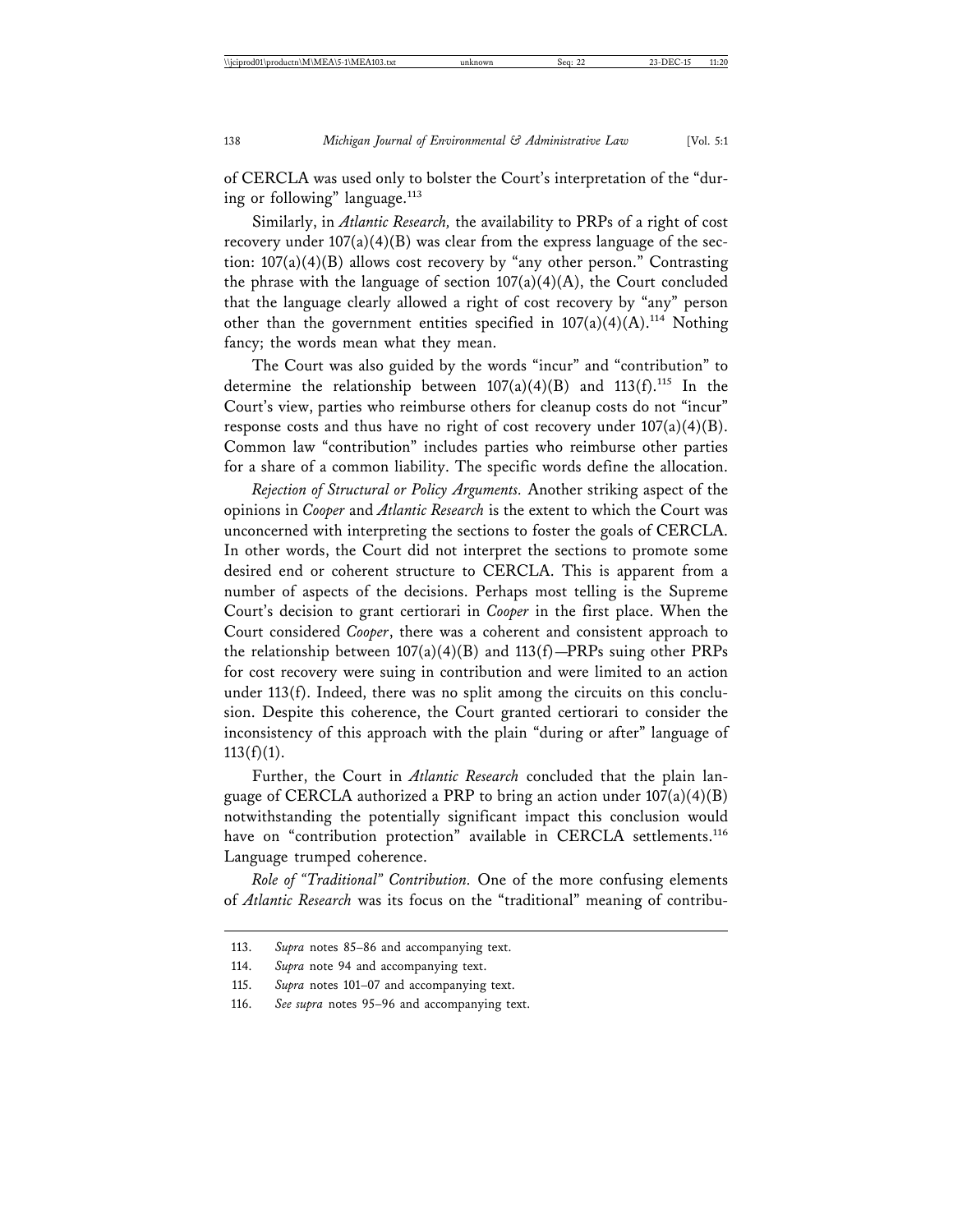tion to interpret the scope of  $113(f)$ .<sup>117</sup> A few things seem clear. The Court's analysis cannot mean that all costs falling within the traditional meaning of contribution are recoverable under 113(f) even if they do not arise following a "civil action" or judicial or administrative settlement. Whatever the status of an "implied" right of contribution in CERCLA, it does not originate in the text of 113(f). Nor can it mean that there is no right of contribution for costs arising following a "civil action" or judicial or administrative settlement unless the costs also fall within the traditional meaning of contribution. This would make the express textual language of  $113(f)(1)$  and  $113(f)(3)(B)$  truly surplusage.

Although the Court's analysis of "traditional" contribution does not define the class of costs recoverable under  $113(f)$ , it nonetheless has important implications for the scope of  $113(f)$ .<sup>118</sup> The Court's analysis of the meaning of contribution provides an important interpretative tool to determine the class of costs that fall within the textual scope of 113(f).

The Court's analysis of the "traditional" meaning of contribution in *Atlantic Research* is, however, quite limited. The Court simply quoted Black's Law Dictionary which defines contribution as a "tortfeasor's right to collect from others responsible for the same tort after the tortfeasor has paid more than his or her proportionate share, the shares being determined as a percentage of fault."119

The Court also observed that a PRP's right to contribution under section  $113(f)(1)$  is "contingent upon an inequitable distribution of common liability among liable parties."120

Although all actions by one PRP against another PRP involve persons with a common liability, the Supreme Court specifically rejected the view that all actions by one PRP to apportion costs with another PRP constitute

<sup>117.</sup> *Infra* note 120 and accompanying text.

<sup>118.</sup> As discussed below, there has been confusion, for example, over which costs incurred following a civil action or settlement are recoverable under section 113(f). *See infra* notes 225–26, 251 and accompanying text.

<sup>119.</sup> United States v. Atl. Research Corp., 551 U.S. 128, 138 (2007) (quoting *Contribution*, BLACK'S LAW DICTIONARY (8th ed. 2004)).

<sup>120.</sup> *Id.* at 139. The United States, in its briefs in *Atlantic Research*, advocated a different characterization of "traditional" contribution. In the government's view, traditional contribution requires that the payments for which a party seeks contribution have "extinguished" or "resolved" some or all of a common liability. *See generally* Brief for the United States at 24–26, United States v. Atl. Research Corp., 551 U.S. 128 (2007) (No. 06-562). The Supreme Court in *Atlantic Research* did not, however, allude either to the government's argument or to the Restatement and other authorities the Government cited in support of its position. The Court relied solely on the Black's Law Dictionary definition of traditional contribution. *Atl. Research*, 551 U.S. at 138 (citing *Contribution*, BLACK'S LAW DICTIONARY (8th ed. 2004)).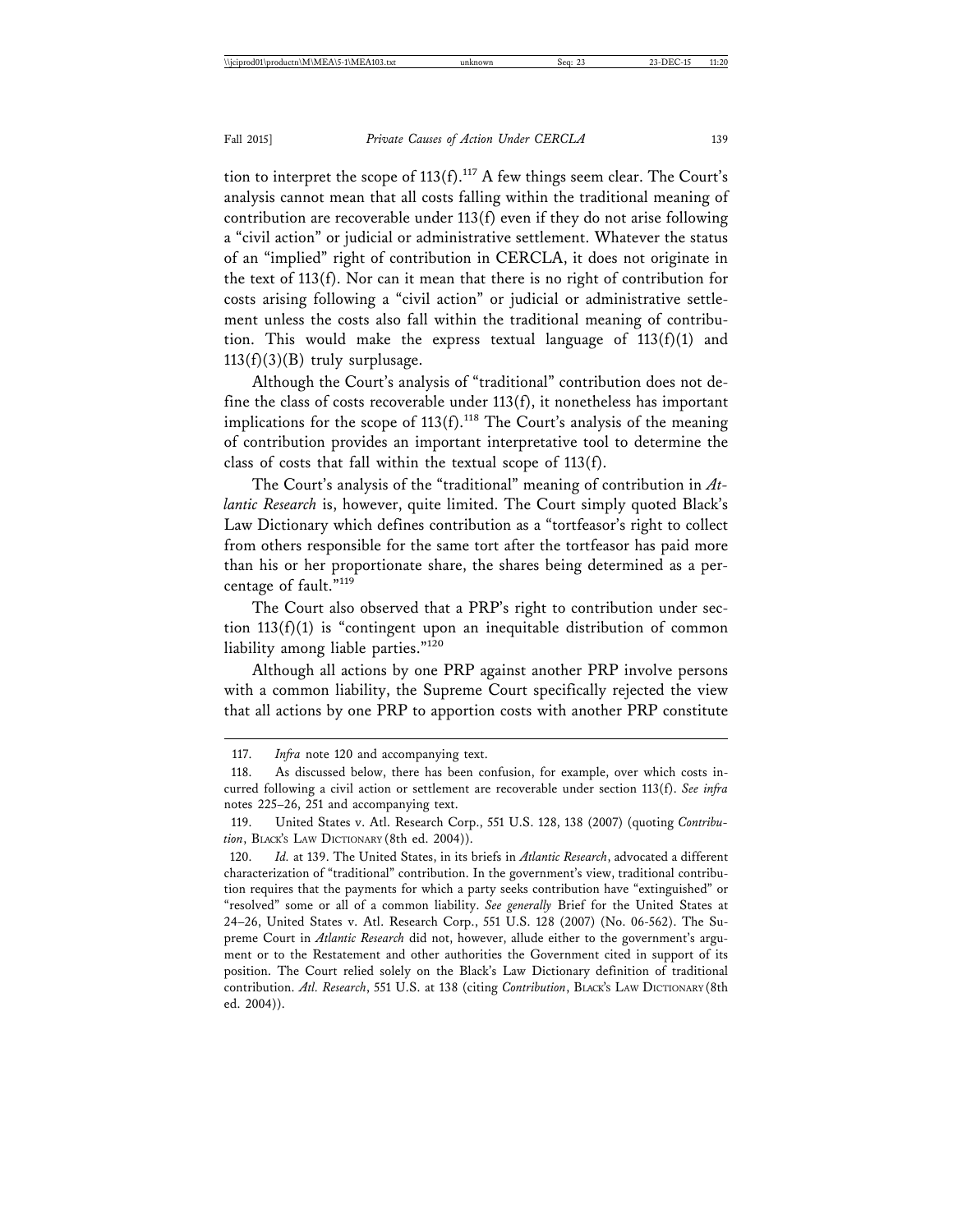an action for contribution.<sup>121</sup> Rather, the Court stated that an action under  $113(f)(1)$  met the definition of "traditional" contribution because those costs were recoverable "during or following" a civil action in which a "common liability" was established.122 In contrast, the Court held that recovery of costs under  $107(a)(4)(B)$  did not fall within the concept of contribution

since "[a] private party may recover under 107(a) without establishment of a liability to a third party."<sup>123</sup> Neither the Black's Law Dictionary definition nor the Court's description provides very clear guidance on the elements that distinguish cost recovery from "traditional" contribution. Certainly, an element of a cost

recovery action under  $107(a)$  is proof that the defendant is a PRP.<sup>124</sup> What apparently is lacking is the requirement that the plaintiff also establish that it is a PRP that shares a common liability with the defendant. In contrast, in an action for recovery of costs imposed "during or following" a civil action, the plaintiff must prove that the defendant is a PRP, and the plaintiff's status as a jointly liable PRP will, presumably, have been established in the predicate civil action or in the defendant's counterclaim for contribution.<sup>125</sup> Thus, the Court's analysis suggests that the traditional meaning of contribution is satisfied, for purposes of CERCLA, if the process that led a party to directly incur costs involved a determination that the party is a PRP that shares a common liability with the defendant in any subsequent contribution action.

*Rationale for Mutual Exclusivity.* In *Atlantic Research*, the Court found that  $107(a)$  and  $113(f)(1)$  provided mutually exclusive remedies in certain contexts.126 This determination of "mutual exclusivity" was not based on the Court's assessment of the best way either to promote the objectives of

126. *See supra* note 107 and accompanying text.

<sup>121.</sup> *Id.* at 139. Prior to *Cooper*, courts of appeals had characterized any action by one PRP to recover costs from another PRP as a "quintessential" action for contribution. *See supra* note 70 and accompanying text.

<sup>122.</sup> *Id.* at 138.

<sup>123.</sup> *Id.* at 139.

<sup>124.</sup> *See* CERCLA § 107(a), 42 U.S.C. § 9617(a) (2013); Cyprus Amax Minerals Co. v. TCI Pac. Commc'ns, No. 11–CV–0252–JED–PJC, 2013 WL 6238485, at \*4 (N.D. Okla. 2013) ("Under both  $\S$  107 and 113, a plaintiff must prove, among other things, that the defendant is a party that should be held responsible.").

<sup>125.</sup> The Court's reference notwithstanding, this does not require proof of common "liability to a third-party," only that the plaintiff and defendant are jointly liable to one another for costs of cleanup. *See Cyprus*, 2013 WL 6238485, at \*4. Consider the situation in *Cooper*, where a current landowner sued a former landowner for contamination partially caused by each. Following *Atlantic Research*, the plaintiff has an action under  $107(a)(4)(B)$ and the defendant has a contingent counterclaim under  $113(f)(1)$ . Although both parties will be required to establish that the other is a PRP, neither is required to establish a common liability with any third party.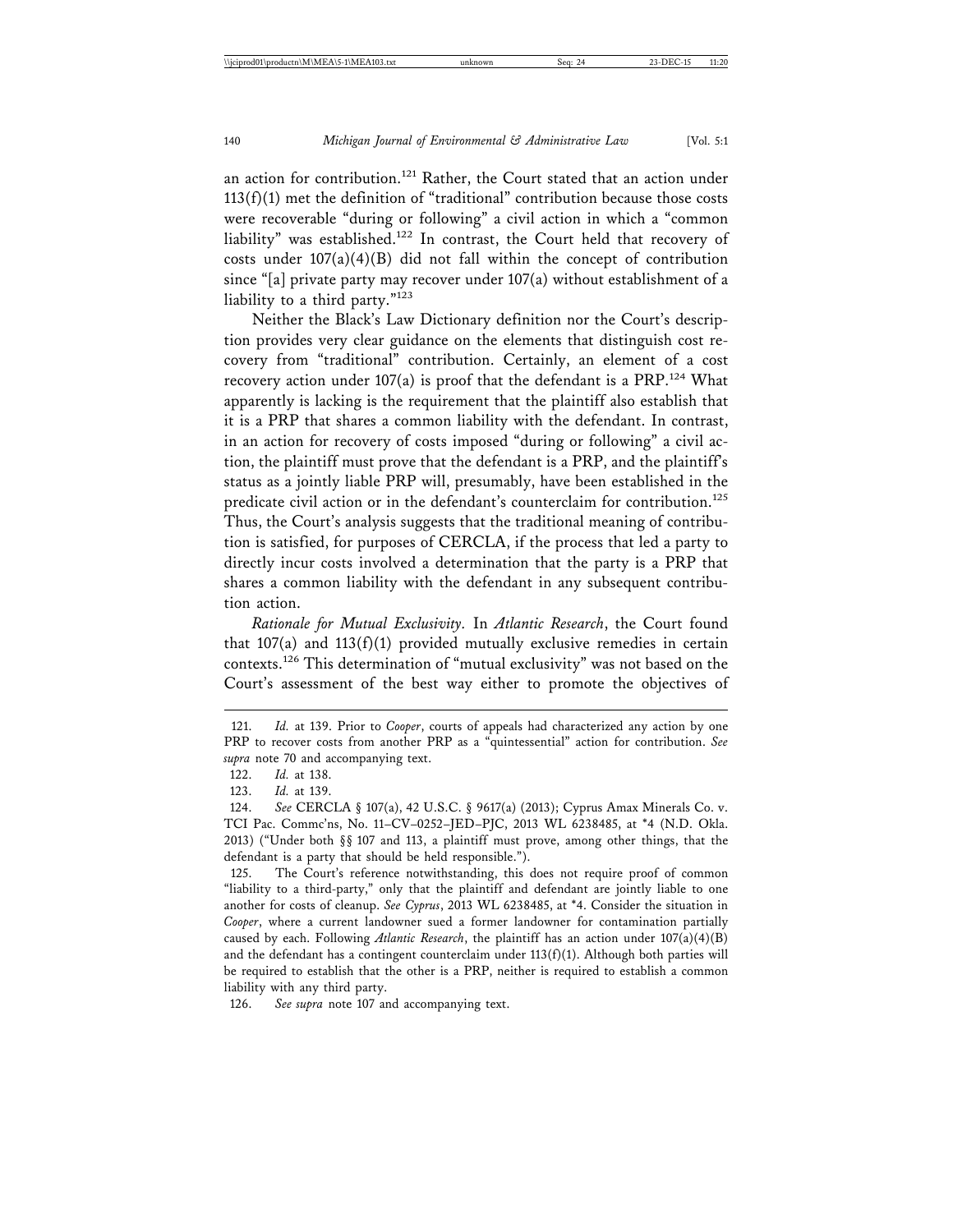CERCLA or to integrate various interrelated sections of CERCLA. Nor was it based on a conclusion that 113(f), adopted in SARA, in some way superseded the direct right of cost recovery under 107 originally adopted in CERCLA.

The reason that the Court held that the causes of action were mutually exclusive was simple: in the circumstances addressed by the Court, they simply did not overlap.<sup>127</sup> Critically, the Court acknowledged the potential that the sections might overlap in other circumstances, but nothing in *Cooper* or *Atlantic Research* directly addresses an approach to resolving such a situation.

#### 4. The "Unresolved" Cause of Action Issues

After *Cooper* and *Atlantic Research*, it is clear that section 107(a)(4)(B) exclusively applies for recovery of voluntarily incurred cleanup costs and 113(f) exclusively applies for recovery of costs reimbursed to others following a civil action or approved CERCLA settlement. The opinions, however, left several unresolved issues regarding recovery of costs incurred in the following important and common situations:

- 1) costs that are directly incurred to comply with a "unilateral administrative order";
- 2) costs that are directly incurred under obligations in an "administrative or judicially approved settlement" satisfying the requirements of  $113(f)(3)(B)$ ;
- 3) costs that are directly incurred under obligations assumed in administrative settlements that do not satisfy the requirements of  $113(f)(3)(B);$
- 4) costs that are directly incurred under judicial settlements that do not satisfy the requirements of  $113(f)(3)(B)$ ; and
- 5) costs that are reimbursed pursuant to a non-judicial or administrative agreement.

Two critical questions arise in determining the available causes of action in these circumstances. First, are causes of action under sections  $107(a)(4)(B)$  and  $113(f)$  "mutually exclusive"? In other words, is a party limited to cost recovery under only one section or are multiple, alternative, causes of action available? Second, if the causes of action are mutually exclu-

<sup>127.</sup> United States v. Atl. Research Corp., 551 U.S. 128, 139 (2006).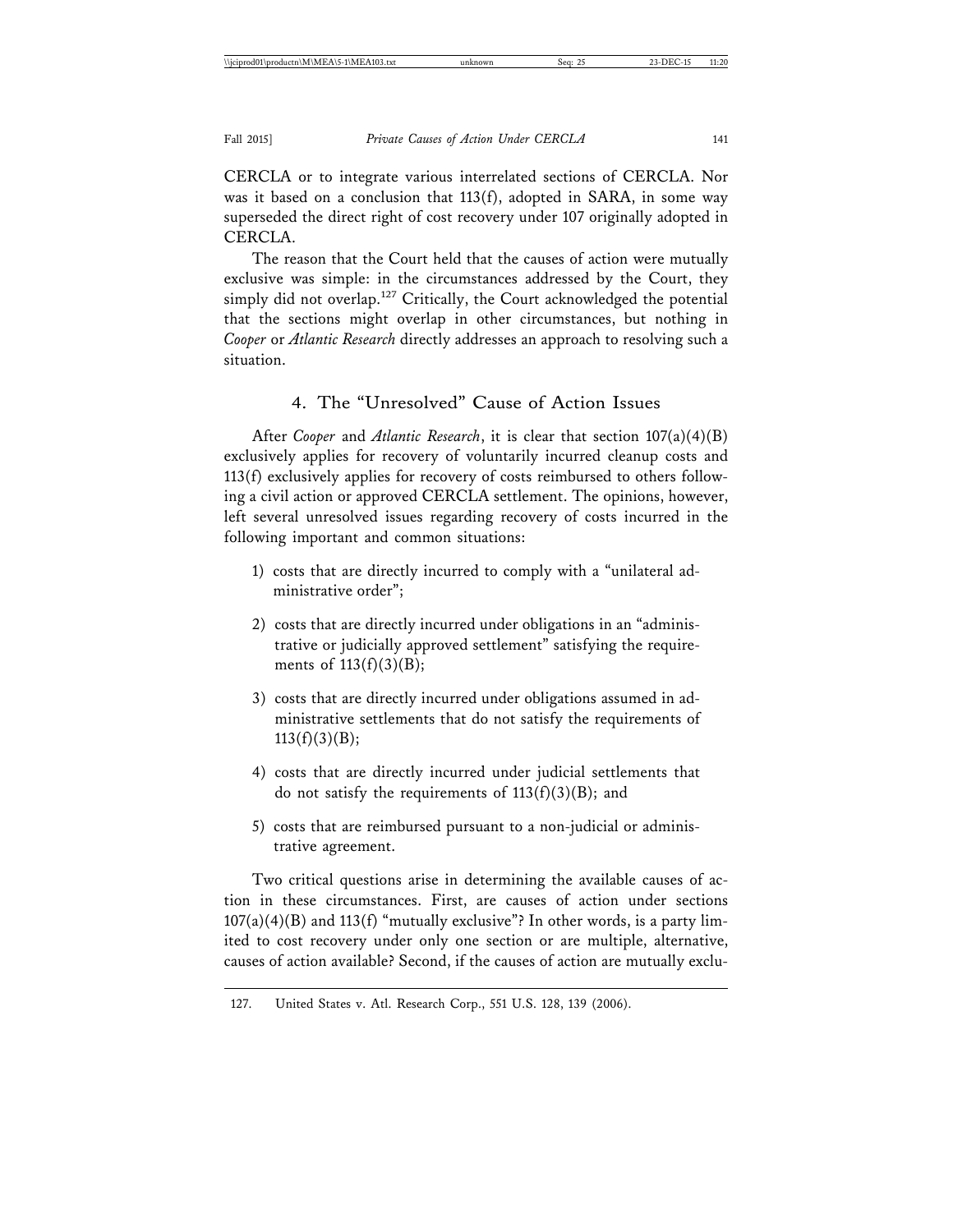sive, which statutory section applies? Since *Cooper* and *Atlantic Research*, courts have been struggling to resolve these issues.

#### III. THE ISSUE OF "MUTUAL EXCLUSIVITY"

As discussed above, the Supreme Court expressly held that sections  $107(a)(4)(B)$  and  $113(f)$  were mutually exclusive in certain circumstances where they did not "overlap."128 The Court acknowledged that there might be situations in which they might overlap but expressly declined to address the consequence if this occurred.129 Situations in which the causes of action "overlap," not addressed by the Supreme Court, raise the unresolved issue of exclusivity: if both sections  $107(a)(4)(B)$  and  $113(f)$  apply, should both be available to a party or should they be construed as mutually exclusive?

#### A. *Current Judicial Approach to Exclusivity*

Nothing in *Cooper* or *Atlantic Research* requires exclusivity. The Court never held that in case of overlap, sections  $107(a)(4)(B)$  and  $113(f)$  might not both apply. Indeed, one court, characterizing *Atlantic Research*, stated: "As the Supreme Court suggested, it may well be that a party who sustains expenses pursuant to a consent decree following a suit under [CERCLA] may have a cause of action under either section 113(f), section 107(a), or both."130 Nothing in the express language or legislative history of SARA indicates that Congress intended that 113(f) preempt or exclude application of section  $107(a)$ .<sup>131</sup> Nor is there anything inherently improper or unusual about the existence of alternative causes of action with differing elements.

Nonetheless, since *Atlantic Research*, the seven courts of appeals that have explicitly addressed this issue have concluded that the causes of action under 107 and 113(f) are mutually exclusive.<sup>132</sup> The primary focus of the

<sup>128.</sup> *See supra* notes 107–11 and accompanying text.

<sup>129.</sup> *Id.*

<sup>130.</sup> W.R. Grace & Co.-Conn. v. Zotos Int'l., Inc., 559 F.3d 85, 93 n.7 (2d Cir. 2009).

<sup>131.</sup> *See* Solutia, Inc. v. McWane, Inc., 672 F.3d 1230, 1236 (11th Cir. 2012).

<sup>132.</sup> *See e.g.*, Hobart Corp. v. Waste Mgmt., Inc., 758 F.3d 757 (6th Cir. 2014); NCR Corp. v. George A. Whiting Paper Co., 768 F.3d 682 (7th Cir. 2014); Bernstein v. Bankert, 733 F.3d 190 (7th Cir. 2013); *Solutia, Inc.*, 672 F.3d at 1230; New York v. Solvent Chem. Co., 664 F.3d 22 (2d Cir. 2011); Morrison Enters., LLC v. Dravo Corp., 638 F.3d 594 (8th Cir. 2011); Agere Sys., Inc. v. Advanced Envtl. Tech. Corp., 602 F.3d 204 (3d Cir. 2010); Niagara Mohawk Power Corp. v. Chevron U.S.A., Inc., 596 F.3d 112 (2d Cir. 2010); *W.R. Grace & Co.-Conn.*, 559 F.3d at 85; Kotrous v. Goss-Jewett Co. of N. Cal., 523 F.3d 924 (9th Cir. 2008).

Two other circuits have also indicated that a claim under 113(f) precludes an action under 107(a)(4)(B). The Fourth Circuit, in *AVX Corp. v. United States*, expressed "doubt" that a party may sue under  $107(a)(4)(B)$  for costs it directly incurred through a government consent decree. 518 Fed. Appx. 130, 135 n.3 (4th Cir. 2013). The Fifth Circuit, in *Lyondell*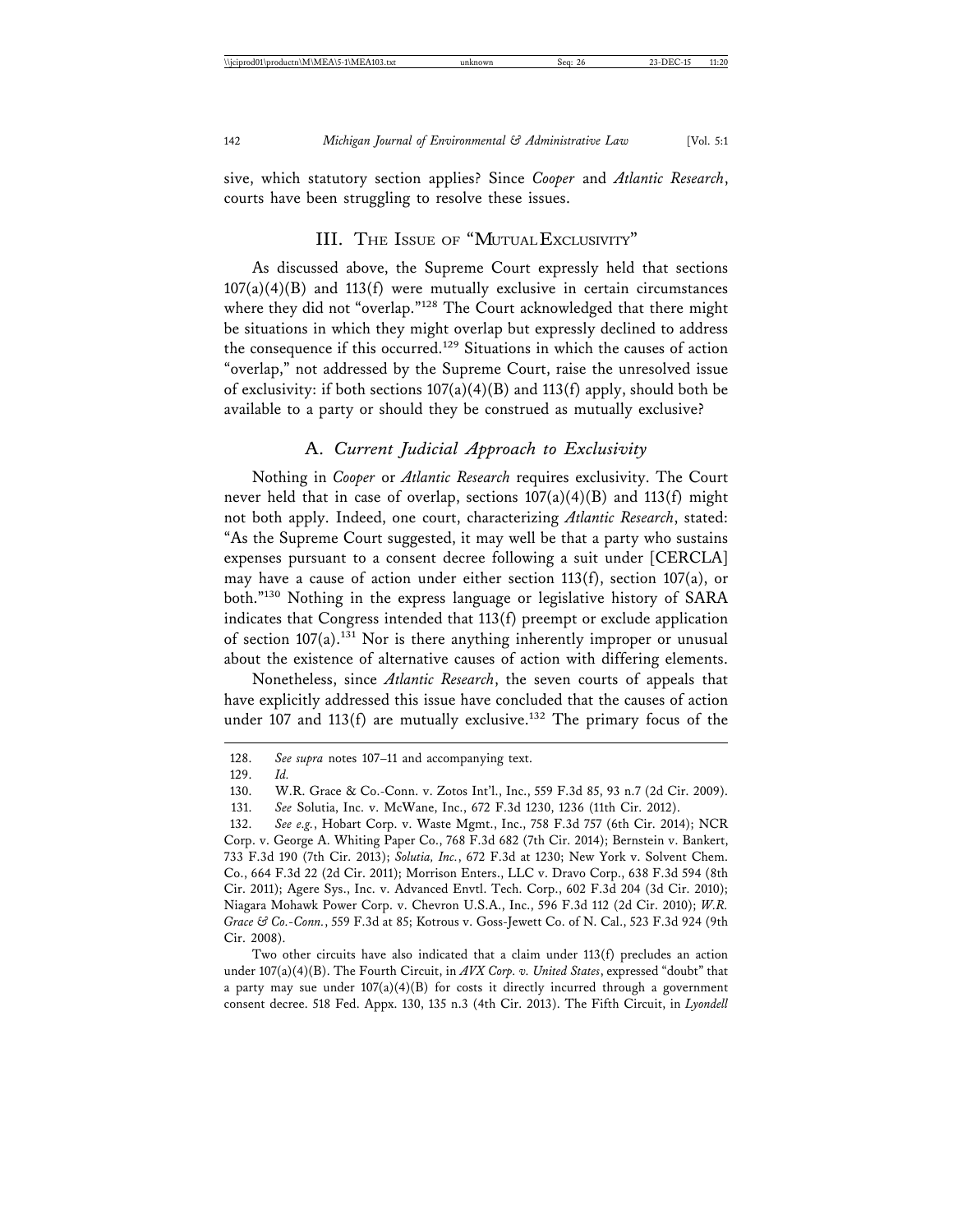courts' analysis has been the structural consequences of non-exclusive causes of action. Courts have been concerned that if parties could choose between sections  $107(a)$  and  $113(f)$ , they would invariably choose  $107(a)(4)(B)$  since it provides a more favorable "joint and several" standard of liability, a longer statute of limitations, and is not subject to the "contribution protection" bar.133 Thus, allowing plaintiffs to elect a cause of action would "undermine" the structure of CERCLA.<sup>134</sup>

The logic employed in these cases to avoid this consequence has, however, been confused and inadequate. Each court has held that section  $113(f)(3)(B)$  provides the exclusive remedy for at least one of the following reasons:

*Nullity or Superfluity.* Most of the courts have reasoned that the remedies must be exclusive since allowing a party to proceed under either  $107(a)(4)(B)$  or  $113(f)(3)(B)$  would render  $113(f)(3)(B)$  "superfluous" or a "nullity."<sup>135</sup> As one court stated: "If  $\S$  9607(a) already provided the rights of action contemplated by the SARA amendments, then the amendments were just so many superfluous words."136

This argument is clearly invalid on its face. Finding mutual remedies for recovery of costs directly incurred under an approved  $113(f)(3)(B)$  settlement would simply not render 113(f) superfluous. In *Atlantic Research*, the Supreme Court held that section  $113(f)(3)(B)$  provides a right of contribution for costs *reimbursed* to the government in a settlement agreement.<sup>137</sup> Prior to the adoption of section 113(f) this right of contribution was uncertain; section  $113(f)(3)(B)$  uniquely confirms this right. In other words, allowing mutual remedies for recovery of costs *directly incurred* under such a

133. *See, e.g.*, *Hobart*, 758 F.3d at 767.

136. *Bernstein*, 733 F.3d at 206.

137. United States v. Atl. Research Corp., 551 U.S. 128, 139–40 (2006).

*Chemical Co. v. Occidental Chemical Corp*., declined to address the District Court's "implicit" conclusion that plaintiffs who had incurred costs pursuant to a consent decree were limited to an action for contribution under  $113(f)(3)(B)$ . 608 F.3d 284, 291 n.19 (5th Cir. 2010).

This is also the conclusion urged by the Department of Justice in amicus briefs on the issue. *See, e.g.*, United States' Brief as Amicus Curiae in Support of Defendants-Appellees, *Hobart*, 758 F.3d 757 (No. 13-3273); Brief of the United States as Amicus Curiae Supporting Appellant, *Niagara Mohawk Power*, 596 F.3d 112 (No. 08-3843).

<sup>134.</sup> *See, e.g.*, *Solutia*, 672 F.3d at 1236; *see also Morrison Enters.*, 638 F.3d at 603; *Niagara Mohawk Power*, 596 F.3d at 128.

<sup>135.</sup> *See Hobart*, 758 F.3d at 767. There would be no reason to limit 113(f)'s availability if PRPs have section  $107(a)(4)(B)$  as a fallback option, and we generally do not interpret congressional enactments to render certain parts of these enactments superfluous. Therefore, it is sensible and consistent with the text to read  $113(f)'$ s enabling language to mean that if a party is able to bring a contribution action, it must do so under 113(f), rather than 107(a). *See Solutia*, 672 F.3d at 1236; *Bernstein*, 733 F.3d at 205–06; *Niagara Mohawk Power*, 596 F.3d at 128.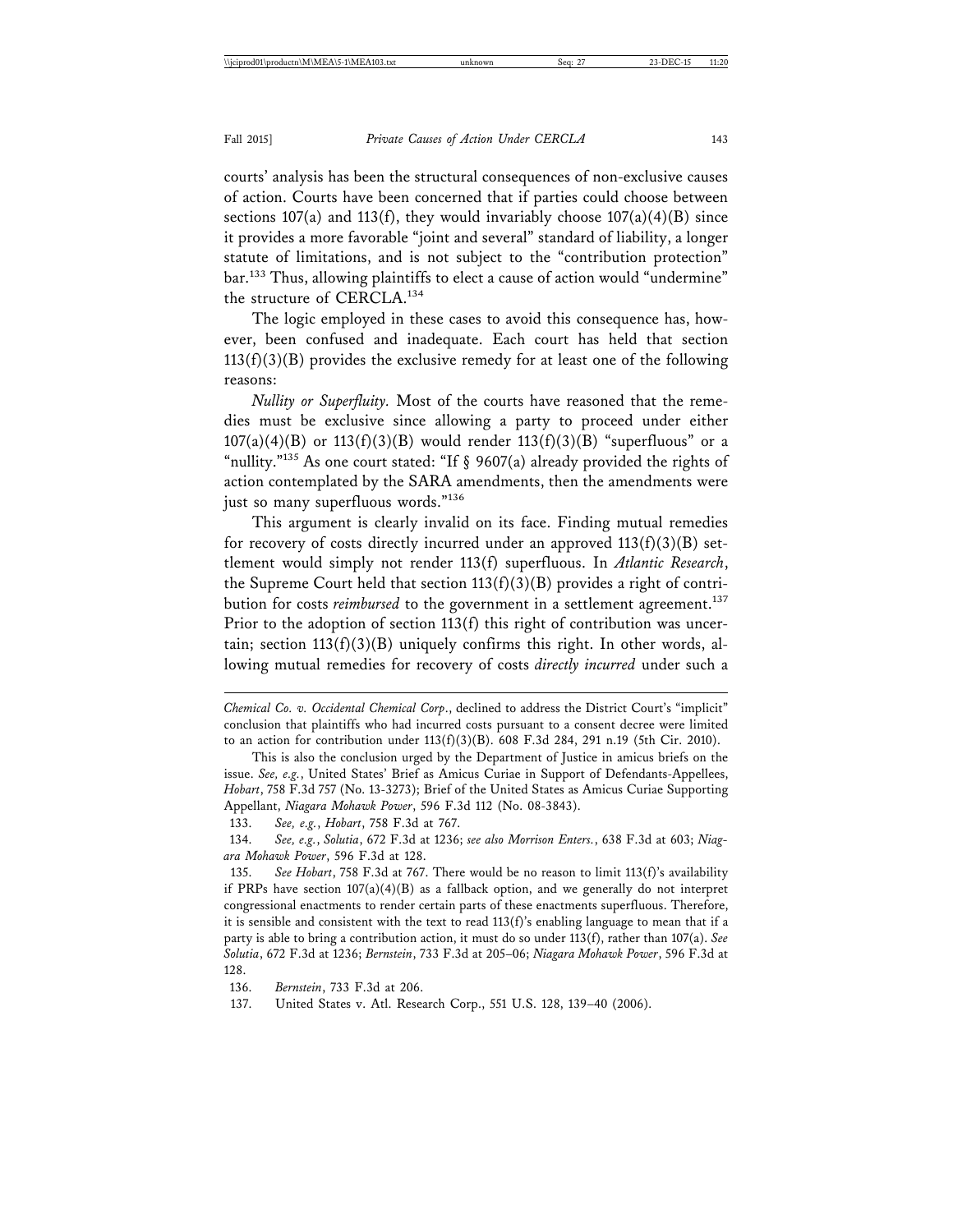settlement would not render  $113(f)(3)(B)$  meaningless or superfluous since section  $113(f)(3)(B)$  would still have a unique, and necessary, role in providing an exclusive right of contribution for *reimbursed* costs.

As discussed below, a detailed reading of  $113(f)(3)(B)$  suggests a role for "superfluity" in interpreting the relationship among these sections.<sup>138</sup> But it is simply incorrect to conclude that mutual remedies would render  $113(f)(3)(B)$ , as a whole, superfluous.

*Statutory Interpretation Doctrines: Later in Time, Specific over General.* Several courts have relied on statutory interpretation rules to conclude that  $113(f)(3)(B)$  is the exclusive remedy for recovery of costs incurred under an approved CERCLA settlement.<sup>139</sup> The logic is simple. Congress enacted 113(f) after 107, and 113(f) deals more specifically with the issue of contribution of costs incurred under a settlement agreement. Thus,  $113(f)(3)(B)$ must govern.

As discussed below, these doctrines may constitute a critical means of resolving the fundamental issue of the relationship between  $107(a)(4)(B)$ and  $113(f)(3)(B)$ ,<sup>140</sup> but the mere fact that  $113(f)$  was adopted after  $107(a)$ simply cannot mean that 113(f) always governs. Nowhere in the Supreme Court's analysis of the relationship between 107(a) and 113(f) in either *Cooper* or *Atlantic Research* did the Court rely on these doctrines. Something other than "later/more specific" drives the issue.

*Procedural Distinctness.* Several courts noted that, in *Atlantic Research*, the Supreme Court indicated the remedies under  $107(a)(4)(B)$  and  $113(f)(1)$ arose in "procedurally distinct" contexts.<sup>141</sup> Certainly costs directly incurred following a settlement agreement and costs directly incurred by parties following a voluntary cleanup can be viewed as arising in procedurally distinct circumstances, but that is an observation, not an argument.

The Supreme Court's statement that claims under sections  $107(a)(4)(B)$ and  $113(f)(1)$  were procedurally "distinct" arose in connection with the Court's assessment of the nature of the claim; costs that were directly and voluntarily "incurred" did not fall within the common law concept of "contribution," while money spent to reimburse the response costs of other PRPs following a civil action or settlement fell within the meaning of contribution.142 Distinctness itself was not the issue; rather it was the nature of

<sup>138.</sup> *See infra* note 174 and accompanying text.

<sup>139.</sup> *See, e.g.*, *Niagara Mohawk Power*, 596 F.3d at 128; *see also* Brief of the United States as Amicus Curiae Supporting Appellant, *Niagara Mohawk Power*, 596 F.3d 112 (No. 08- 3834).

<sup>140.</sup> *See infra* notes 175–77 and accompanying text.

<sup>141.</sup> *See Bernstein*, 733 F.3d at 205; *see also* Morrison Enters. LLC v. Dravo Corp., 638 F.3d 594, 602 (8th Cir. 2011).

<sup>142.</sup> *See supra* notes 101–07 and accompanying text.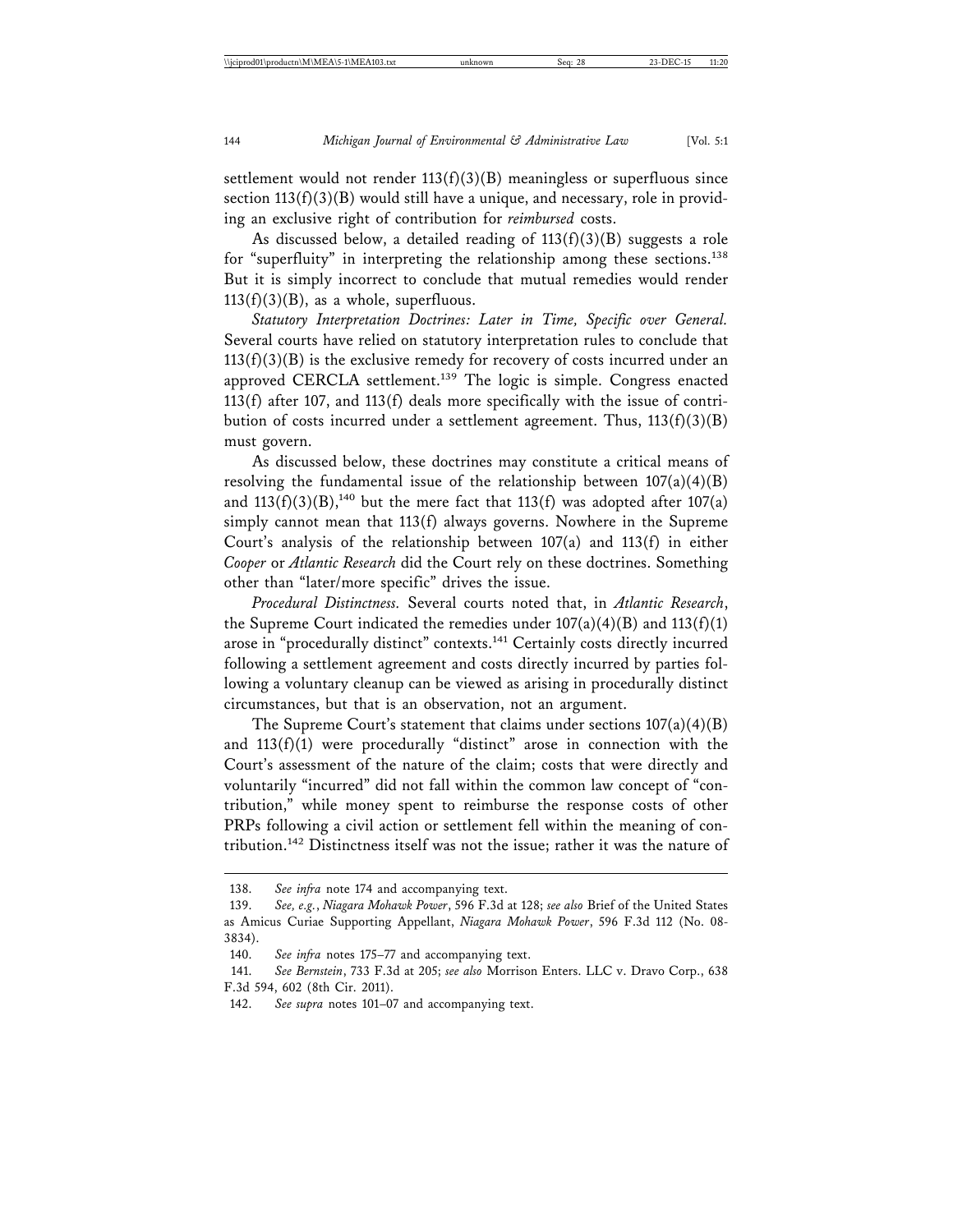the distinction that drove the Supreme Court's conclusion. In fact, the Court acknowledged the possibility of "overlap" for claims arising under other circumstances.<sup>143</sup>

*Unfairness to Non-Settling Parties.* For most courts, a critical factor was the "unfairness" that would result if parties to a government settlement were allowed to recover their response costs under section  $107(a)(4)(B)$ .<sup>144</sup> In the absence of a settlement, a plaintiff suing under section  $107(a)(4)(B)$ seeks to recover all of its costs under the "joint and several" liability standard,<sup>145</sup> but the defendant can counterclaim for contribution under  $113(f)(1)$ . It is through this counterclaim that the court can assure equitable allocation of costs.<sup>146</sup> If, however, a settling party were allowed to sue under  $107(a)(4)(B)$ , the defendant would be barred from asserting a counterclaim by the "contribution protection" afforded the plaintiff in the settlement. This would potentially allow settling parties to recover all of their costs without providing an opportunity for equitable allocation by the court.<sup>147</sup> In some courts' view, this would unfairly allow settling parties to "exploit" contribution protection to "shift full liability onto the target of his suit, a result antithetical to the purpose of the statute."<sup>148</sup>

This conclusion, even if correct, does not necessarily suggest that CER-CLA precludes settling parties from suing under section  $107(a)(4)(B)$ . It could also be said that this result is consistent with Congress' intent to encourage settlement and penalize non-settling parties. But the policy concern itself seems somewhat beside the point. The issue is whether CER-CLA, in this context, establishes 113(f) as the exclusive remedy. In neither *Cooper* nor *Atlantic Research* did the Supreme Court suggest that policy reasons should drive interpretation of the statute. As noted above, the Court in

<sup>143.</sup> United States v. Atl. Research Corp., 551 U.S. 128, 139 n.6 (2006).

<sup>144.</sup> *See, e.g.*, Solutia, Inc. v. McWane, Inc., 672 F.3d 1230, 1237 (11th Cir. 2012); Agere Sys., Inc. v. Advanced Envtl. Tech. Corp., 602 F.3d 204, 228–29 (3d Cir. 2010).

<sup>145.</sup> According to one court, "[s]ection 107 allows for complete cost recovery under a joint and several liability scheme; one PRP can potentially be accountable for the entire amount expended to remove or remediate hazardous materials." Niagara Mohawk Power Corp. v. Chevron U.S.A., Inc., 596 F.3d 112, 121 (2d Cir. 2010).

<sup>146.</sup> *See Atl. Research*, 551 U.S. at 140.

<sup>147.</sup> *See, e.g.*, *Solutia*, 672 F.3d at 1236–37; *Agere Systems*, 602 F.3d at 228. One court did not agree, suggesting that the joint and several liability standard of section  $107(a)(4)(B)$ would allow cost allocation by the court. *See* Bernstein v. Bankert, 733 F.3d 190, 205 (7th Cir. 2012).

The problem, of course, is that section 107(a) does not always impose joint and several liability. Apportionment is proper on a cost recovery claim where there is a reasonable basis for determining the contribution of each cause to a single harm.

<sup>148.</sup> *Bernstein*, 733 F.3d at 205 (citing *Solutia*, 672 F.3d at 1237 and *Agere Systems*, 602 F.3d at 228–29).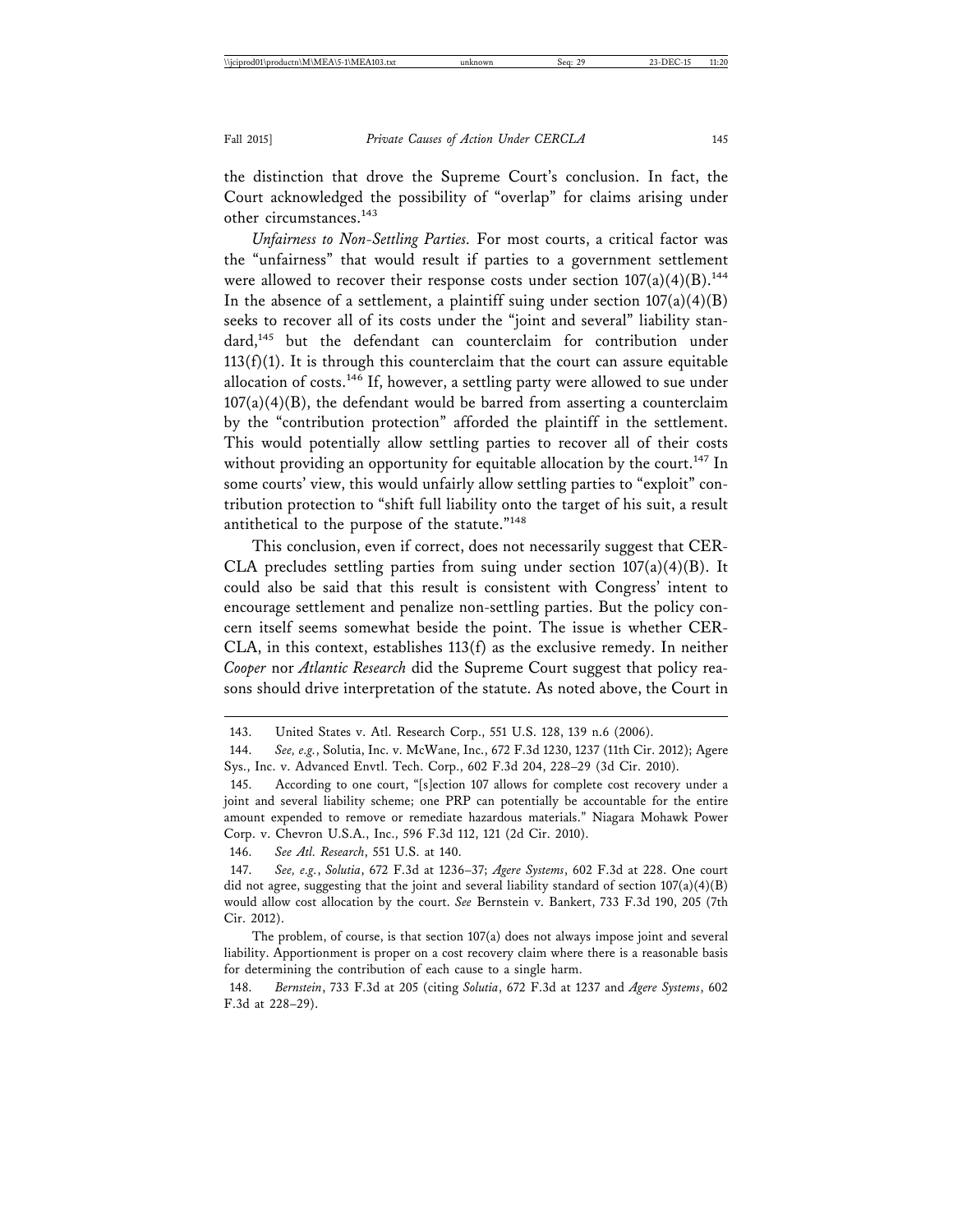*Cooper* was willing to sacrifice "contribution protection" on the altar of plain meaning and textual fidelity.<sup>149</sup>

*Voluntary/Involuntary.* Some courts, noting language from *Cooper* and *Atlantic Research*, have suggested that the allocation of claims under sections  $107(a)$  and  $113(f)$  is based on whether costs were "voluntarily" or "involuntarily" incurred.150 But allocation between 107 and 113 cannot simply be based on some "voluntary/involuntary" distinction. In *Atlantic Research*, the Court held that response costs that were "voluntarily" incurred could not be recovered under section  $113(f)(1)$ , in part because they did not fall under the common law concept of contribution.<sup>151</sup> The Court simply did not discuss whether costs that were involuntarily incurred, such as those incurred under a UAO, can only be recovered through contribution. Indeed, the Court in *Cooper* suggested the issue of cost recovery following a UAO would depend on whether the order was a "civil action" for the purposes of section  $113(f)(1).$ <sup>152</sup> Further, the Court never suggested that costs that were "voluntarily" incurred pursuant to a negotiated settlement agreement could only be recovered under  $107(a)(4)(B)$ . In other words, the Supreme Court never relied on the voluntary/involuntary distinction as the basis for allocation. The issue of whether a payment was "voluntary" was relevant only to an assessment of whether reimbursed costs were recoverable under common law concepts of contribution, not because of any inherent significance of a voluntary/involuntary distinction under CERCLA.<sup>153</sup>

In *Appleton Papers, Inc. v. George A. Whiting Paper Co.*, the district court stated that, following *Cooper*/*Atlantic Research*, "[c]osts incurred involuntarily (e.g., as the result of adverse litigation or Government order) must be recovered through a contribution action under § 113(f)." 572 F. Supp. 2d 1034, 1041 (E.D. Wis. 2008) *aff'd in part, rev'd in part sub nom.*, NCR Corp. v. George A. Whiting Co., 768 F.3d 682 (7th Cir. 2014). As discussed above, this statement is wrong in almost all of its particulars. The Supreme Court did not rely on any voluntary/involuntary distinction in discussing the relationship of 107(a) and 113(f). Nor did the Court address the issue of the cost recovery following a government Unilateral Administrative Order.

<sup>149.</sup> *See supra* notes 95–97 and accompanying text.

<sup>150.</sup> *See* Hobart Corp. v. Waste Mgmt. of Ohio, Inc., 758 F.3d 757, 767 (6th Cir. 2014); Morrison Enters. v. Dravo Corp., 638 F.3d 594, 604 (8th Cir. 2011). *But see Bernstein*, 733 F.3d at 209 (rejecting involuntary/voluntary distinction as basis for distinguishing claims under sections  $107(a)(4)(B)$  and  $113(f)$ ; Whittaker Corp. v. United States, No. CV 13-1741 FMO, 2014 WL 631113 (C.D. Cal. Feb. 10, 2014) (discussing and rejecting or distinguishing cases allegedly relying on voluntary/involuntary distinction).

<sup>151.</sup> *See supra* notes 101–07 and accompanying text. **R**

<sup>152.</sup> *See supra* note 88 and accompanying text.

<sup>153.</sup> This is consistent with language in *Morrison Enterprises*. There the court held that payments made pursuant to a consent decree were "involuntary," and thus within the common law concepts of contribution, since the consent decree was entered following an initial action by the government under  $107(a)(4)(A)$  that addressed an underlying common liability. *Morrison Enters.*, 638 F.3d at 604.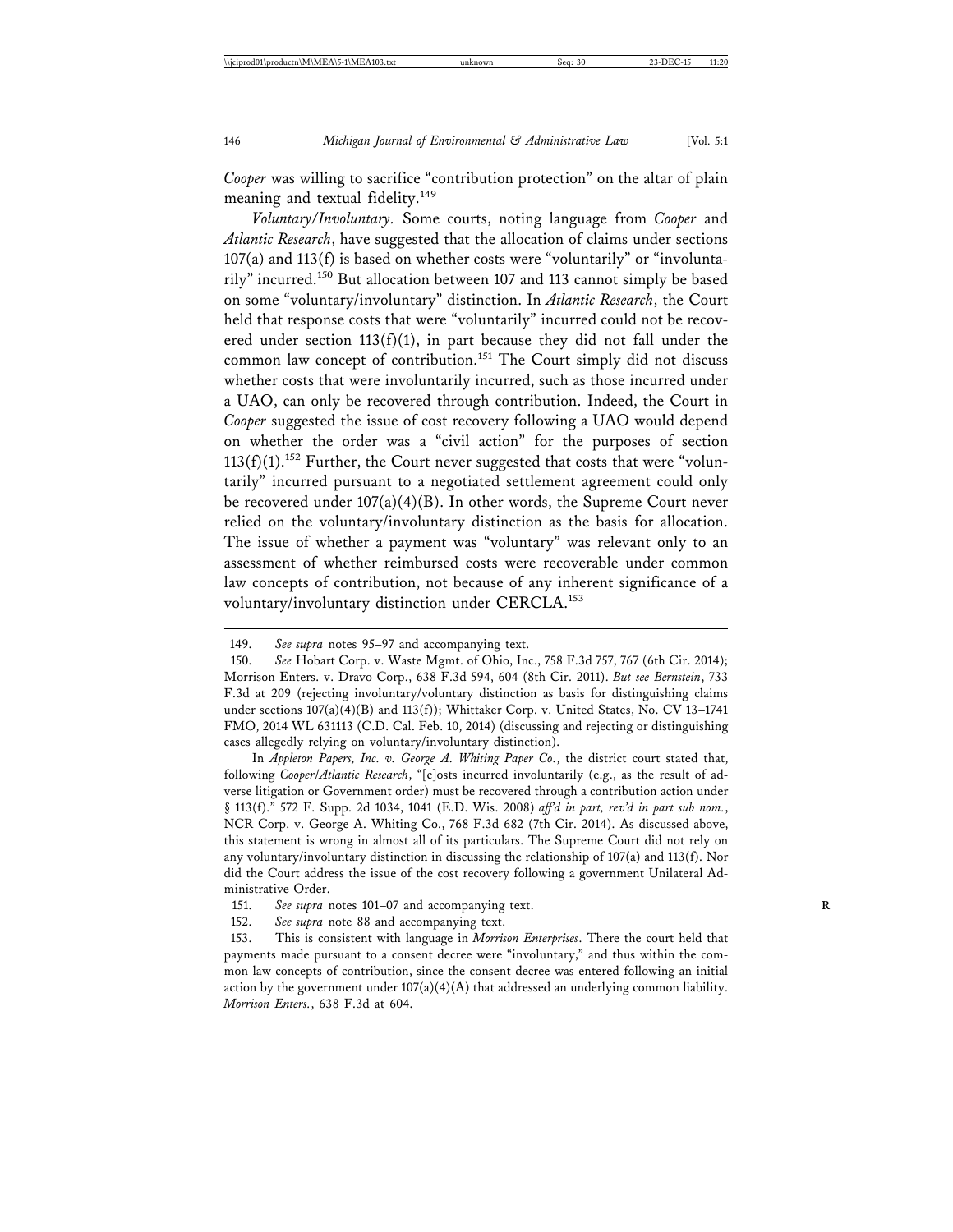*Enforcement Action.* Some courts have also suggested that a relevant factor in determining the appropriate cause of action is whether the costs are incurred pursuant to an "enforcement action."154 The court in *Morrison Enterprises*, for example, suggested that parties "subject to 106 or 107 enforcement actions are still required to use 113."<sup>155</sup> This reference to "enforcement" actions" is, however, based on an improper citation to *Atlantic Research*. The reference in *Atlantic Research* to "enforcement actions" refers to a statement in a lower court opinion not endorsed by the Supreme Court.<sup>156</sup> The issue of what constitutes an "enforcement action" under CERCLA is complex and involves the related issue of UAOs.<sup>157</sup> The Supreme Court did not, in either *Cooper* or *Atlantic Research*, base its holdings on the existence of an "enforcement action."

*Consistency with* Cooper *and* Atlantic Research*.* Courts have indicated that a finding of "mutual exclusivity" is "consistent" with the holdings of *Cooper* and *Atlantic Research*. 158 As discussed, however, *Atlantic Research* held that sections  $107(a)(4)(B)$  and  $113(f)$ , in the specific circumstances discussed by the court, do not overlap and thus provide the exclusive remedies in distinct procedural settings.<sup>159</sup> The Court did not, however, address the relationship between these sections in other contexts. Consistency with both *Cooper* and *Atlantic Research* requires adherence to the Court's approach and logic, not its specific conclusions simply transferred to other contexts.

156. In an amicus brief, the government suggested that the fact that the Supreme Court quoted the lower court "immediately before its statement of affirmance" is somehow relevant in interpreting the actual analysis the Supreme Court provided. *See* United States' Brief as Amicus Curiae Addressing Issues Raised by Motions to Dismiss Certain Claims in Plaintiffs' Third Amended Complaint at 24, Appleton Papers Inc. v. George A. Whiting Paper Co., 572 F. Supp. 2d 1034 (E.D. Wis. 2008) (No. 08-00016), 2008 WL 2463726.

157. *See infra* notes 178–97. To the extent that an "enforcement action" seeks to impose liability for violation of a statutory requirement, only actions to enforce CERCLA reporting requirements, *see* CERCLA § 103(b), 42 U.S.C. § 9603(b) (2013), and actions to enforce previously issued administrative orders, CERCLA  $\S$  106(b), 42 U.S.C.  $\S$  9606(b), constitute "enforcement actions." Government litigation under section  $107(a)(4)(A)$  seeks to recover previously incurred government response costs, and a PRP is liable for those costs based on its status as a PRP. There is no requirement that the government establish that the PRP violated any law, including CERCLA.

158. Hobart Corp. v. Waste Mgmt. of Ohio, Inc., 758 F.3d 757, 768 (6th Cir. 2014). *See generally* Brief of the United States as Amicus Curiae Supporting Appellant, Niagara Mohawk Power Corp. v. Chevron U.S.A., Inc., 596 F.3d 112 (2d Cir. 2010) (No. 08-3843).

159. *See supra* notes 98–107 and accompanying text.

<sup>154.</sup> *See NCR Corp.*, 768 F.3d at 690; *Morrison Enters.*, 638 F.3d at 603; Lyondell Chem. Co. v. Albemarle Corp., No. 1:01-CV-890, 2007 WL 5517453, at \*209 (E.D. Tex. Mar. 12, 2007) ("PRPs may only seek contribution for costs during or following an enforcement action.").

<sup>155.</sup> *Morrison Enters.*, 638 F.3d at 603.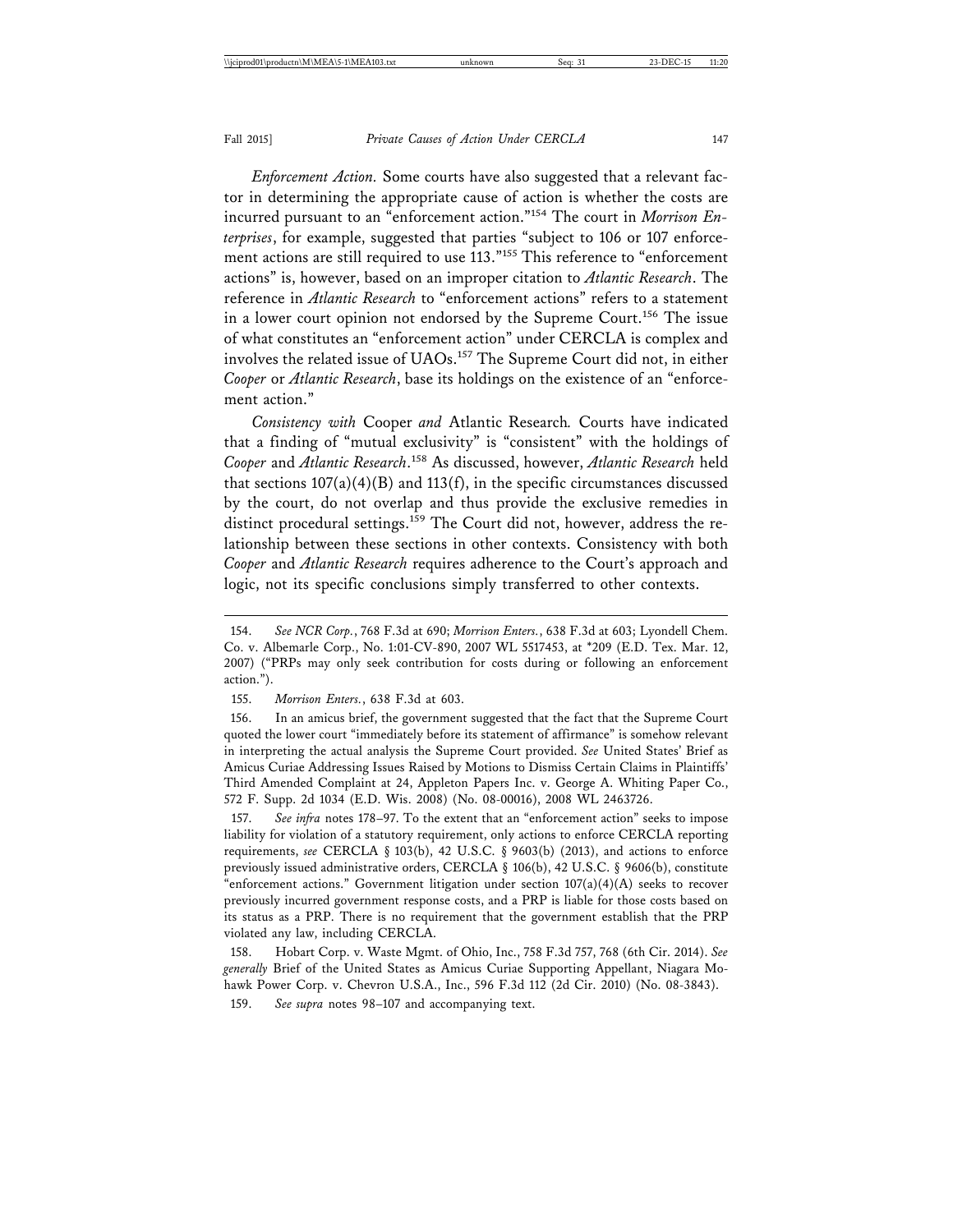#### B. *A Proper Basis for Exclusivity*

Despite the consistency of the holdings of the courts of appeals, the logic and textual analysis of these opinions seem unconvincing. Reliance on the Supreme Court's commitment to textual fidelity and means of analysis suggests a simpler and more coherent approach to resolving the tangle of unresolved issues. The approach involves three elements. First, it involves determining whether the express rights of contribution found in 113(f) textually "overlap" with the direct right of cost recovery under  $107(a)(4)(B)$ . Second, if there is textual overlap, the later and more specific provisions of 113(f) govern and provide the exclusive cause of action. Third, no implied right of contribution exists for contribution claims that are not expressly provided for in 113(f). This approach limits the contested issues to a textual analysis of whether a claim falls under the provisions of  $107(a)(4)(B)$  and either  $113(f)(1)$  or  $113(f)(3)(B)$ . Although policy or preference is not an element of the allocation, application of these steps in fact produces a coherent structure to CERCLA.

#### 1. Textual Overlap

The Supreme Court has defined situations in which sections 107(a) and 113(f) do *not* overlap.160 Following *Cooper* and *Atlantic Research*, the task is to determine what class of claims "overlap" and thus potentially fall under the terms of both sections  $107(a)(4)(B)$  and  $113(f)$ .

The scope of  $107(a)(4)(B)$  seems clear: all costs that are "directly incurred" by a party fall under the textual scope of  $107(a)(4)(B)$ .<sup>161</sup> This suggests that all response costs directly spent by a party to clean up a site fall within the scope of  $107(a)(4)(B)$  whether such costs were voluntarily incurred, involuntarily incurred pursuant to a UAO, or spent pursuant to an obligation in a judicial or administrative settlement. In fact, only costs spent to reimburse would not fall under section  $107(a)(4)(B)$ .

The more difficult issue is determining whether costs "directly incurred" following a civil action, settlement, or UAO also fall under section 113(f). At one level, the answer to this question is simple. Costs directly incurred during or following a "civil action" fall within the scope of  $113(f)(1)$ . Further, costs that have been directly incurred by parties to an "approved" judicial or administrative settlement fall within the scope of 113(f)(3)(B). Critically, the text addresses the issue. Section  $113(f)(3)(B)$ provides a right of contribution to persons who have resolved liability for "a

<sup>160.</sup> *See supra* notes 98–107 and accompanying text.

<sup>161.</sup> As the Supreme Court noted in *United States v. Atlantic Research Corp.*, "§ 107(a) permits a PRP to recover only the costs it has 'incurred' in cleaning up a site." 551 U.S. 128, 139 (2007) (citing 42 U.S.C. § 9607(a)(4)(B)).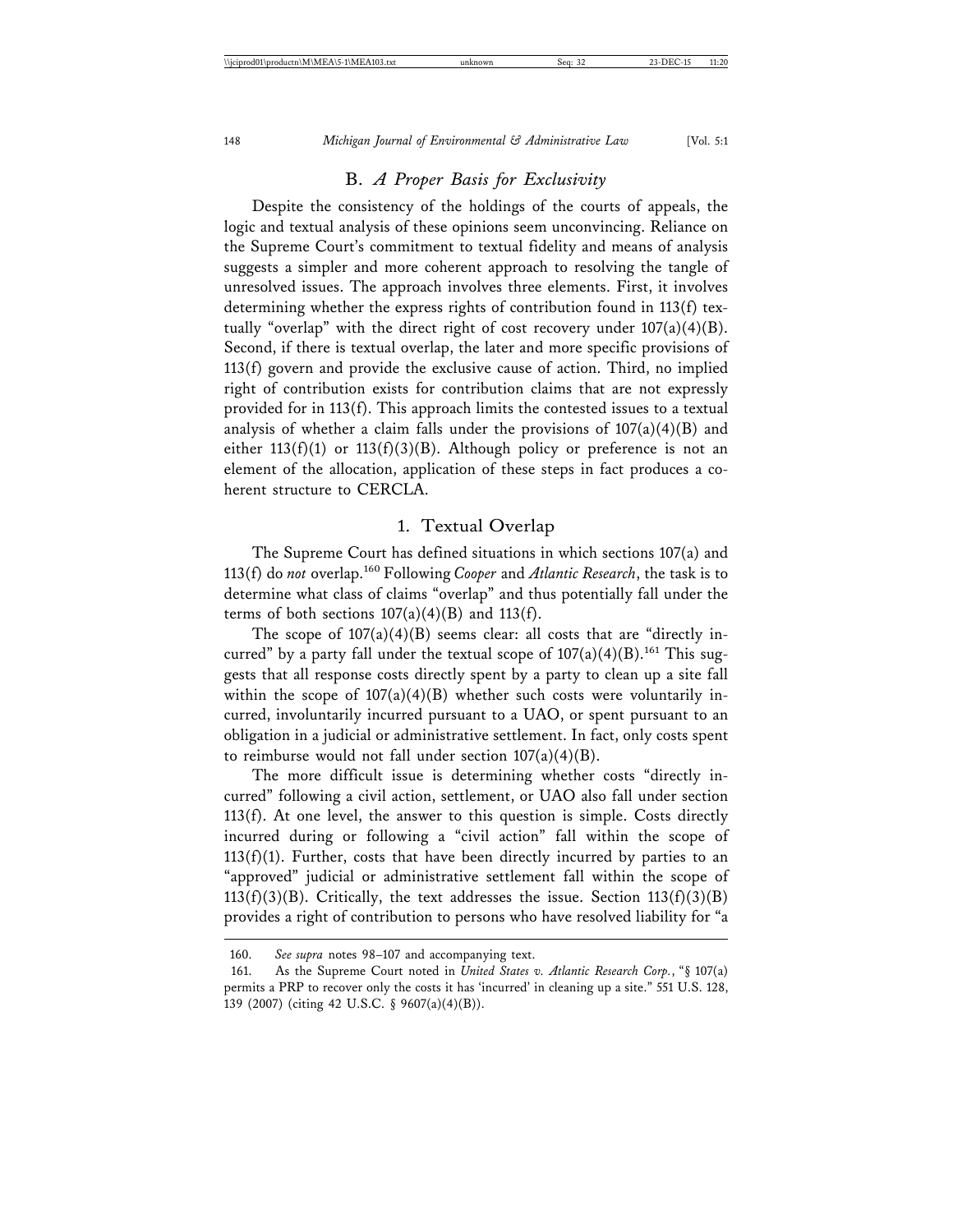response action" *or* "the costs of such actions."162 This disjunctive language suggests that Congress provided a right of contribution in two distinct situations: (1) costs directly incurred in undertaking a response action; and (2) costs incurred reimbursing the government for its "costs of such action."<sup>163</sup> In other words, the text supports a conclusion that  $113(f)(3)(B)$  provides an express right of contribution both for reimbursed and directly incurred costs for those settlements that satisfy its requirements.

Although the Supreme Court's discussion of "traditional" contribution potentially confuses the scope of section 113(f), the Court's analysis provides an important tool for determining the class of costs that falls within the textual scope of 113(f). The Court has suggested that "directly incurred" costs fall within the traditional concept of contribution if they arose as part of a process (such as a civil action or settlement) that establishes that the plaintiff shares common liability with the defendant in any subsequent contribution action.<sup>164</sup>

#### 2. The Implied Right of Contribution

Although section 113(f) defines when statutory "contribution" is available, the situation is complicated by the fact that courts have found an implied "non-statutory" right of contribution in CERCLA that does not arise under  $113(f).$ <sup>165</sup> Indeed, the Supreme Court expressly left unresolved the issue of an implied right of contribution under CERCLA.<sup>166</sup> Thus, it is possible to imagine a situation in which costs falling outside of scope of section 113(f), such as costs incurred pursuant to a UAO or costs incurred following a non-approved settlement, could be recovered under some "implied" cause of action for contribution. If such an implied cause of action exists, there would be a new overlap issue: are costs recoverable under an implied right of contribution also recoverable under a direct cost recovery action under section  $107(a)(4)(B)$ ?

166. *See id.*; *see also* Cooper Indus., Inc. v. Aviall Serv., Inc., 543 U.S. 157, 170 (2004) ("[W]e decline to decide whether Aviall has an implied right to contribution under  $\S$  107.").

<sup>162.</sup> CERCLA § 113(f)(3)(B), 42 U.S.C. § 9613(f)(3)(B) (emphasis added).

<sup>163.</sup> This is also consistent with the settlement provisions of section 122 that contain separate and distinct authority to enter settlements to undertake work, authorized by 122(a), and settlements to resolve government cost claims, authorized in 122(h). *See* CERCLA § 122, 42 U.S.C. § 9622.

<sup>164.</sup> *See supra* notes 117–25 and accompanying text.

<sup>165.</sup> Indeed the court of appeal's decision from which Supreme Court granted certiorari in *Atlantic Research* had relied on the existence of an implied right of contribution to provide the then uncertain right of cost recovery by PRPs. *See* Atl. Research Corp. v. United States, 459 F.3d 827, 835–36 (8th Cir. 2006). The Supreme Court in *Atlantic Research* held that PRPs could rely on the express right of cost recovery under  $107(a)(4)(B)$  and declined to resolve the issue of an implied cause of action. 511 U.S. at 141 n.8.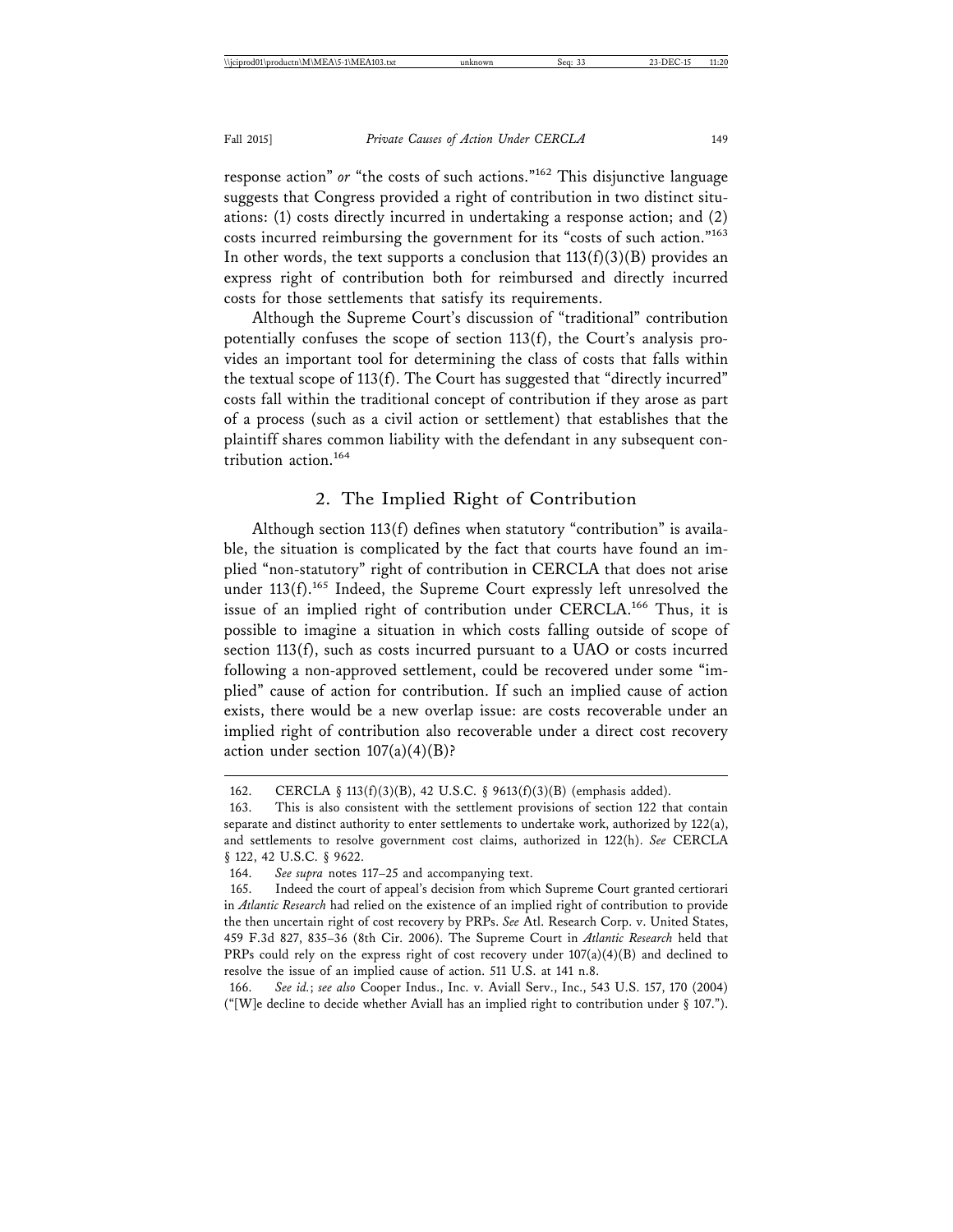Identification of such an implied right of contribution is, however, neither warranted nor necessary. In other contexts, the Supreme Court has expressly indicated its reluctance to infer private rights of contribution arising from federal statute.<sup>167</sup> Indeed, the need for adoption of the express rights of contribution in 113(f) arose because Supreme Court jurisprudence suggested that an implied right was not authorized.<sup>168</sup> Further, although the Court in *Cooper* and *Atlantic Research* declined to resolve the issue, a majority of the Court in *Cooper* strongly suggested that there was not a separate implied right of contribution under CERCLA.<sup>169</sup> Thus, there is a strong basis for concluding that the Supreme Court would reject identification of any independent implied right of contribution in CERCLA.

Further, such an implied right of contribution is not necessary. Courts initially construed CERCLA as containing an implied right of contribution as a means to provide for allocation of costs among PRPs.170 Section 113(f) now creates the mechanisms to allow both for cost recovery and allocation of response costs among PRPs in appropriate circumstances. There simply is no need to invoke an implied right of contribution.

#### 3. Treating Overlapping Causes of Action in CERCLA

Two conclusions follow from the preceding discussion: (1) the text of sections 107(a) and 113(f) defines the exclusive causes of action for cost recovery under CERLCA; and (2) they overlap where parties "directly incur" costs in situations that fall under the express provisions of  $113(f)(1)$  and  $113(f)(3)(B)$ . But if the causes of action in 107(a) and 113(f) overlap, how does one allocate between them? It is perfectly plausible that in the event of overlap, both causes of action are available.<sup>171</sup>

But principles of statutory construction suggest that, in the face of directly overlapping statutory provisions, section 113(f) should provide the exclusive cause of action. First, the Court has expressed a strong presumption that texts should be construed to avoid making provisions "superflu-

<sup>167.</sup> *See Cooper*, 543 U.S. at 162 (discussing refusal of the Court to find implied or common-law rights to contribution in *Texas Industries, Inc. v. Radcliff Materials, Inc.*, 451 U.S. 630 (1981) and *Northwest Airlines, Inc. v. Transport Workers*, 451 U.S. 77 (1981)).

<sup>168.</sup> *See* Aviall Servs., Inc. v. Cooper Indus., Inc., 312 F.3d 677 (5th Cir. 2002), *rev'd*, 543 U.S. 157 (2004). The rights of contribution established in the 1986 SARA amendments were adopted to "clarif[y] and confirm[ ]" the implied right of contribution threatened by Supreme Court jurisprudence. *See* H.R. REP . NO. 99-253, pt. I, at 79 (1985), *as reprinted in* 1986 U.S.C.C.A.N. 2835, 2861.

<sup>169.</sup> *See Cooper*, 543 U.S. at 170–71.

<sup>170.</sup> *Id.* at 162.

<sup>171.</sup> *See supra* notes 120–21 and accompanying text. **R**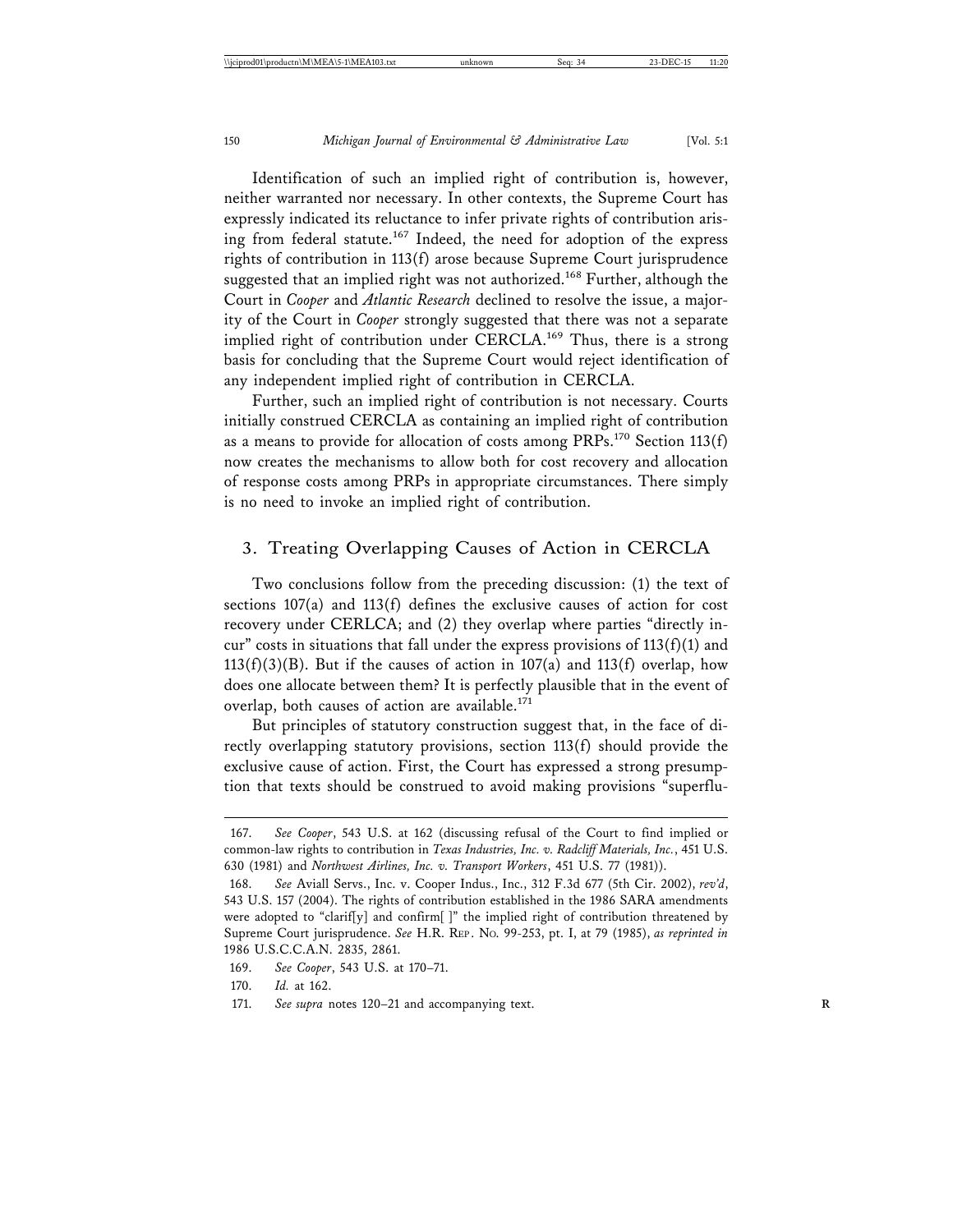ous."172 As mentioned above, courts have referred to this canon, but have applied it incorrectly.<sup>173</sup> The issue is not whether  $113(f)(3)(B)$  will be rendered superfluous as a whole—113(f)(3)(B) would still have a unique role in authorizing contribution for reimbursed costs even if 107(a) were also available for directly incurred costs.

The issue of "superfluity" is more nuanced. As discussed above, section  $113(f)(3)(B)$  provides for a right of contribution in two situations: where a party has resolved its liability for some or all "of a response action" *or* "of the costs of such action."<sup>174</sup> If 107(a) provides a cause of action for recovery of the direct costs of a response action, the separate authorization of contribution for costs "of a response action" was unnecessary when SARA was adopted, and it is this specific phrase, not  $113(f)(3)(B)$  as a whole, that would become surplusage if an alternative cost recovery action under  $107(a)(4)(B)$  is available.

Second, canons of construction suggest that, in the context of "overlapping" statutory provisions, the provision that was adopted "later in time" and which contains more "specific" elements should be treated as impliedly repealing application of the earlier and less specific statute.<sup>175</sup> Section 113(f) was adopted in the SARA amendments of 1986 and contains Congress' specific statement of the requirements governing "contribution" claims; it defines both the scope and mechanisms of contribution under CERCLA. Although "implied repeal" is not favored,<sup>176</sup> these later and more specific authorizations of contribution for "directly incurred" costs justify a conclusion that they operate to replace any overlapping cause of action in

<sup>172.</sup> *See, e.g.*, Hibbs v. Winn, 542 U.S. 88, 101 (2004); United States v. Nordic Village, Inc., 503 U.S. 30, 35–36 (1992), *superseded by statute*, Bankruptcy Reform Act of 1994, Pub. L. No. 109-8, 119 Stat. 23, *as recognized in In re* Equip. Acquisition Res., Inc., 742 F.3d 743, 749 (7th Cir. 2014); N. SINGER & S. SINGER, SUTHERLAND STATUTES AND STATUTORY CONSTRUCTION § 46.06, at 181–86 (rev. 6th ed. 2000) ("A statute should be construed so that effect is given to all its provisions, so that no part will be inoperative or superfluous, void or insignificant . . . .").

<sup>173.</sup> *See supra* notes 135–38 and accompanying text.

<sup>174.</sup> *See supra* notes 162–63 and accompanying text.

<sup>175.</sup> *See, e.g.*, Sorenson v. Sec. of Treasury, 475 U.S. 851 (1986); Smith v. Robinson, 468 U.S. 992 (1984), *superseded by statute*, Handicapped Children's Protection Act of 1986, Pub. L. No. 90-538, 82 Stat. 901, *as recognized in* Plaut v. Spendthrift Farm, Inc., 514 U.S. 211 (1995); Preiser v. Rodriguez, 411 U.S. 475, 489 (1973); *see also* ANTONIN SCALIA & BRYAN GARNER, READING LAW: THE INTERPRETATION OF LEGAL TEXTS 327-33 (2012).

<sup>176.</sup> *See* United States v. Borden Co., 308 U.S. 188, 198 (1939) ("It is a cardinal principle of construction that repeals by implication are not favored. When there are two acts upon the same subject, the rule is to give effect to both if possible."); Morton v. Mancari, 417 U.S. 535, 550 (1974) (holding that repeal by implication requires that the later and earlier statutes be "irreconcilable"); J.E.M. Ag Supply, Inc. v. Pioneer Hi-Bred Int'l, Inc., 534 U.S. 124, 141–42 (2001) (citing *Mancari*, 417 U.S. at 550).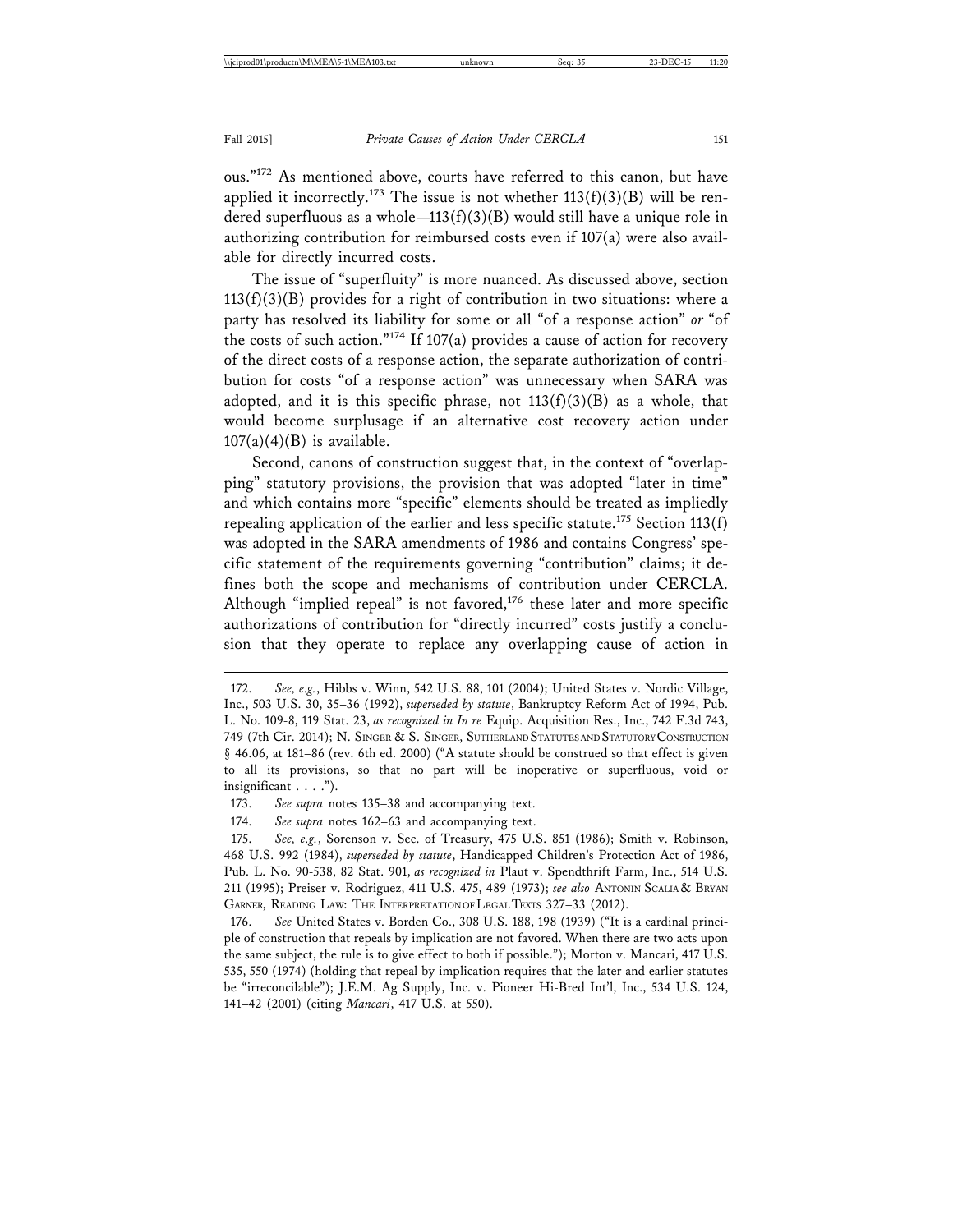$107(a)(4)(B)$ .<sup>177</sup> Indeed, they make little sense unless Congress intended that they replace the broader pre-existing right of cost recovery.

The result is that reimbursed costs or costs that are directly incurred following a judicial or administratively approved settlement that falls under the text of 113(f) are exclusively recoverable through statutory contribution under 113(f). All other directly incurred costs are recoverable exclusively through an action for cost recovery under  $107(a)(4)(B)$ .

#### IV. TEXTUAL ALLOCATION OF CAUSES OF ACTION

Based on the premises discussed above, determination of the proper cause of action under CERCLA becomes an exercise of statutory construction of the textual scope of sections  $113(f)(1)$  and  $113(f)(3)(B)$ .

#### A. *Costs Incurred Under a Unilateral Administrative Order*

As discussed above, response costs may be incurred under the compulsion of a Unilateral Administrative Order. Clearly, such costs are "directly incurred" and thus fall within the express scope of  $107(a)(4)(B)$ . The only issue is whether such costs arise during or following a "civil action" and thus also fall within the scope of  $113(f)(1)$ .<sup>178</sup> If a UAO does not arise during or following a "civil action," the only available cause of action for recovery of costs incurred is  $107(a)(4)(B)$ .

[S]ection 106 does not limit issuance of orders to these PRPs. In appropriate cases, unilateral orders may be issued to parties other than those specified in section 107(a), if actions by such parties are necessary to protect the public health, welfare, or the environment. For example, a unilateral order may be issued to the owner of land adjoining the site, to obtain site access. A unilateral order also may be issued to prevent a non-PRP from interfering with a response action.

U.S. ENVTL. PROT. AGENCY, OSWER DIRECTIVE NO. 9833.0-1A, GUIDANCE ON CERCLA 106(A) UNILATERAL ADMINISTRATIVE ORDERS FOR REMEDIAL DESIGNS AND REMEDIAL ACTIONS 12–13 (1998), http://www2.epa.gov/sites/production/files/documents/cerc106-uao-rpt.pdf. Thus, compliance with a UAO does not inherently involve a determination that the recipient is a PRP.

<sup>177.</sup> The provisions of section 113(f) constitute what Justice Scalia and Bryan Garner, citing *Posadas v. National City Bank of New York*, 296 U.S. 497, 503 (1936), have characterized as a "Type 2" basis for an implied repeal: a later act that covers the whole subject of the earlier one and is clearly intended as a substitute. *See* SCALIA & GARNER, *supra* note 175.

<sup>178.</sup> Such costs do not arise from a "judicial or administratively approved settlement" and thus section  $113(f)(3)(B)$  does not apply.

Further, an additional reason exists for not construing costs incurred under a UAO as falling within the scope of section  $113(f)(1)$ : these costs do not satisfy the Court's conception of traditional contribution. *See supra* notes 117–25 and accompanying text. EPA's authority to impose cleanup obligations though a UAO under section 106(a) is not limited to PRPs: it may be issued to anyone if "necessary to protect the public health, welfare or the environment." CERCLA § 106(a), 42 U.S.C. § 9606(a) (2013). In general, EPA does direct UAOs to the class of PRPs defined in section 107(a). But EPA has stated: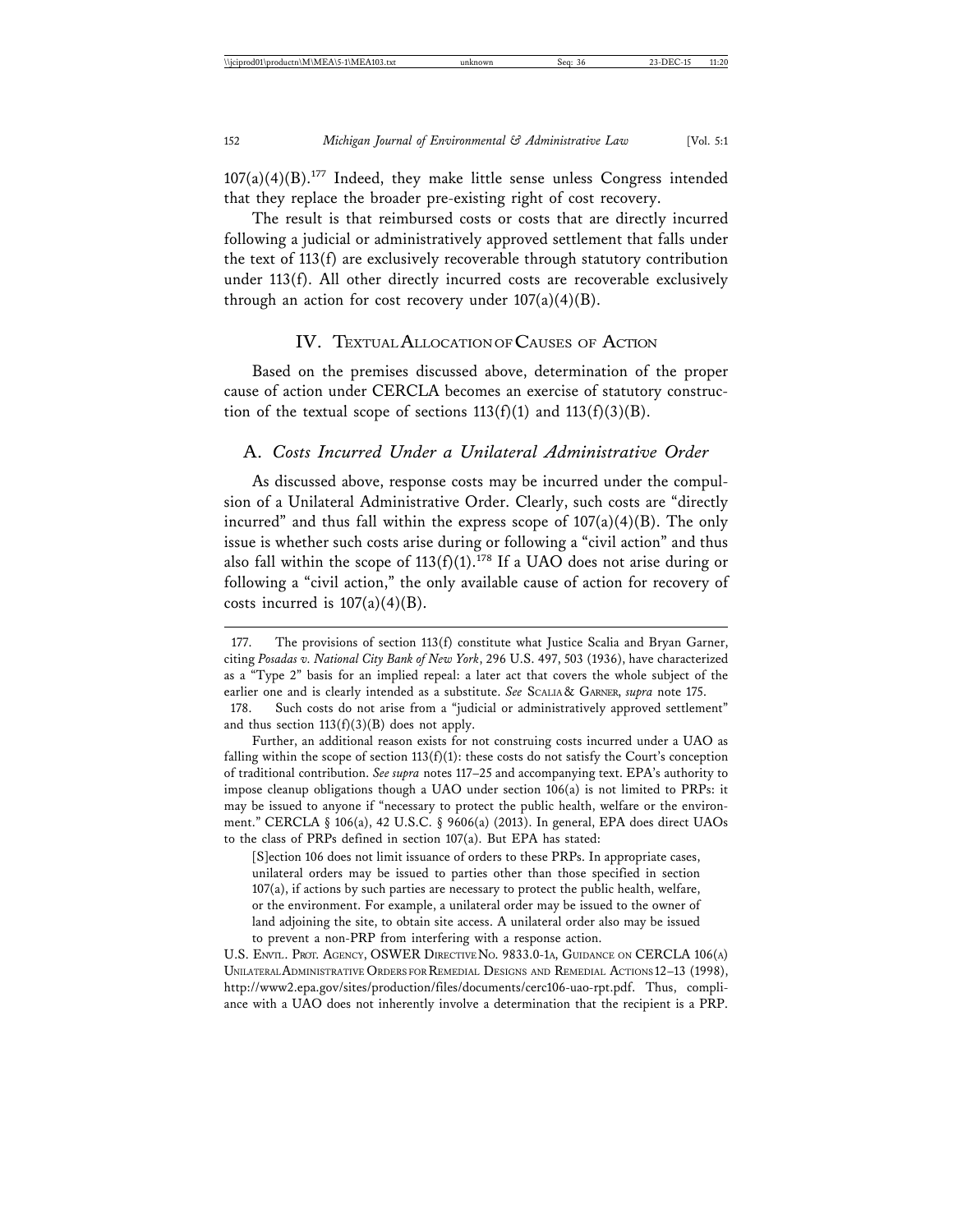Most, but not all, of the courts to address this issue have concluded that UAOs are not "civil actions." In *Pharmacia Corporation v. Clayton Chemical Acquisition LLC*, the court held that a UAO is not a civil action since "the natural meaning of 'civil action' is a non-criminal judicial proceeding."<sup>179</sup> In the court's view, this natural reading was consistent with the use of the phrase in the Federal Rules of Civil Procedure, Black's Law Dictionary, and treatises.180 In contrast, the court held that the phrase "administrative order" is not synonymous with "civil action" and that it applies to an administrative and not a judicial order.<sup>181</sup> The court also noted that treatment of a UAO as a civil action would not "harmonize" with other sections of CERCLA.182 The court also noted that its conclusion was consistent with section 106(a), which gives EPA the option of compelling cleanup through either an administrative or judicial process.<sup>183</sup> The court found "that the distinction made by the drafters demonstrates they saw a distinction between a civil action and administrative actions and orders."184 Finally, the court noted that the provisions of  $113(g)(3)(B)$ , providing the statute of limitations applicable to contribution actions, were consistent with this construction. Section  $113(g)(3)(B)$  measures the limitation period from the date of "judgment," and thus "supports this Court's finding that an administrative order does not qualify as a civil action as no judgment exists as to an administrative order."<sup>185</sup>

Other courts have reached the same conclusion. In *Blue Tee Corp. v. Asarco Inc.*, the court discussed competing arguments and simply held that a UAO was not a civil action.<sup>186</sup> In two other cases, Raytheon Aircraft Co. v. *United States*187 and *Emhart Industries v. New England Container Co.*, 188 the courts largely relied on the plain meaning and the precedents of *Pharmacia* and *Blue Tee* to conclude that a UAO was not a civil action.<sup>189</sup>

These cases arose after *Cooper* but before *Atlantic Research*. One court, in an opinion written after *Atlantic Research*, has "indirectly" addressed the

180. *Id.*

181. *Id.*

182. *Id.*

183. *Id.* at 1088.

- 184. *Id.* at 1087.
- 185. *Id.* at 1088.

186. Blue Tee Corp. v. Asarco Inc., No. 03-5011-CV-SW-F-JG, 2005 WL 1532955, at \*3–4 (W.D. Miss. June 27, 2005).

187. Raytheon Aircraft v. United States, 435 F. Supp. 2d 1136, 1143 (D. Kan. 2006).

188. Emhart Indus. v. New Eng. Container Co., 478 F. Supp. 2d 199, 203 (D.R.I. 2007).

<sup>179.</sup> Pharmacia Corp. v. Clayton Chem. Acquisition LLC, 382 F. Supp. 2d 1079, 1087 (S.D. Ill. 2005).

<sup>189.</sup> *Emhart*, 478 F. Supp. 2d at 203; *Raytheon Aircraft*, 435 F. Supp. 2d at 1143.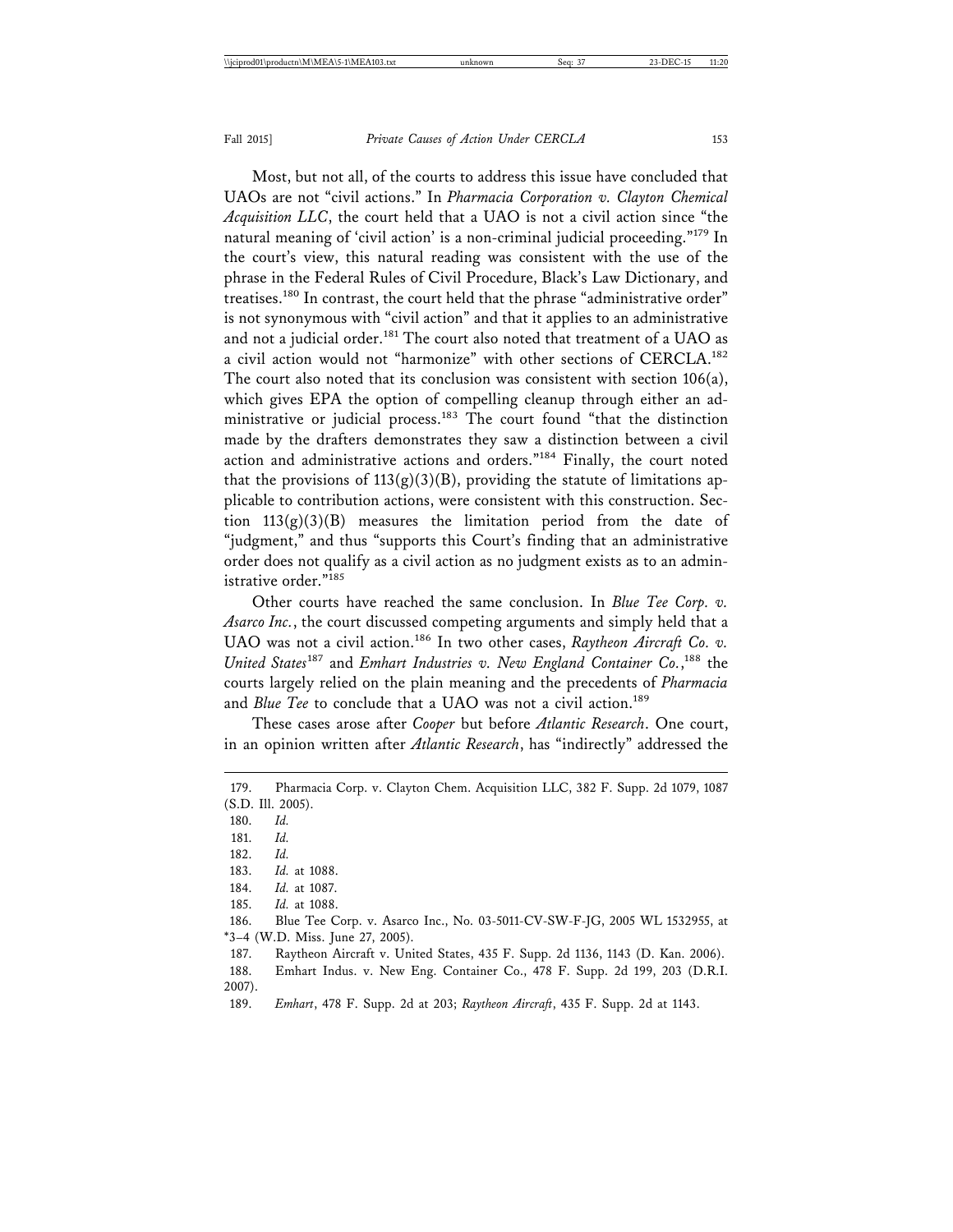issue. In *American Premier Underwriters v. General Electric Co.*, the court, resolving a statute of limitations issue, concluded that a UAO was not a "judgment" as the term was used in section  $113(g)(3)(A)$  and that the effective date of the UAO did not trigger the running of the statute of limitations.190 In a footnote, the court noted that it was "aware that indirectly it is concluding that the issuance of a UAO itself is not a 'civil action' as that term is used in section  $9613(f)(1)$ ."<sup>191</sup>

Only one court has held that a UAO is a "civil action" for purposes of 113(f)(1).192 In *Carrier Corp. v. Piper*, the court found that a UAO should be treated as a civil action.<sup>193</sup> This conclusion was based, in part, on a pre-*Cooper*/*Atlantic Research* Sixth Circuit case that had "suggested that the issuance of an administrative order under § 106 satisfies the requirements of § 113(f)(1)."194 In addition, the court in *Carrier Corp.* noted that compliance with a UAO places a burden comparable to that imposed by a judicial order.195

Nothing beyond the most straightforward textual reading is necessary to conclude that UAOs are not civil actions and thus not within the scope of 113(f)(1). Limiting the cause of action to  $107(a)(4)(B)$  would also, as it happens, result in a largely coherent structure to CERCLA. The statute of limitations for cost recovery would be governed by section  $113(g)(2)$ , and the "trigger date" for the statute of limitations would arise from the date of the response action, not from the date of the UAO.<sup>196</sup> It would also ensure equitable allocation of costs among PRPs. Although an action under  $107(a)(4)(B)$  would allow a plaintiff to assert "joint and several" liability, the defendant in such an action could assert a counterclaim under the express

<sup>190.</sup> Am. Premier Underwriters Inc. v. Gen. Elec. Co., 866 F. Supp. 2d 883, 905 (S.D. Ohio 2012).

<sup>191.</sup> *Id.* at 905 n.24.

<sup>192.</sup> Since *Cooper Industries, Inc. v. Aviall Services, Inc.*, 543 U.S. 157 (2004) and *United States v. Atlantic Research Corp.*, 551 U.S. 128 (2006), other courts have suggested that costs incurred "involuntarily" or following an "enforcement action" are recoverable through contribution. *See supra* notes 150–57 and accompanying text. This would also suggest that costs incurred following a UAO are recoverable under  $113(f)(1)$ . But as discussed above, a focus on these elements is not based on any text in 113(f) or the rationale employed by the Supreme Court in *Cooper* or *Atlantic Research*. *See supra* notes 130–59 and accompanying text.

<sup>193.</sup> Carrier Corp. v. Piper, 460 F. Supp. 2d 827, 841 (W.D. Tenn. 2006).

<sup>194.</sup> *Id.* at 840. In the prior case, *Centerior Serv. Co. v. Acme Scrap & Metal Corp.*, the Sixth Circuit had held that contribution under § 113(f)(1) is available where a PRP "has been compelled to pay for response costs for which others are also liable, and who seeks reimbursement for such costs." 153 F.3d 344, 352 (6th Cir. 1998), *abrogated by* Hobart Corp. v. Waste Mgmt. of Ohio, Inc., 758 F.3d 757 (6th Cir. 2014).

<sup>195.</sup> *Carrier Corp.*, 460 F. Supp. 2d at 841 ("In terms of the burden it places on a party, a UAO is similar to a judgment issued pursuant to a court proceeding.").

<sup>196.</sup> *See* Sun Co. v. Browning-Ferris, Inc., 124 F.3d 1187, 1192–94 (10th Cir. 1997).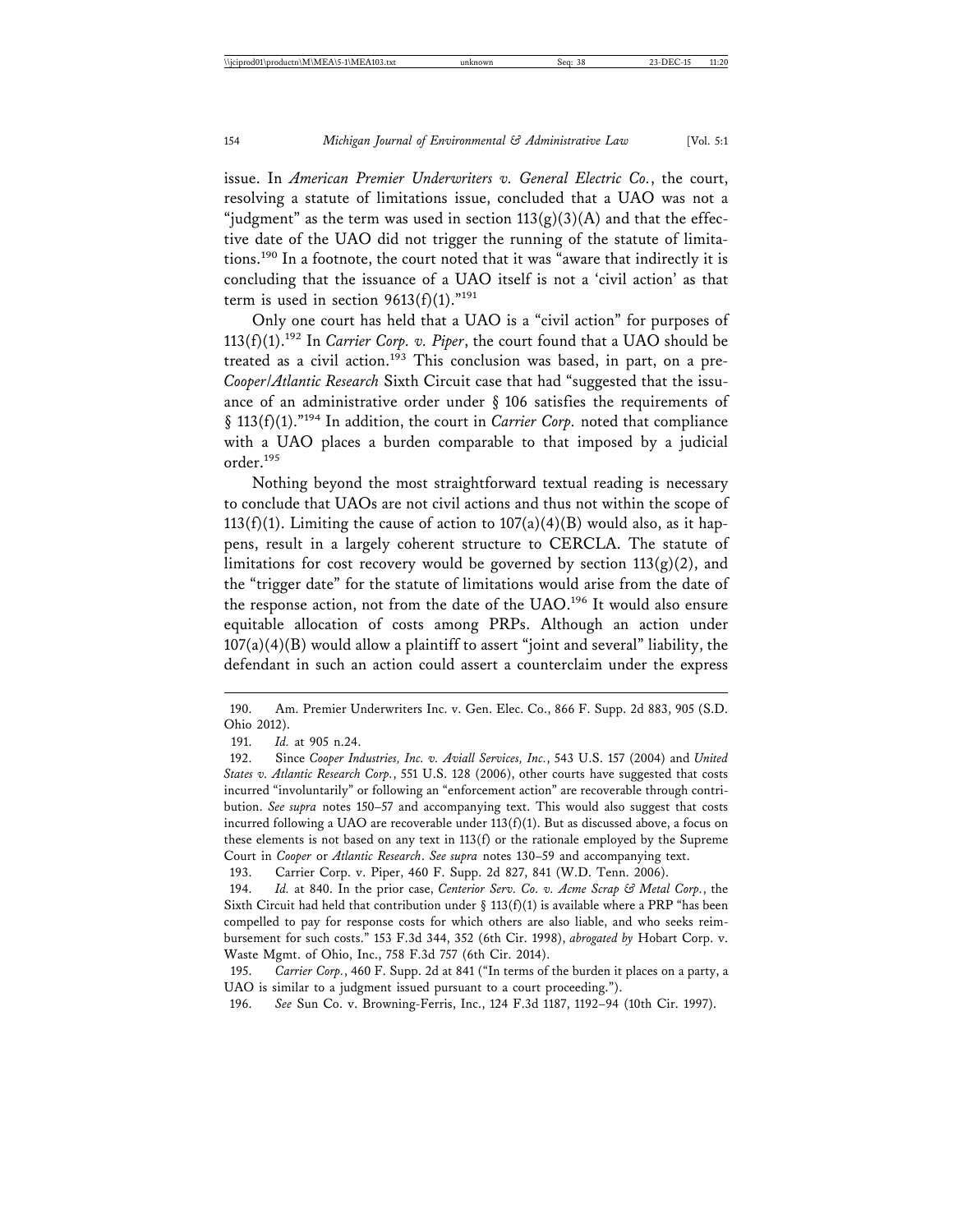provisions of  $113(f)(1)$  (right of contribution "during or following" a civil action under 107). Through this counterclaim, the court could undertake an "equitable allocation" of the costs. The key to this equitable allocation is that parties responding to a UAO will not, themselves, have received contribution protection.

The only problem with allowing a party to a UAO to proceed through  $107(a)(4)(B)$  is that it limits the significance of "contribution protection" provided to settling parties. In other words, parties who avoided a UAO by settling with the government will still be subject to a  $107(a)(4)(B)$  action by non-settling parties. This, however, is a concern that the Supreme Court in *Atlantic Research* both acknowledged and accepted as a permissible consequence of application of the plain terms of the statute.<sup>197</sup>

## B. *Costs Directly Incurred Under an Approved Section 113(f)(3)(B) Settlement*

As discussed above, the text of section  $113(f)(3)(B)$  specifically provides a right of contribution for costs directly incurred pursuant to an approved settlement.<sup>198</sup> If costs were incurred pursuant to such a settlement, they would be recoverable exclusively through an action for contribution under  $113(f)(3)(B).<sup>199</sup>$ 

Limiting recovery of costs incurred under an appropriate  $113(f)(3)(B)$ settlement to an action for contribution creates, for the most part, a coherent structure to CERCLA. Settling parties suing for contribution would only be allowed recovery based on a standard of equitable allocation. No counterclaim for contribution by defendants, a counterclaim presumably barred by the terms of the settlement, is necessary to ensure such allocation. It is the plaintiff's initial contribution claim that triggers equitable allocation.200

Three issues do arise, however, when considering the scope of contribution under 113(f)(3)(B): (1) what settlements fall within  $113(f)(3)(B)$ ; (2)

<sup>197.</sup> *See supra* note 95 and accompanying text.

<sup>198.</sup> *See supra* notes 162–63 and accompanying text.

<sup>199.</sup> Costs reimbursed to the government in a civil action or settlement are recoverable exclusively in an action under 113(f) since they are not "directly incurred." A typical CER-CLA settlement will, however, also require the settling party to reimburse the government for "future costs" incurred by the government after entry of the settlement agreement. Reimbursement of these future government costs does not, however, involve the issue of "overlap," and the exclusive cause of action for their recovery would be an action for contribution under  $113(f).$ 

<sup>200.</sup> The problem created by providing a right of contribution for costs directly incurred pursuant to a settlement is determining the appropriate statute of limitations. *See infra* notes 228–40 and accompanying text.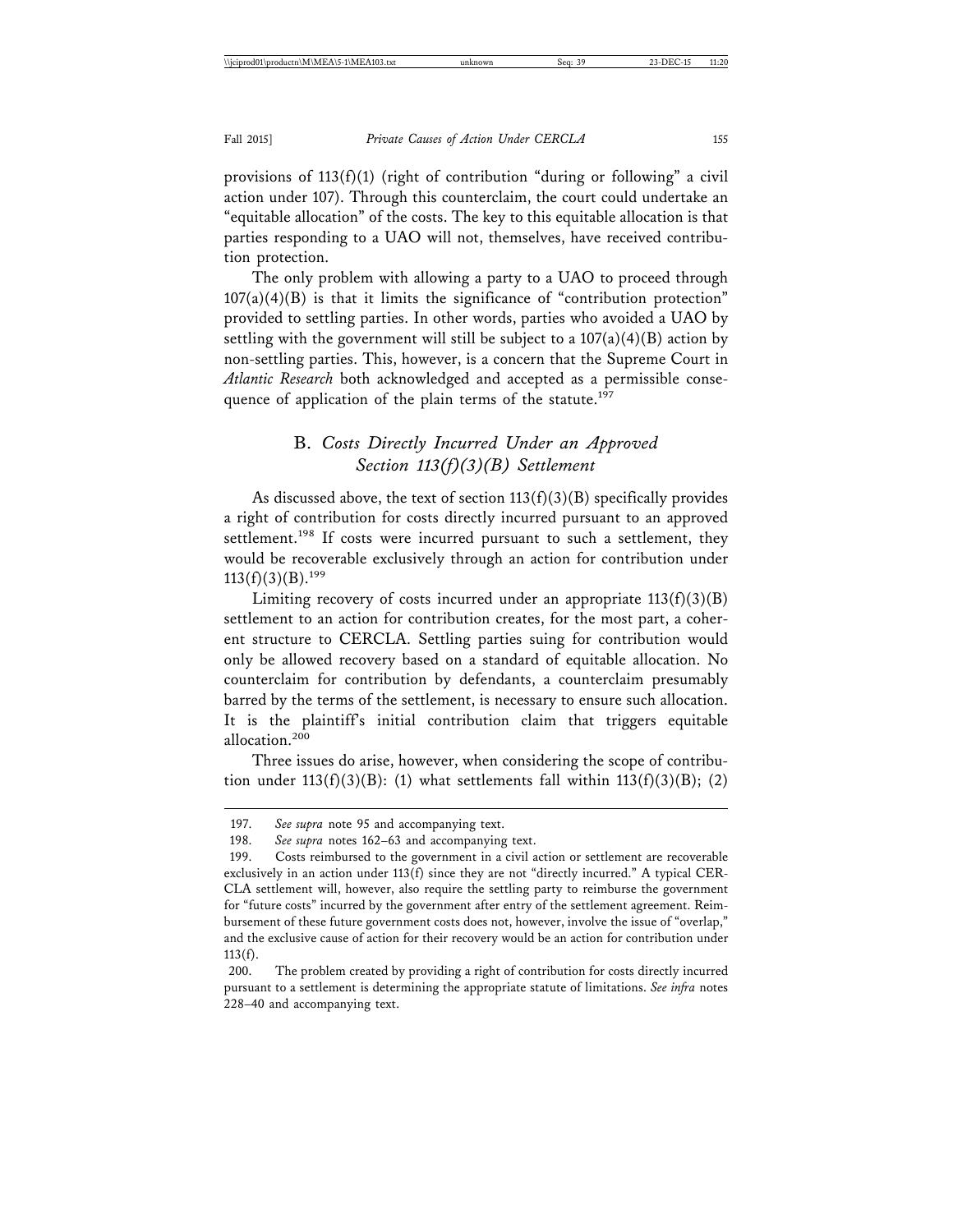what costs are recoverable following such a settlement; and (3) what is the applicable statute of limitations?

#### 1. Elements of a Section  $113(f)(3)(B)$  Settlement

Although courts of appeals have uniformly concluded that  $113(f)(3)(B)$ constitutes the exclusive vehicle for recovery of costs incurred under an approved administrative or judicial settlement, they have differed as to what elements are necessary to satisfy the requirements of section  $113(f)(3)(B)^{201}$ These required elements include both substantive and procedural components, but, as one court noted, the "defining feature" of an administrative settlement is that the agreement "resolve[s] [the PRP's] liability to the United States or a State for some or all of a response action or for some or all of the costs of such action."<sup>202</sup>

Several issues have arisen in determining whether a settlement falls under 113(f)(B).

*Settlement of CERCLA Liability.* Several courts have held that an approved settlement must specifically resolve liability under CERCLA.<sup>203</sup> In *Consolidated Edison, Inc. v. UGI Utilities, Inc.*, the court held that settlements that resolved state, but not CERCLA, cost recovery claims do not constitute approved  $113(f)(3)(B)$  settlements.<sup>204</sup> Other courts have held otherwise.205 The Third Circuit, in *Trinity Industries v. Chicago Bridge & Iron Co.*, expressly rejected this position and held that the express language of 113(f)(3)(B) applied to settlements by "States" that resolved the settling

<sup>201.</sup> This issue, critical to determining the availability of an action for contribution under section  $113(f)(3)(B)$ , can also be relevant for determining both "contribution protection" under section 113(f)(2), *see, e.g.*, Pa. Dep't of Envtl. Prot. v. Lockheed Martin Corp., No. 1:09–CV–0821, 2015 WL 412324, at \*5–7 (M.D. Pa. 2015), and the appropriate statute of limitations under section 113(g), *see* Asarco LLC v. Atl. Richfield Co., 73 F. Supp. 3d 1285, 1293–95 (D. Mont. 2014). As discussed below, the statute of limitations issue raises distinct questions. *See infra* notes 230–40 and accompanying text.

<sup>202.</sup> *See* Hobart Corp. v. Waste Mgmt. of Ohio, Inc., 758 F.3d 757, 768 (6th Cir. 2014). 203. *See* Consol. Edison, Inc. v. UGI Utils., Inc., 423 F.3d 90, 95 (2d Cir. 2005); Asarco, Inc. v. Union Pac. R.R., No. CV 04–2144–PHX–SRB, 2006 WL 173662, at \*1 (D. Ariz. Jan. 24, 2006).

<sup>204.</sup> *Consol. Edison of N.Y., Inc. v. UGI Utils., Inc.*, 423 F.3d at 96; *see also* W.R. Grace & Co.-Conn. v. Zotos Int'l, Inc., 559 F.3d 85, 90 (2d Cir. 2009). The Second Circuit raised some doubt about the continuing validity of the holding in these cases in *Niagara Mowhawk Power Corp. v. Chevron U.S.A., Inc.*, 596 F.3d 112, 126 n.15 (2d Cir. 2010).

<sup>205.</sup> *See, e.g.*, Trinity Indus., Inc. v. Chi. Bridge & Iron Co., 735 F.3d 131, 136 (3d Cir. 2013); Exxon Mobil Corp. v. United States, No. H–10–23862015, 2015 WL 3513949, at \*20 (S.D. Tex. June 4, 2015); Asarco LLC v. Atl. Richfield Co., 73 F. Supp. 3d 1285, 1291 (D. Mont. 2014).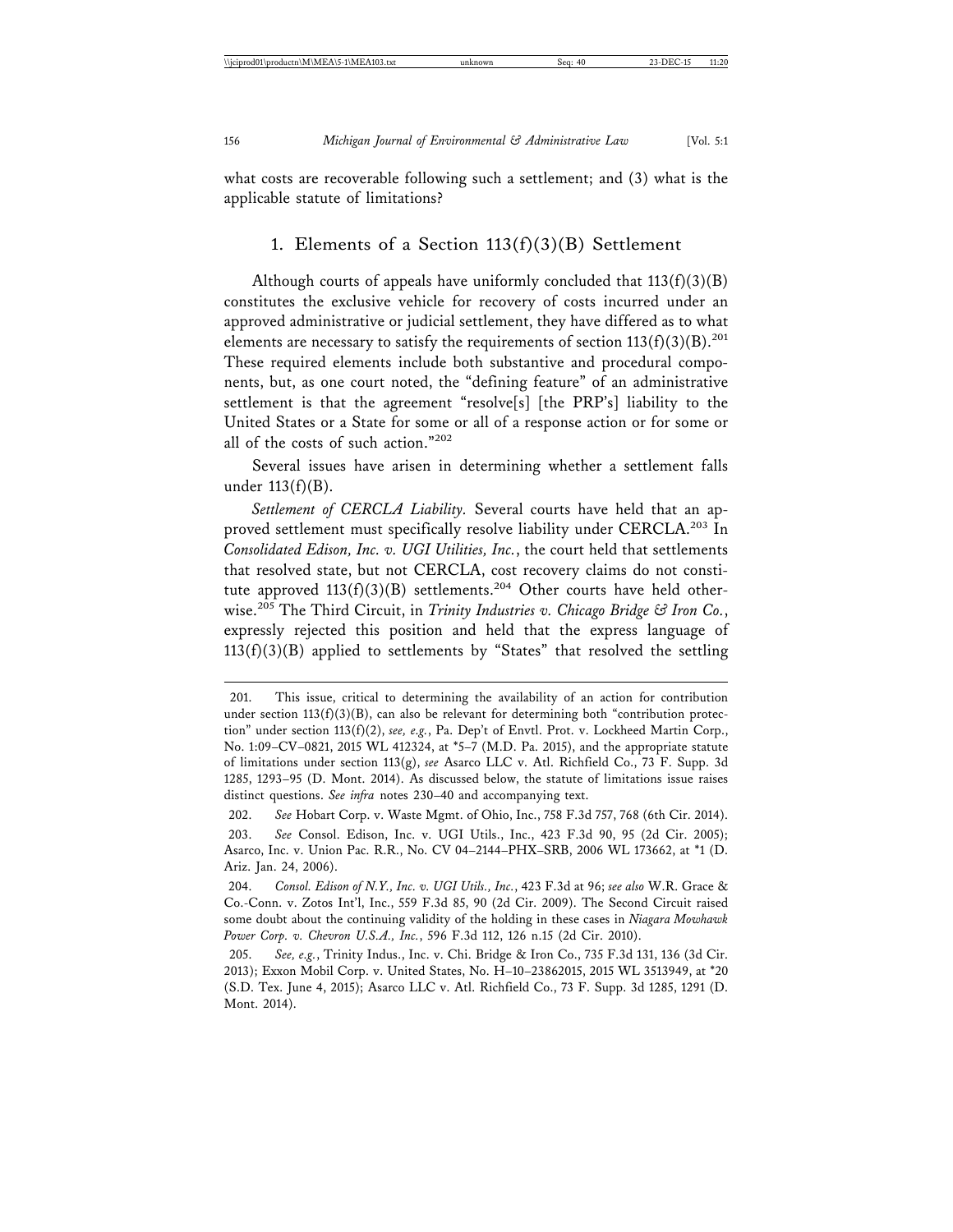party's liability for "response costs."206 This, in the court's view, included state settlements that did not expressly resolve CERCLA claims.<sup>207</sup>

*Contingent Covenant Not to Sue.* Under 113(f)(3)(B), a settlement must "resolve some or all" of the settling party's liability. Resolution of liability with the United States is generally expressed in CERCLA settlements by inclusion of a "covenant not to sue" stating that the government will not sue a settling party for additional relief for the matters addressed within the scope of the settlement.<sup>208</sup> Most courts have indicated that the inclusion of an express "covenant not to sue" satisfies the requirement that the settlement resolve the settling parties' liability.<sup>209</sup>

However, several courts have held that settlements that expressly condition the "covenant not to sue" on completion of the actions required under the settlement do not "resolve" liability. In *ITT Industries v. BorgWarner,* Inc., for example, the court said that an AOC did not "resolve" liability where the government retained the power to terminate the covenant if the settling party did not satisfactorily comply with the requirements of the AOC.210 In *Bernstein v. Bankert*, 211 the court held that an AOC that made the "covenant not to sue" effective only upon completion of the requirements of the settlement did not "resolve" liability.<sup>212</sup> Thus, costs incurred under such a settlement would not be recoverable under  $113(f)(3)(B)$  until

a standard arrangement that is consistent with the fact that neither the EPA nor Wisconsin could sue NCR if it complied with its obligations. The agreement resolved NCR's liability, and so the district court correctly held that it limited NCR to proceeding under section 113(f). To hold otherwise would mean that no consent order could resolve a party's liability until the work under it was complete. Such a rule would be contrary both to the analysis in *Bernstein* and to common sense.

*Id.*

210. ITT Indus. v. BorgWarner Inc., 506 F.3d 452 (6th Cir. 2008).

211. Bernstein v. Bankert, 733 F.3d 190 (2d Cir. 2012).

212. *Id.* at 220–21. The court considered, but rejected, the argument that a conditional "covenant not to sue" still "resolves" liability in a meaningful sense. *Id.* at 210-14. This seems an odd conclusion: even a conditional settlement defines the requirements that must be met to obtain a covenant not to sue, and it thus converts a party's "joint and several" liability to a discrete set of requirements that define the totality of the obligation of the settling party with respect to the matters addressed in the settlement. Presumably a party who has entered into an enforceable agreement to pay a defined portion of the government's prior cleanup costs has "resolved" its liability even before it has actually paid the amount.

<sup>206.</sup> *Trinity Industries*, 735 F.3d at 135–37.

<sup>207.</sup> *Id.* at 136.

<sup>208.</sup> *See* CERCLA § 122(f), 42 U.S.C. § 9622(f) (2013).

<sup>209.</sup> *See, e.g.*, NCR Corp. v. George A. Whiting Paper Co., 768 F.3d 682, 692 (7th Cir. 2014). In *NCR Corp.*, for example, the court found that a consent decree that contained an immediately effective "covenant not to sue" satisfied section  $113(f)(B)$  even though the agreement provided that the government conditioned the covenant on "satisfactory performance" of the settling party's obligations. *Id.* The court stated that this constituted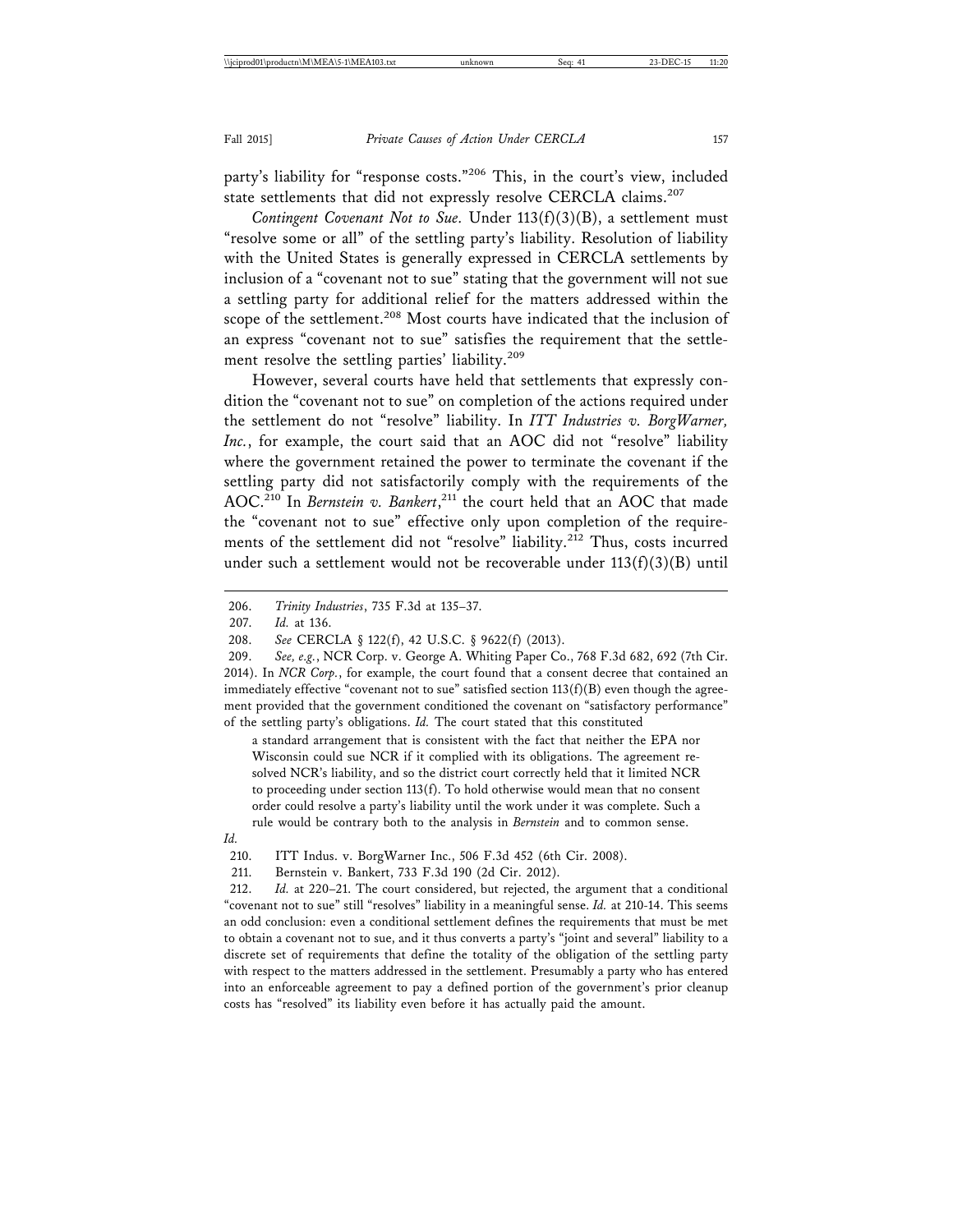all of the actions required under the settlement are completed and the covenant not to sue becomes effective.

This seems an odd requirement for determining whether a settlement resolves liability for purposes of 113(f)(3)(B). CERCLA itself provides that a covenant not to sue "shall be subject to the satisfactory performance by such party of its obligations under the agreement concerned."<sup>213</sup> Indeed, at least for remedial action settlements, CERCLA provides that a covenant not to sue "shall not take effect" until completion of the remedial action.<sup>214</sup> A settlement agreement, conditional or not, places limits on the liability of the settling party and thus, to that extent, "partially resolves" the defendants' liabilities. For the most part, however, this is a drafting issue. The court in *Bernstein* itself suggested that this issue could be addressed by revised drafting of the agreement. If the settlement provides that the covenant not to sue is immediately effective it will effectively "resolve" liability even if a subsequent breach subjects a settling party to liability.<sup>215</sup> In 2014, EPA revised its model settlement language to ensure that the covenants were effective on the date of the effective date of the settlement.<sup>216</sup>

*Admission of Liability.* Some courts have indicated that a settlement agreement cannot "resolve" liability as required by section  $113(f)(3)(B)$  if it does not include an admission of liability.<sup>217</sup> Thus, a provision stating that execution of the settlement does not constitute an admission of liability by the settling party does not satisfy  $113(f)(3)(B)$ .<sup>218</sup> Again, this seems an odd requirement. CERCLA expressly provides that a CERCLA settlement may include a provision stating that it "shall not be considered an admission of liability for any purpose," $^{219}$  and it is hard to understand why an administrative settlement in which the settling party satisfies all of its CERCLA obligations has not resolved its liability simply because it has not confessed its sins.

<sup>213.</sup> CERCLA § 122(f)(5), 42 U.S.C. § 9622(f)(5). The court in *Bernstein* itself suggested that this issue can be addressed by revised drafting of the agreement: if the settlement provides that the "covenant not to sue" is immediately effective it will "resolve" liability even if a subsequent breach subjects a settling party to liability. 733 F.3d at 213.

<sup>214.</sup> CERCLA § 122(f)(3), 42 U.S.C. § 9622(f)(3).

<sup>215.</sup> *Bernstein*, 733 F.3d at 213.

<sup>216.</sup> *See* 2014 EPA Revised Settlement Memo, *supra* note 33, at 5–6. EPA stated that "to forestall any argument that liability is not resolved as of the effective date for purposes of Section 113(f)(1), (f)(2), or (f)(3)(B), we are revising all of our settlement models to make the covenant effective on the effective date of the settlement." *Id.* at 5.

<sup>217.</sup> *See* ITT Indus. v. BorgWarner, 506 F.3d 452, 460 (6th Cir. 2008); *Bernstein*, 733 F.3d at 212.

<sup>218.</sup> *See ITT Indus.*, 506 F.3d at 460.

<sup>219.</sup> CERCLA § 122(d)(1)(C), 42 U.S.C. § 9622(d)(1)(C).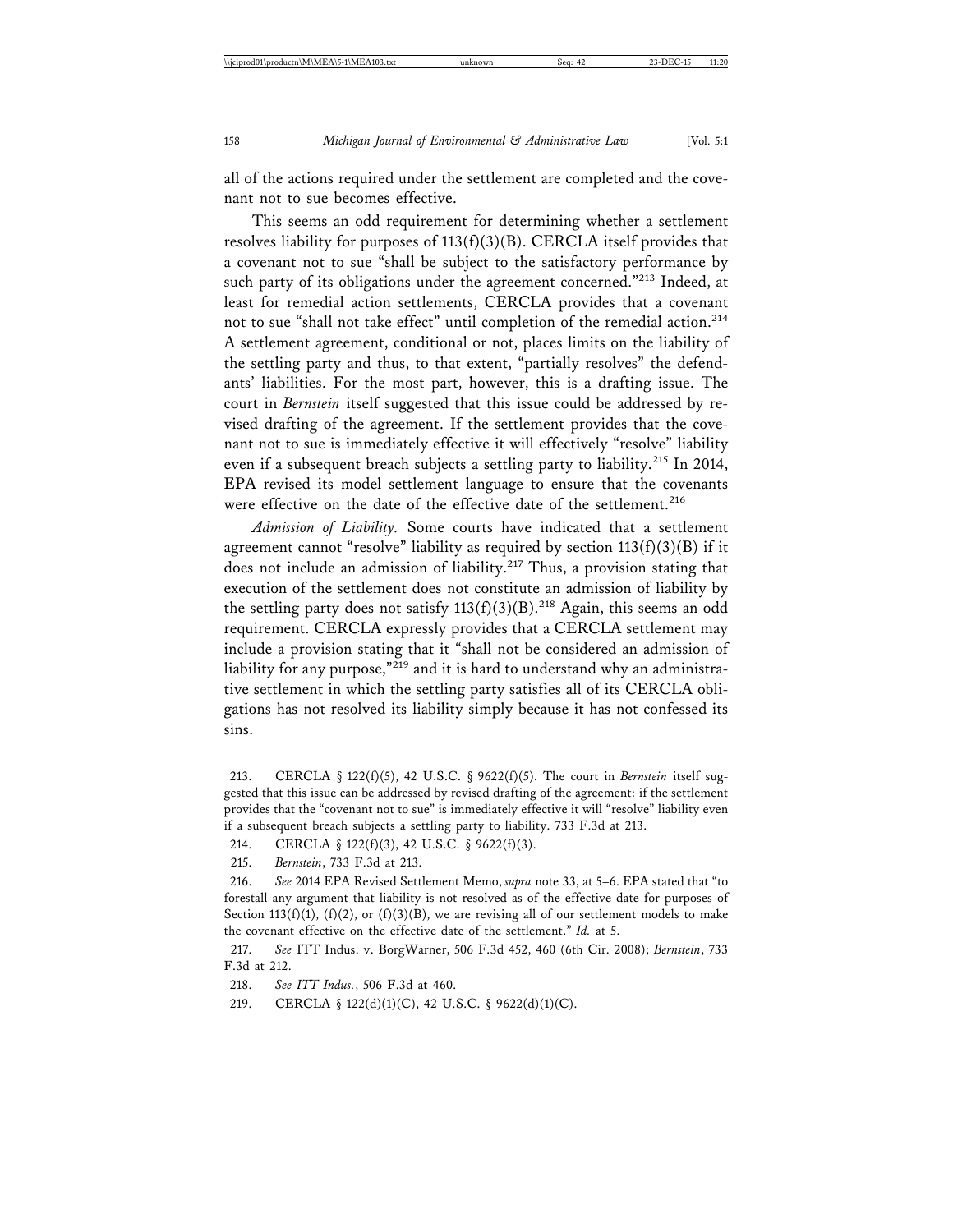Fall 2015] *Private Causes of Action Under CERCLA* 159

*Procedural Issues.* Section 122 establishes specific procedures for approval of certain settlement agreements executed by the federal government, including an opportunity for public notice and comment.<sup>220</sup> Several courts have held that an administrative settlement, even if executed by a state, that was entered without some opportunity for comment cannot constitute an approved settlement under  $113(f)(3)(B)$ .<sup>221</sup> Since an approved settlement can extinguish the contribution claims of non-settling parties, courts have indicated that due process requires some procedural protections.222

## 2. Costs Recoverable Under a Section 113(f)(3)(B) Settlement

Parties to a  $113(f)(3)(B)$  settlement may be required to incur costs under the terms of the settlement, but they also may incur response costs not mandated or otherwise falling within the scope of the settlement. Do costs that are incurred subsequent to an approved settlement, but outside the terms of the settlement, fall within the scope of section  $113(f)(3)(B)$ ?

EPA's earlier model settlement agreements expressly provided that a right of contribution under  $113(f)(3)(B)$  was limited to "matters addressed" in the settlement agreement.<sup>223</sup> But there was, in EPA's later view, a problem with this provision. Although 113(f)(2) limits "contribution protection" to "matters addressed" in a settlement, no such language limits the right of contribution in  $113(f)(3)(B)$ .<sup>224</sup> Therefore, in 2014, EPA revised its model settlement agreements to remove language that limited the right of contribution to matters addressed in the settlement.<sup>225</sup>

However, there must be some nexus between the costs that a settling party seeks to recover through contribution and the matters addressed in the settlement. Settlement with the government for some costs at a particular site is not a "golden ticket" that gives the settling party a right to contribution for any costs incurred anywhere else at any time.

<sup>220.</sup> *See* CERCLA § 122(d)(2), (i), 42 U.S.C. § 9622(d)(2), 9622(i).

<sup>221.</sup> Pa. Dep't of Envtl. Prot. v. Lockheed Martin Corp., No. 1:09–CV–0821, 2015 WL 412324, at \*6 (M.D. Penn. Jan. 30, 2015); Litgo N.J., Inc. v. Bob Martin, No. 06-2891 (AET), 2010 WL 2400388, at \*29 (D.N.J. June 10, 2010), *aff'd in part*, *rev'd in part sub nom.*, Litgo New Jersey Inc. v. Comm'r New Jersey Dep't of Envtl. Prot., 725 F.3d 369 (3d Cir. 2013); CPC Intern. Inc. v. Aerojet-Gen. Corp., 759 F. Supp. 1269, 1283 (W.D. Mich. 1991). 222. *See, e.g.*, Am. Special Risk Ins., Co. v. City of Centerline, 180 F. Supp. 2d 903, 909 (S.D. Mich. 2001); *Litgo N.J.*, 2010 WL 2400388, at \*33.

<sup>223. 2014</sup> EPA Revised Settlement Memo, *supra* note 33.

<sup>224.</sup> CERCLA § 113(f), 42 U.S.C. § 9613(f).

<sup>225. 2014</sup> EPA Revised Settlement Memo, *supra* note 33.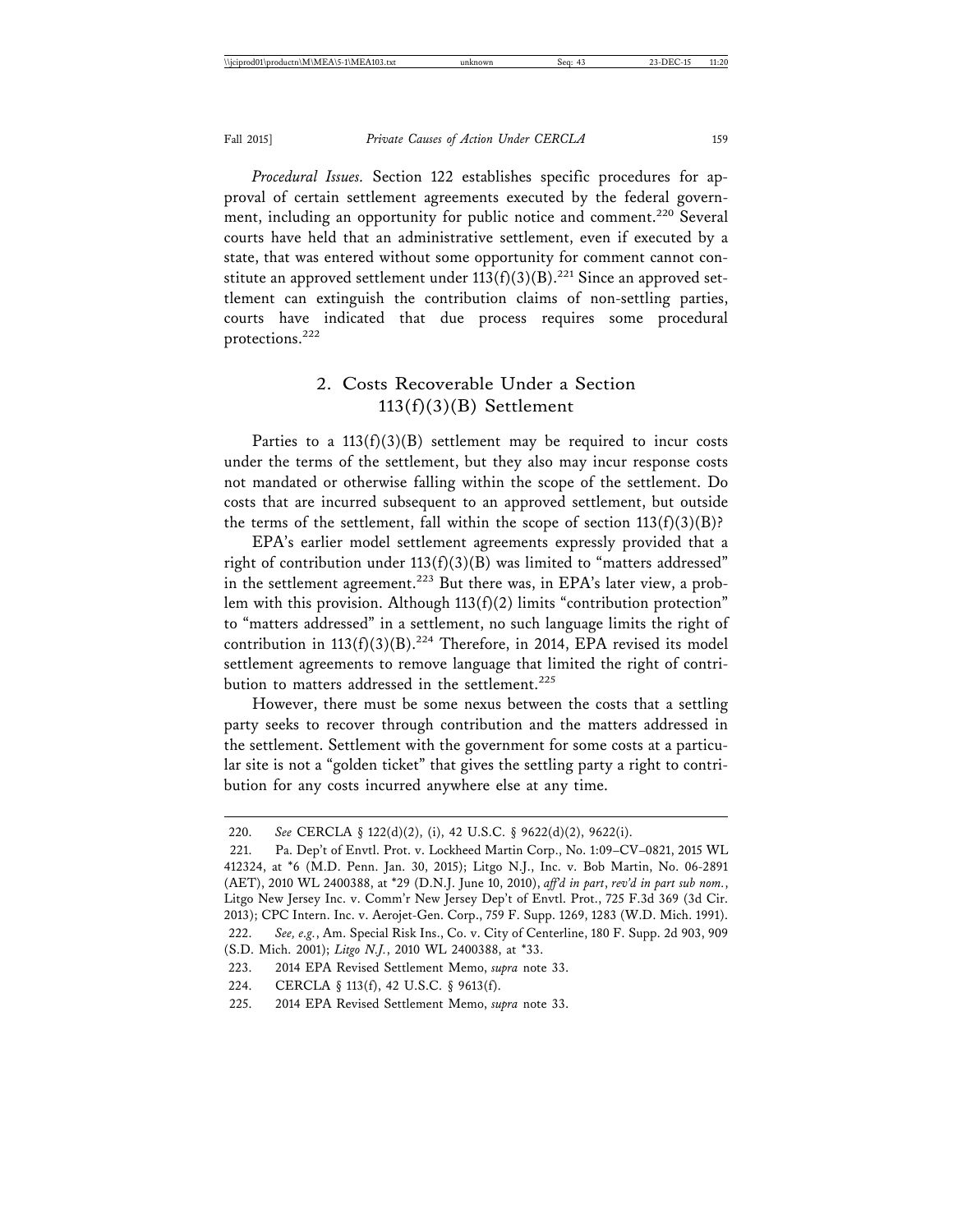There are several ways to resolve this issue. First, and perhaps most plausibly, the right of contribution under section  $113(f)(3)(B)$  should be limited to the matters addressed in the settlement.<sup>226</sup> Although there is a difference in language between 113(f)(2) and 113(f)(3)(B), nothing else suggests that Congress intended the scope of contribution protection for settling parties to be narrower than the scope of contribution granted these same parties.

Alternatively, the text of  $113(f)(3)(B)$  suggests a limitation. Section  $113(f)(3)(B)$  creates a right of contribution for persons who have resolved liability for "a response action."227 Thus, it is possible that the right of contribution extends to costs incurred in the same response action at a site, whether or not those costs were included within the settlement. The Supreme Court's focus on "traditional" contribution may also help resolve this issue.<sup>228</sup> To the extent that a settlement agreement establishes that the settling party is a PRP at a specific site, it should also justify a right of contribution for any costs incurred by that party at the same site since the settlement will have established the settling party's "common liability" with the defendant in any subsequent contribution action.

#### 3. The Applicable Statute of Limitations

There is one particular problem created by limiting settling parties to an action for contribution. The statute of limitations for such claims is governed by section  $113(g)(3)$  which starts the three-year limitations period from "the date of" the administrative settlement or "entry" of a judicially approved settlement.<sup>229</sup> Many courts have strictly applied this three-year limitations period to contribution actions for recovery of costs incurred under a  $113(f)(3)(B)$  administrative or judicial settlement.<sup>230</sup>

<sup>226.</sup> In *City of Waukegan v. National Gypsum Co.*, the court refused to dismiss claims under  $107(a)(4)(B)$  for costs incurred that were allegedly outside the scope of actions required under a consent decree with EPA and the state. No. 07 C 5008, 2009 WL 4043295, at \*7 (N.D. Ill. Nov. 20, 2009).

<sup>227.</sup> CERCLA § 113(f)(3)(B), 42 U.S.C. § 9613(f)(3)(B).

<sup>228.</sup> *See supra* notes 118–24 and accompanying text.

<sup>229.</sup> CERCLA § 113(g)(3), 42 U.S.C. § 9613(g)(3).

<sup>230.</sup> *See, e.g.*, Hobart Corp. v. Waste Mgmt. of Ohio, Inc., 758 F.3d 757, 772–73 (6th Cir. 2014); Bernstein v. Bankert, 733 F.3d 190, 206–07 (7th Cir. 2013); Morrison Enters., LLC v. Dravo Corp., 638 F.3d 594, 607–10 (8th Cir. 2011); Chitayat v. Vanderbilt Assoc., 702 F. Supp. 2d 69, 81–83 (E.D.N.Y. 2015); Florida Power Corp. v. First Energy Corp., 54 F. Supp. 3d 860, 867 (N.D. Ohio 2014), *rev'd*, No. 14-4126, 2015 WL 6743513 (6th Cir. Nov. 5, 2015).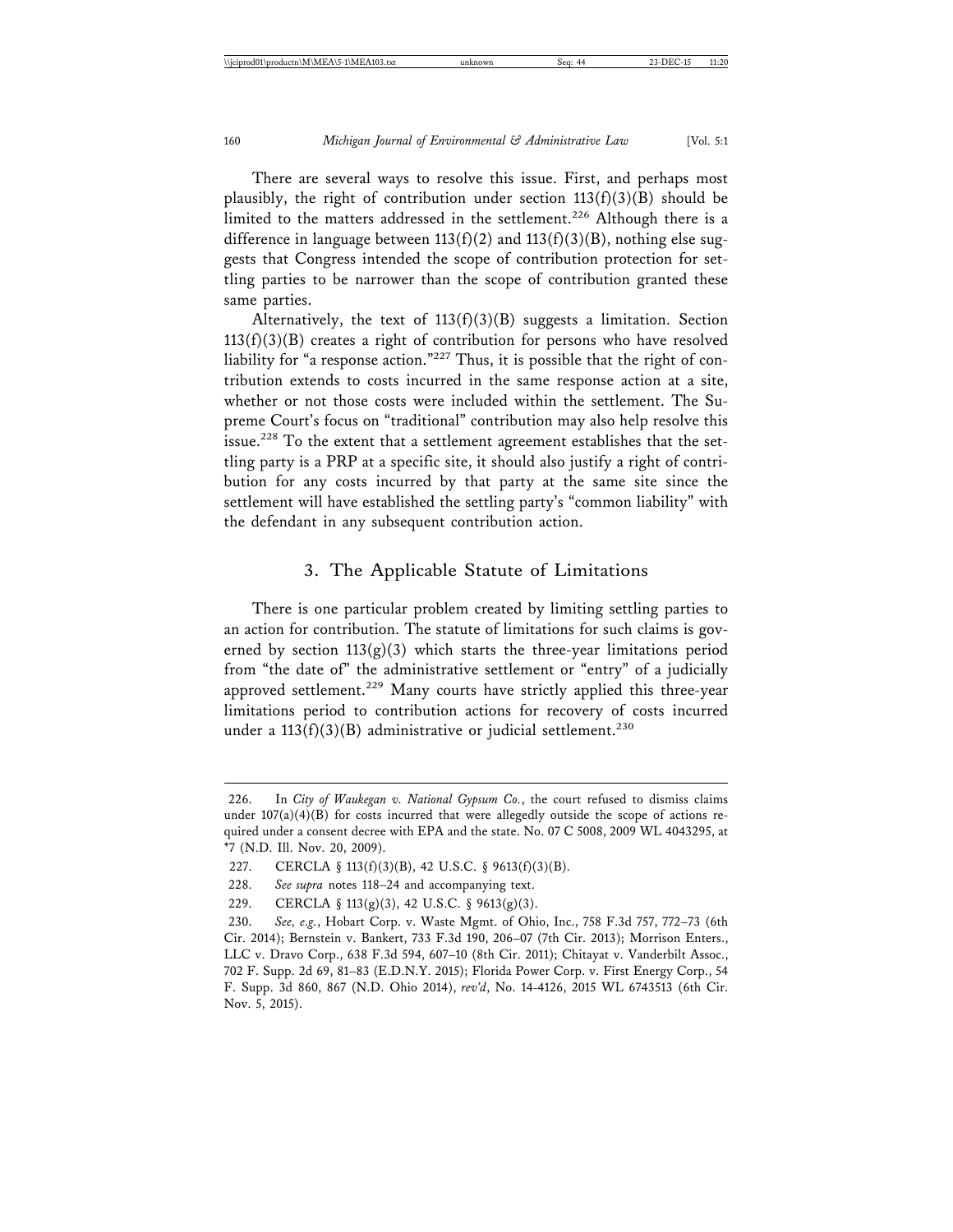Although these dates make sense if recovery is for reimbursed costs identified in the settlement,<sup>231</sup> they are more problematic when applied to recovery of costs that may be directly incurred long after the date of the settlement. Strict application of the three-year limitations period in  $113(g)(3)$  would mean that subsequently incurred costs could never be recovered.

Prior to *Cooper*, many courts of appeals, construing all cost recovery by PRPs as actions for contribution, had nonetheless applied the 107(a)(4)(B) statute of limitations to directly incurred costs.232 In *Cooper*, however, the Supreme Court rejected characterization of recovery for the costs of voluntary cleanups as contribution, and courts have, since *Cooper*, rejected the application of the statute of limitations applicable to  $107(a)(4)(B)$  to actions for contribution under  $113(f).^{233}$ 

There are at least two ways to resolve this potential concern. First, if the claim arises under section  $113(f)(3)(B)$ , courts could simply apply the three-year statute of limitations specified in  $113(g)(3)$  from the date of the settlement. This may not preclude a contribution claim for subsequently incurred response costs. Plaintiffs subject to a  $113(f)(3)(B)$  settlement could file a contribution claim within three years of the date of the settlement agreement both to recover any costs incurred at that point and to obtain a judgment establishing the liability of non-settling parties.<sup>234</sup> Costs subse-

233. *See Hobart*, 758 F.3d at 733.

<sup>231.</sup> A distinct issue is raised when a settling party agrees to reimburse the government for costs subsequently incurred by the government. *See* Am. Premier Underwriters Inc. v. Gen. Elec. Co., 866 F. Supp. 2d 883, 905 (S.D. Ohio 2012).

<sup>232.</sup> *See* Geraghty & Miller, Inc. v. Conoco, Inc., 234 F.3d 917, 923–24 (5th Cir. 2000), *abrogated by* Vine St. LLC v. Borg Warner Corp., 776 F.3d 312 (5th Cir. 2015); Centerior Serv. Co. v. Acme Scrap Iron & Metal Corp., 153 F.3d 344 (6th Cir. 1998), *abrogated by* Hobart Corp. v. Waste Mgmt. of Ohio, Inc., 758 F.3d 757 (6th Cir. 2014); Sun Co. v. Browning-Ferris, Inc., 124 F.3d 1187, 1193–94 (10th Cir. 1997). In *Exxon Mobil Corp. v. United States*, the court stated that it would continue to apply the statute of limitations rule from *Geraghty & Miller* until reversed by the Fifth Circuit. No. H–10–23862015, 2015 WL 3513949, at \*20 (S.D. Tex. June 4, 2015).

<sup>234.</sup> Under CERCLA, the specific authorization in section  $122(g)(2)$  to obtain a declaratory judgment applies only to an action under 107(a). *See supra* notes 55–56 and accompanying text. The general federal Declaratory would, however, authorize a party to seek a declaration of a party's liability in the context of a 113(f) action. 28 U.S.C. §§ 2201–2202 (2013); *see* United States v. Davis, 261 F.3d 1, 46 (1st Cir. 2001) (holding that nothing precludes a finding that a declaratory judgment is available in both a cost recovery and contribution action); Boeing Co. v. Cascade Corp., 207 F.3d 1177, 1191 (9th Cir. 2000) (holding that although section  $113(g)(3)$  does not expressly provide for a right to a declaratory judgment in a contribution action, neither does it forbid them); *see also* Whittaker v. United States, No. CV 13–1741 FMO (JCx), 2014 WL 631113 (C.D. Cal. Feb. 10, 2014) (addressing claims by plaintiff seeking declaratory judgment under both  $113(g)(2)$  and the Declaratory Relief Act). Ironically, this raises the issue of whether the subsequently adopted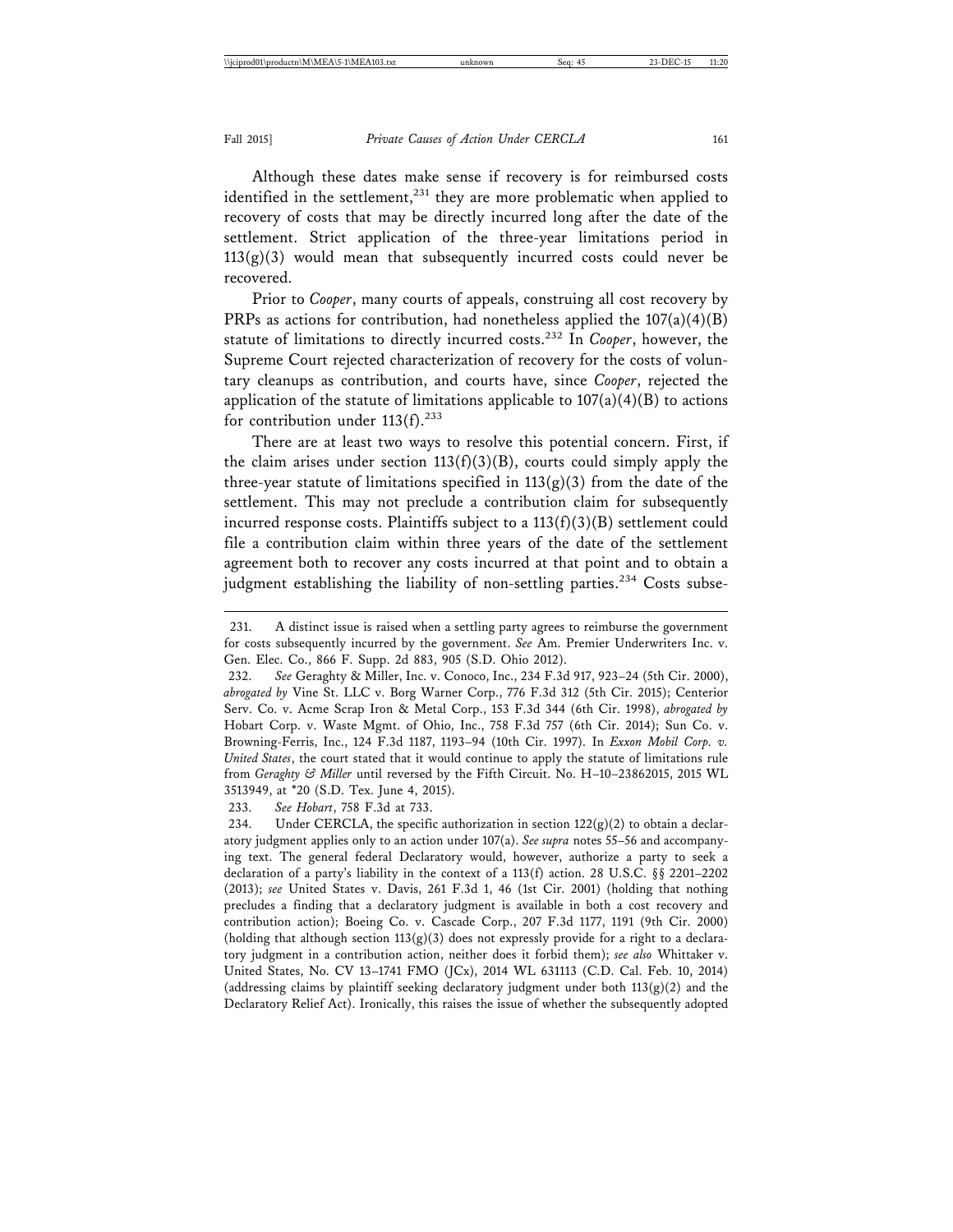quently incurred should be recoverable through amendment to the original complaint even if incurred more than three years from the date of the settlement.<sup>235</sup>

Second, courts could apply the three-year statute of limitations in section  $113(g)(3)$  but apply a "triggering" event other than the date of entry of the settlement. Section  $113(g)(3)(B)$  triggers the start of the limitations period only for administrative settlements issued under section 122(g) (*de minimis* settlements) and 122(h) (settlement of government financial claims).236 Authority to enter settlements requiring work by settling parties is, however, found in section 122(a).237 In *Hobart Corp.*, the court concluded that the triggering events in section  $113(g)(3)(B)$  did not apply to an administrative settlement issued under section 122(a). But, rather than conclude that there was no applicable statute of limitations period, the court elected to "borrow" a triggering event. It concluded that the "most logical and convenient" triggering event would be the effective date of the section 122(a) settlement.<sup>238</sup>

Thus, courts might determine that a distinct "trigger" applies to the three-year statute of limitation for settlement agreements issued under section 122(a) that require subsequent expenditure of costs by settling parties. Although the court in *Hobart* applied the effective date of a section 122(a) settlement agreement,<sup>239</sup> a more "logical and convenient" place to borrow a triggering event is section  $113(g)(2)$ . This section, applicable to actions under  $107(a)$ , establishes a limitation period triggered by actual on-site cleanup activity.<sup>240</sup> Alternatively, a court might determine that the "triggering event" for subsequently incurred costs is the date the costs were incurred.<sup>241</sup>

and more specific provisions of CERCLA should be construed to impliedly repeal the application of the Declaratory Judgment Act. *See supra* notes 175–77 and accompanying text.

<sup>235.</sup> *See* FED. R. CIV. P. 15(c)(1)(B); Asarco, LLC, v. Union Pac. Co., 765 F.3d 999, 1005–07 (9th Cir. 2014); *see also* Asarco LLC v. Goodwin, 756 F.3d 191, 202–03 (2d Cir. 2014) (rejecting "relation back" of new CERCLA claim for response costs arising from "different conduct, in a different location, and attributable to different entities").

<sup>236.</sup> CERCLA § 113(g)(3)(B), 42 U.S.C. § 9613(g)(3)(B) (2013).

<sup>237.</sup> CERCLA § 122(a), 42 U.S.C. § 9622(a).

<sup>238.</sup> Hobart Corp. v. Waste Mgmt. of Ohio, Inc., 758 F.3d 757, 775 (6th Cir. 2014); *see also* N. States Power Co. v. City of Ashland, No. 12–cv–602–bbc, 2015 WL 1243597, at \*9–10 (W.D. Wis. Mar. 18, 2015).

<sup>239.</sup> *See supra* note 238 and accompanying text.

<sup>240.</sup> CERCLA § 113(g)(2), 42 U.S.C. § 9613(g)(2).

<sup>241.</sup> The critical justification for establishing a differing trigger event was that section  $113(g)(3)$  is silent as to the triggering event for section 122(a) settlements. There are, however, two situations where a party will be required to pay costs arising long after the date of settlement for which there is no "void" in the triggering language. First, there is no textual void with respect to costs incurred following a judicial settlement; 113(g)(3)(B) provides that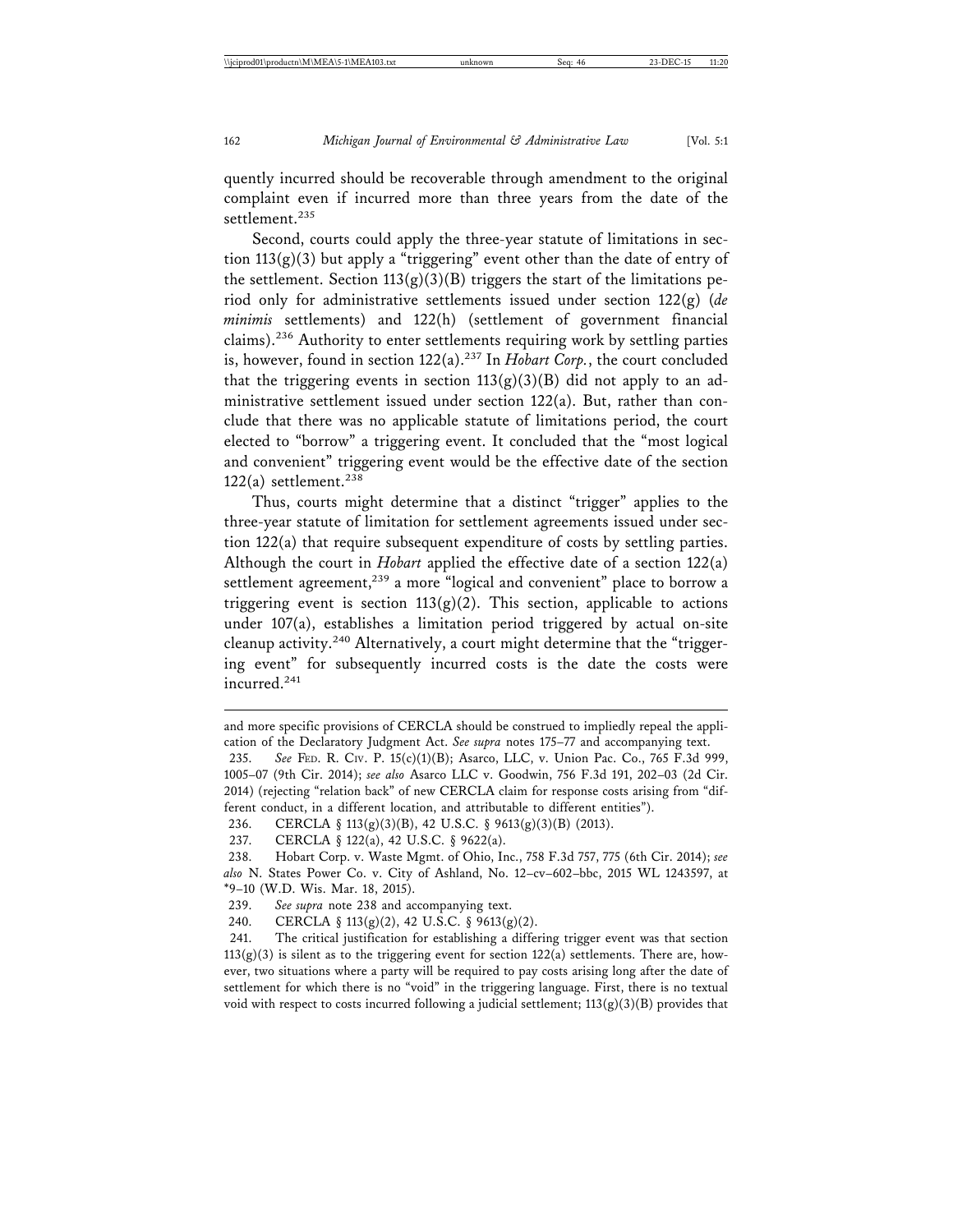## C. *Costs Incurred Under a Non-113(f)(3)(B) Government Settlement*

In most cases, judicial or administrative settlements with the federal or state governments should satisfy section  $113(f)(3)(B)$ . Courts have given a sufficient indication of the necessary elements of an approved settlement, and EPA has revised its model settlement language accordingly.<sup>242</sup> But if the settlement does not meet the requirements, the applicable cause of action may hinge on the process through which the settlement is implemented.

If a non-113(f)(3)(B) settlement arises solely through an administrative process, such as an ASAOC, the resolution seems clear. The costs are "directly incurred" and do not arising during or following a civil action or through an approved settlement. There is no overlap between 107(a) and 113(f) and the only available cause of action is cost recovery under  $107(a)(4)(B).^{243}$ 

But many government settlements are implemented through "consent decrees."244 In these cases, the government files a civil action and the court incorporates the settlement in a judicial consent decree.<sup>245</sup> In EPA's view, it is "self-evident" that any CERCLA settlement with the United States embodied in a judicially approved consent decree satisfies the requirements of section  $113(f)(3)(B)$ .<sup>246</sup> Perhaps. But not all administratively approved set-

242. *See supra* note 33.

243. As the court in *Bernstein v. Bankert* stated, "[a]s soon as the settling PRP incurs response costs consistent with the national contingency plan, and until liability is resolved [through an approved section  $113(f)(3)(B)$  settlement], that settling PRP has access to a cost recovery action." 733 F.3d 190, 214 (7th Cir. 2013); *see also* W.R. Grace & Co.-Conn. v. Zotos Int'l, Inc., 553 F.3d 85, 91–92 (2d Cir. 2009) (holding that costs incurred under a settlement with the state that did not qualify under section  $113(f)(3)(B)$  were recoverable under section 107(a)).

244. These include, at a minimum, federal settlements involving performance of a longterm "remedial" action. *See* CERCLA § 122(d)(1)(A), 42 U.S.C. § 9622(d)(1)(A). 245. *See id.*

246. 2009 EPA Revised Settlement Memo, *supra* note 33, at 6. In its 2014 Memo revising model language, EPA apparently had second thoughts. Although not rejecting the language in the 2009 Memo ("[w]e still do not believe this language is legally necessary"), EPA

the statute of limitations is triggered by "the entry of a judicially approved settlement with respect to such costs or damages." CERCLA §  $113(g)(3)(B)$ , 42 U.S.C. §  $9613(g)(3)(B)$ . The only possible void is to construe this section as only applying to that portion of a judicially approved settlement that requires reimbursement of previously incurred costs. Second, a typical settlement agreement will require settling parties to reimburse the government for costs subsequently incurred by the government. Section 112(h) provides the authority to enter such an agreement that settles a government cost claim, and these settlements are expressly addressed in 113(g)(3)(B). CERCLA § 112(h), 42 U.S.C. § 9612(h). The ability to "borrow" a triggering event for these situations is unclear.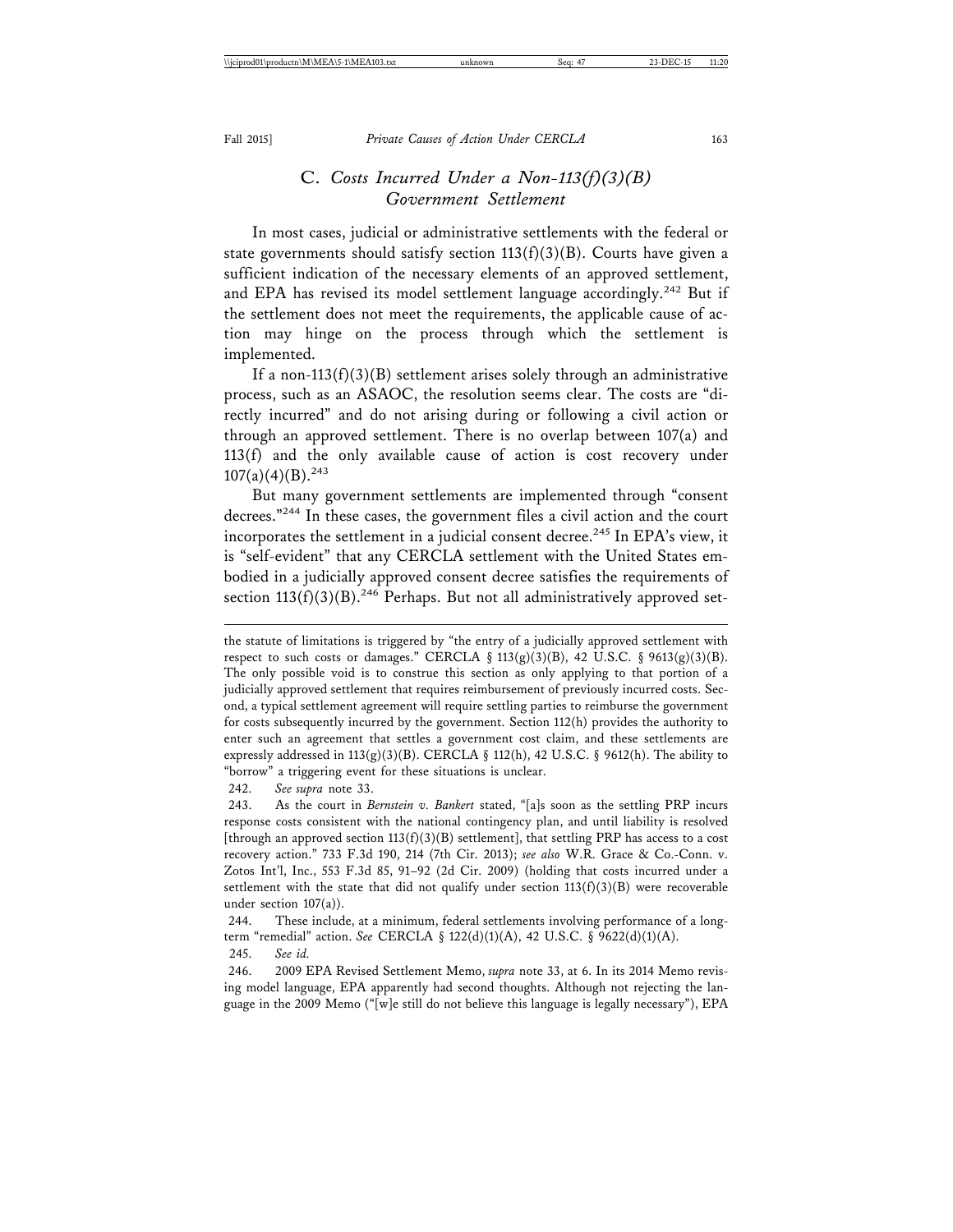tlements satisfy  $113(f)(3)(B)$ , and the same elements that are necessary to ensure that an administrative settlement "resolves" liability may be required to constitute an approved  $113(f)(3)(B)$  consent decree.<sup>247</sup>

Nonetheless, costs directly incurred under a "non-approved" judicial consent decree would still be recoverable through contribution. Costs directly incurred pursuant to a consent decree, even if the consent decree does not satisfy the requirements under  $113(f)(3)(B)$ , could be construed as arising "during or following" a "civil action." In that case, there is overlap between  $107(a)(4)(B)$  and  $113(f)(1)$ , and such costs would be recoverable exclusively through the action for contribution under  $113(f)(1)$ .<sup>248</sup> This, of course, applies only if the "civil action" arises under 107(a); costs incurred under a judicial settlement in state court would not fall under the terms of  $113(f)(1).^{249}$  If the state settlement did not satisfy the requirements of  $113(f)(3)(B)$ , any costs incurred under its provisions would only be recoverable under  $107(a)(4)(B)$ .

## D. *Costs Incurred Under a Judicial Settlement Among Private Parties*

Private settlements reached during or following a civil action under  $107(a)(4)(B)$  raise their own difficult questions. To the extent that a judicial settlement to such a "civil action" involves reimbursement of a plaintiff's previously incurred response costs, *Atlantic Research* indicates that the exclusive vehicle for cost recovery by the settling party is section  $113(f)(1)$ . In other words, if Party B agrees, in a judicially approved settlement, to reimburse Party A, Party B has a right of contribution under 113(f)(1) against Party C for recovery of these reimbursed costs.

The treatment of response costs "directly incurred" by a party pursuant to a judicially approved private settlement raises more complex issues. On the one hand, such costs are directly incurred and fall under section

has now added language in its model consent decree stating that the consent decree satisfies 113(f)(3)(B). 2014 EPA Revised Settlement Memo, *supra* note 33, at 5.

<sup>247.</sup> *See supra* notes 201–22 and accompanying text.

<sup>248.</sup> *See* 2009 EPA CERCLA Settlement Memo, *supra* note 33, at 6. This, of course, creates an anomaly; both  $113(f)(1)$  and  $113(f)(3)(B)$  create a separate right of contribution following a judicial settlement. *See Bernstein*, 733 F.3d at 201 n.7. If any costs incurred following a civil action are recoverable under  $113(f)(1)$ , then the provisions of  $113(f)(3)(B)$ that authorize contribution following a "judicially approved" settlement become superfluous. This problem is avoidable by drafting settlements that satisfy  $113(f)(3)(B)$ .

<sup>249.</sup> Jurisdiction for cost recovery under section 107(a) is exclusively in federal district court. CERCLA § 113(b), 42 U.S.C. § 9613(b) ("Except as provided in subsections (a) and (h) of this section, the United States district courts shall have exclusive original jurisdiction over all controversies arising under this chapter.").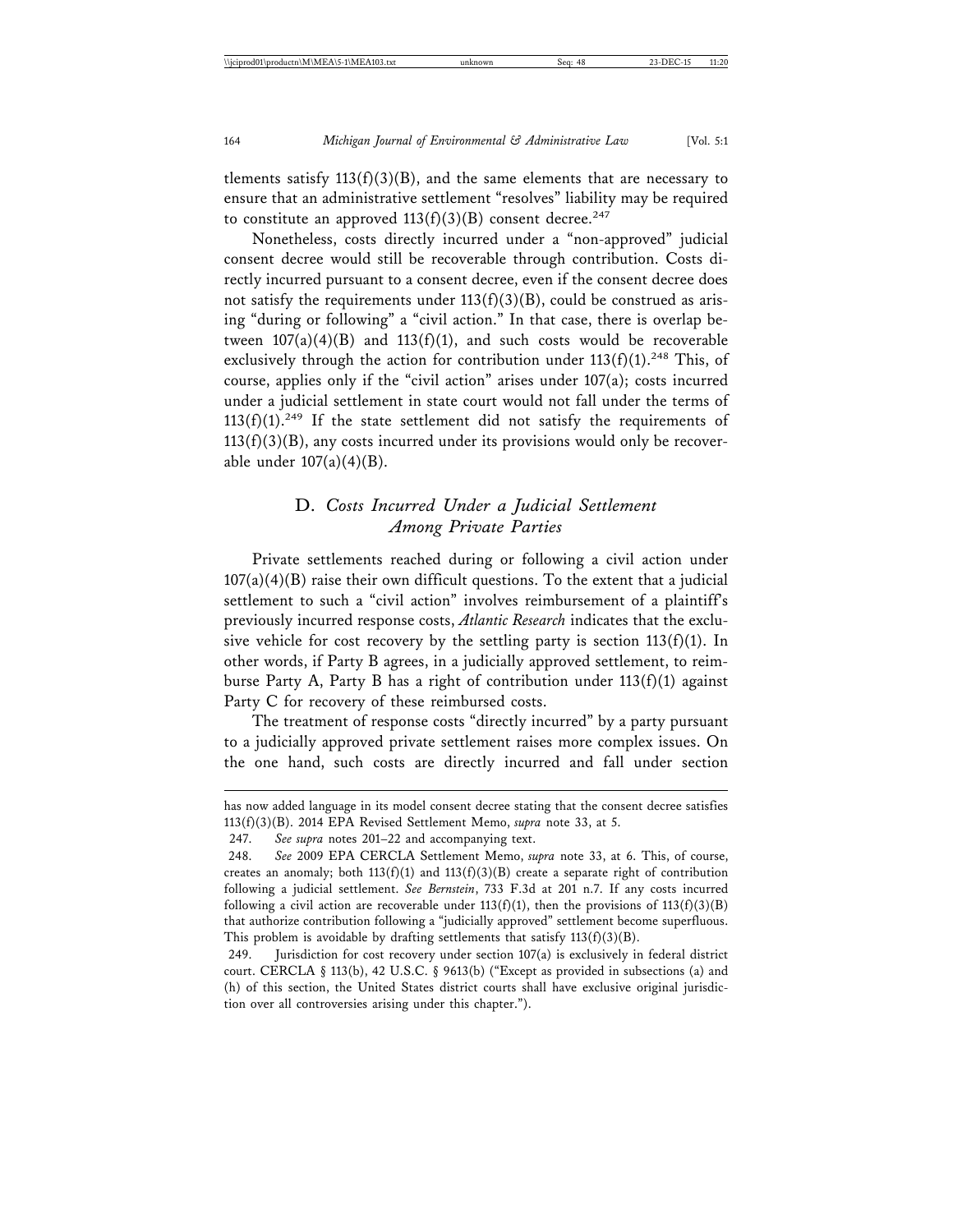$107(a)(4)(B)$ <sup>250</sup> On the other hand, since they arise "during or following" a civil action, they may also fall within the scope of section  $113(f)(1)$ .<sup>251</sup> Determining whether such costs are recoverable under sections  $107(a)(4)(B)$  or 113(f) depends on whether the causes of action overlap in these cases. If the sections overlap, presumably the exclusive cause of action for recovery of such costs would be  $113(f)(1)$ .

But do all cleanup costs incurred following a civil action fall within the scope of  $113(f)(1)$ ?<sup>252</sup> The answer lies in the Supreme Court's analysis in *Atlantic Research*. As discussed above, the Supreme Court stated that a right of contribution exists under  $113(f)(1)$  because the plaintiff, in a prior or pending civil action, was found to share a "common liability" with the defendant in the subsequent contribution action.253 This suggests that a prior civil action will trigger a right of contribution under section 113(f)(1) only if the prior action established that the plaintiff was jointly liable with the defendant for the costs it seeks to recover in the action for contribution.<sup>254</sup>

Since PRPs share joint and several liability for costs arising at a site, this will involve a determination, not that the prior litigation involved the same costs, but that the prior litigation involved the same site. In other words, if the prior civil action established that the plaintiff seeking contribution was a PRP at the same site as the defendant PRP, then sections  $113(f)(1)$  and  $107(a)(4)(B)$  overlap and the only available remedy is under

254. The court in *Whittaker* correctly observed:

The scope of a contribution claim under  $\S$  113(f)(1) is not limited to the liability resolved in an administrative or judicially approved settlement. As the Supreme Court stated in *Atlantic Research*, "§ 113(f)(1) permits suit before or after the establishment of common liability." *In other words, the availability of a contribution claim under § 113(f)(1) does not depend on what liability might ultimately be resolved in s [sic] settlement, but on whether there are other PRPs who share common liability for the contaminated site at issue.*

2014 WL 631113, at \* 7 (emphasis added) (citing *Atl. Research*, 551 U.S. at 138–39).

<sup>250.</sup> *See* CERCLA § 107(a)(4)(B), 42 U.S.C. § 9607(a)(4)(B).

<sup>251.</sup> *See* CERCLA § 113(f)(1), 42 U.S.C. § 9613(f)(1).

<sup>252.</sup> The court in *Whittaker v. United States* addressed a variation of this issue: whether costs directly incurred *prior* to a civil action could only be recovered in a subsequent contribution action under section 113(f)(1). No. CV 13-1741, 2014 WL 631113, at \*1–2 (C.D. Cal. Feb. 10, 2014). The facts were somewhat unusual. The case at issue involved an action to recover cleanup costs at a specific "Site." The predicate civil action, previously brought under section 107(a)(4)(B), involved a judicial settlement of the clean-up costs at an off-site location. *Id.* Citing *United States v. Atl. Research Corp.*, 551 U.S. 128 (2006), the court concluded that the prior civil action established the plaintiff's "common liability" at the Site, and thus the current action could proceed only under section 113(f)(1). *Whittaker*, 2014 WL 631113, at \*7–10.

<sup>253.</sup> This situation would fall within the Court's statement of the "traditional" meaning of contribution. *See supra* notes 118–25 and accompanying text (discussing the "traditional" meaning of contribution).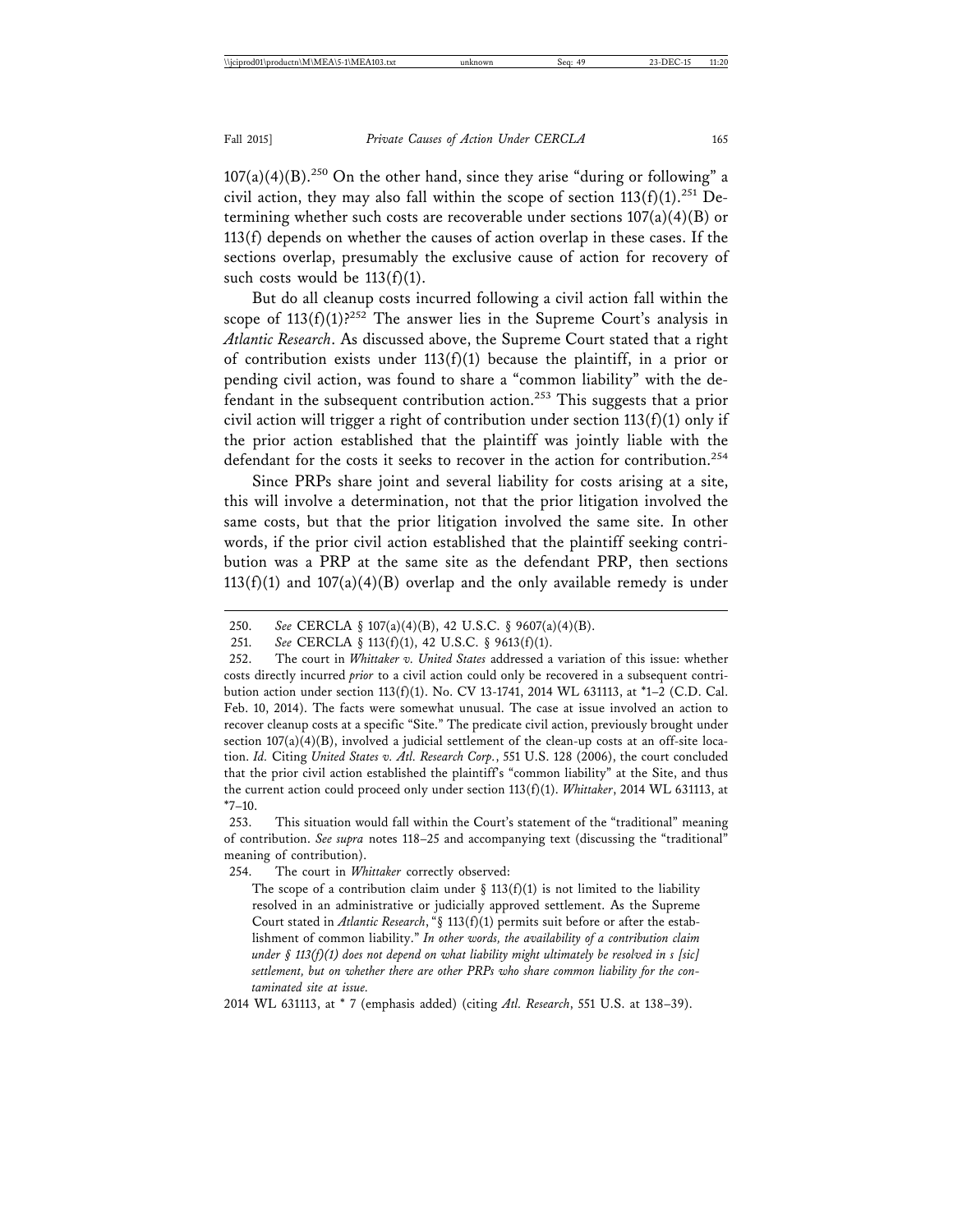$113(f)(1)$ . If the prior litigation did not establish that the plaintiff was a PRP at the same site, there is no overlap and only  $107(a)(4)(B)$  is available.

### E. *Costs Incurred or Reimbursed Pursuant to a Non-Judicial Agreement Among Private Parties*

Private parties may reach agreement among themselves both to reimburse response costs and to directly incur response costs through agreements that do not arise "during or following" a civil action. Reimbursement and cleanup obligations may arise, for example, through an indemnity agreement or other private agreement to contribute to the costs of a cleanup. Cleanup costs that are "directly incurred" pursuant to non-judicial settlements would only fall under the express language of  $107(a)(4)(B)$  and, following *Cooper* and *Atlantic Research*, there should be no doubt that this is the exclusive cause of action for recovery of these costs.

Payments to reimburse others or provide money for others to undertake a cleanup pursuant to a non-judicial settlement raise different issues. Such payments are not, in an obvious sense, "directly incurred," nor are they imposed pursuant to a judicial or administrative settlement. One court has resolved this issue by holding that such costs are, in fact, "incurred" for purposes of section 107(a)(4)(B). In *Agere Systems, Inc. v. Advanced Environmental Technology Corp.*, the court held that a party who, pursuant to a private settlement, had contributed money to a common fund used to pay for a cleanup had "incurred" cleanup costs.<sup>255</sup> The Third Circuit stated:

We do not think the Supreme Court intended to deprive the word "incurred" of its ordinary meaning. Agere and TI put their money in the pot right along with the money from the signers of the consent decrees. The costs they paid for were incurred at the same time as the costs incurred by the signers of the consent decrees and for the same work. Those costs were incurred in the ordinary sense that a bill one obligates oneself to pay comes due as a job gets done. $256$ 

Thus, these payments, although not directly used by the party to undertake a cleanup, were nonetheless recoverable in an action under  $107(a)(4)(B)$ .

Courts have also relied on an alternative basis for concluding that costs reimbursed under a non-judicial settlement may be recovered under  $107(a)(4)(B)$ . Parties who have reimbursed costs directly incurred by others

<sup>255.</sup> Agere Sys., Inc. v. Advanced Envtl. Tech. Corp., 602 F.3d 204, 225 (3rd Cir. 2010). 256. *Id.*